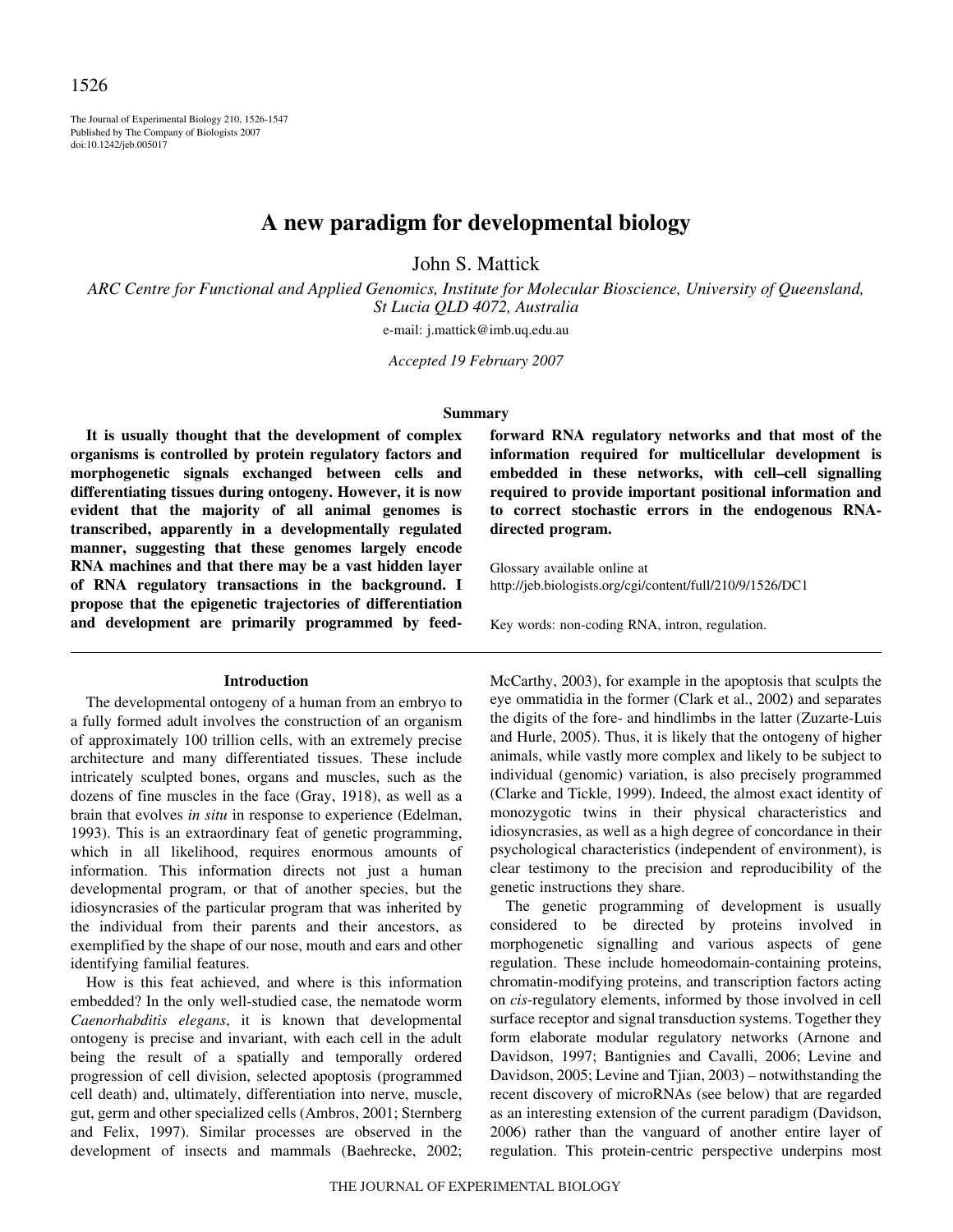conceptions of the control of development, as exemplified by elegant studies on sea urchin embryogenesis and fruitfly development (Ben-Tabou de-Leon and Davidson, 2006; Davidson, 2006; Levine and Davidson, 2005; Stathopoulos and Levine, 2005). On the other hand, many proteins are shared in common throughout the metazoa (Duboule and Wilkins, 1998). Moreover, the genomes of *C. elegans* (Stein et al., 2003), which only has 1000 cells, and sea urchins (Sodergren et al., 2006) have essentially the same number of annotated protein-coding genes as those of vertebrates, including humans (Aparicio et al., 2002; International Human Genome Sequencing Consortium, 2004a; International Human Genome Sequencing Consortium, 2004b; Goodstadt and Ponting, 2006; Taft et al., 2007).

All of these observations suggest that significant amounts of relevant information must lie beyond protein-coding sequences, presumably in expanded regulatory regions that control the expression of these proteins (Kleinjan and van Heyningen, 2005; Taft et al., 2007). It also seems likely, although firm conclusions are limited by the poor cDNA library coverage in many species, that the proteome is expanded in more developmentally complex species by the increased use of alternative splicing (Graveley, 2001; Smith and Valcarcel, 2000; Stamm et al., 2005). This in turn, however, mandates an increase in regulation, assuming that cell- or tissue-specific alternative splicing is not random. Thus evolutionary innovation and phenotypic divergence is achieved not only by variations in the structure and function of proteins, but also and probably more so, by those in the regulatory circuitry that controls their deployment (Davidson, 2006; Duboule and Wilkins, 1998; Jacob, 1977; Zuckerkandl and Cavalli, 2007).

## **Analogue components and digital information transfer in complex systems**

Proteins are extraordinarily versatile macromolecules that perform the vast bulk of the catalytic, structural and (to a greater or lesser extent; see below) regulatory functions in biology. As such, proteins (and their derived products such as carbohydrates, lipids and infrastructural RNAs) may be thought of as the analogue components of cells, in the same way that windows, chairs, wheels, gears, sensors and signalling systems comprise the analogue components of bicycles and aircraft. Damage to components usually has severe consequences for the function of the system and is therefore likely to be very evident, although there will be exceptions.

In addition to sophisticated operational controls, complex entities (whether aircraft or organisms) require extensive and detailed design plans for their construction, information about which has also to be stored in the system, along with the specifications of the components themselves. Random changes to assembly plans may have more subtle effects than those that alter component structure (particularly those that compromise component function), creating design variations that often have less severe consequences, although there will be exceptions in both directions. In biology these changes will therefore often result in minor defects, quantitative trait variation or alterations in disease susceptibility. Altered regulatory information has been shown to underlie such variation in a number of cases where it has been possible to map the causative nucleotide changes to completion in well-structured pedigrees (Clark et al., 2006; Clop et al., 2006; Ishii et al., 2006; Smit et al., 2003; Van Laere et al., 2003).

While it has long been recognized that genetic information is encoded digitally in DNA, it has also been widely assumed that the cellular outputs of this information, expressed *via* the intermediate of messenger RNA (mRNA), are almost exclusively analogue components. That is, it has been assumed that most genes are synonymous with proteins and that most genetic information is transacted by proteins. This is essentially true for the prokaryotes, whose genomes comprise densely packed protein-coding sequences, although these genomes clearly also encode a limited number of small regulatory RNAs that function in part by sequence-specific interactions with other RNAs and DNA (Gottesman, 2005; Mattick and Makunin, 2006; Vogel and Sharma, 2005; Winkler, 2005). The situation is similar in unicellular eukaryotes such as the yeasts *Saccharomyces cerevisiae* (David et al., 2006; Olivas et al., 1997) and *Schizosaccharomyces pombe* (Watanabe et al., 2002). Interestingly, although of similar complexity, the former has more protein-coding sequences than the latter, whereas the latter has many more introns (Goffeau et al., 1996; Wood et al., 2002) and a more elaborate RNA signalling infrastructure, which includes the basic components of the RNA interference (RNAi) pathway (Martienssen et al., 2005). This suggests that there may be some trade-off between protein- and RNA-based forms of gene regulation in simple eukaryotes. In any case, at first approximation it is reasonable to say that microorganisms, particularly the prokaryotes, are in fact largely analogue devices (the 'bicycles' of biology) and that proteins not only comprise the primary structural and catalytic components of these cells but are also the main agents by which they are regulated.

For the past 50 years it has been assumed that the same applies in more complex organisms, i.e. that regulation, particularly developmental regulation, is also largely analogue (protein-based) in multicellular organisms (Davidson, 2006), despite the fact that genome sequence analysis has shown that the numbers of protein-coding genes do not scale strongly or consistently with morphological complexity (Taft et al., 2007) (Fig. 1). This apparently quite reasonable assumption (at least) initially) led logically to two subsidiary assumptions: (i) that the increased regulatory sophistication of more complex organisms is achieved through combinatoric interactions of regulatory proteins intersecting with more complex regulatory sequences in promoters and untranslated regions of mRNAs (etc.) (Buchler et al., 2003; Levine and Tjian, 2003); and (ii) that the vast amounts of non-protein-coding sequences in more complex organisms are, apart from a limited amount of *cis*acting regulatory sequences, evolutionary debris. The latter view has been reinforced by the fact that many of these noncoding sequences are derived from transposons (DNA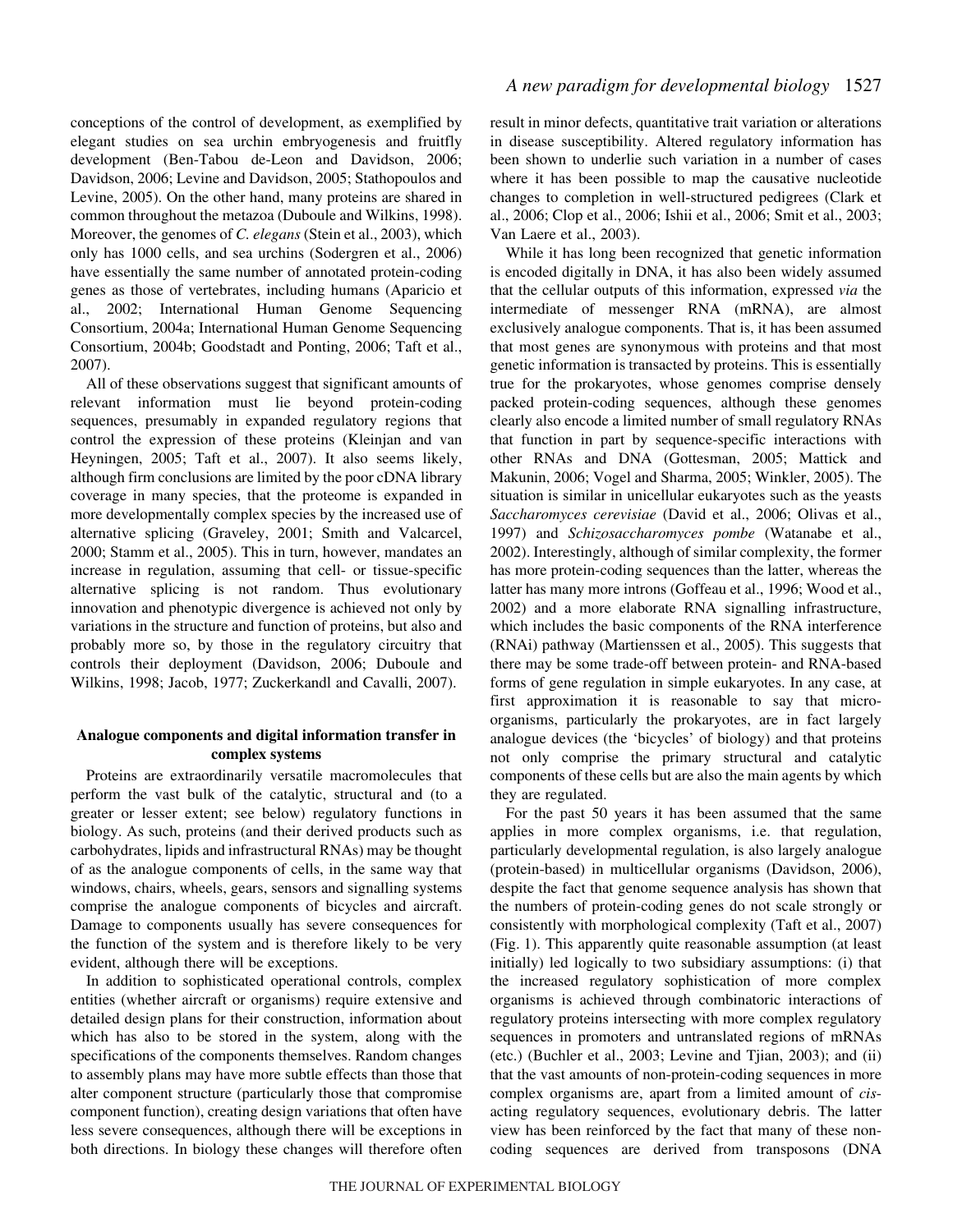

Fig. 1. The fraction of non-protein-coding DNA and megabases of protein coding sequence (CDS) per haploid genome in different species. (A) The ratio of the total bases of non-protein-coding to the total bases of genomic DNA per sequenced genome across phyla (i.e. the fraction of non-protein-coding DNA). The four largest prokaryote genomes and two well-known bacterial species are depicted in black. Single-celled organisms are shown in gray, organisms known to be both single and multicellular depending on lifecycle are light blue, basal multicellular organisms are blue, plants are green, nematodes are purple, arthropods are orange, ascidians are yellow, and vertebrates are red. Species names are listed below B. (B) The amount (in megabases) of CDS per genome for species ranked by fraction of non-protein-coding DNA. Figure adapted from Taft et al. (Taft et al., 2007) with permission from *BioEssays*.

sequences that can move within the genome to new positions), themselves widely assumed to be non-functional, selfish DNA (Doolittle and Sapienza, 1980; Orgel and Crick, 1980) and to be evolving 'neutrally' (Waterston et al., 2002). These assumptions have remained largely unquestioned for many years and have become articles of faith, but they are not necessarily correct.

## **Non-linear scaling of regulatory information in integrated systems**

In earlier papers it was shown that the requirement for endogenous communication and regulatory information in integrated complex systems, whether cells or computers, scales faster than linearly with function and thus must hit a limit (Gagen and Mattick, 2005; Mattick and Gagen, 2005). This limit can only be relaxed and raised by changing the physical basis and efficiency of the control architecture. In other domains, this limit has been raised by superimposition of digital communication and control systems, using symbolic or sequence-specific strings to store and transmit information within the system. This allows both higher information density and improved transmission accuracy, the latter to overcome the problem of amplified noise (unintended crosstalk) inherent in analogue computation, thereby achieving higher operational sophistication and complexity (see e.g. Collen, 1994). Good examples are the transition from analogue to digital computing (Weinstein and Keim, 1965) and the evolution of aircraft from purely mechanical devices to modern passenger or military jets, wherein a large proportion of the information and cost is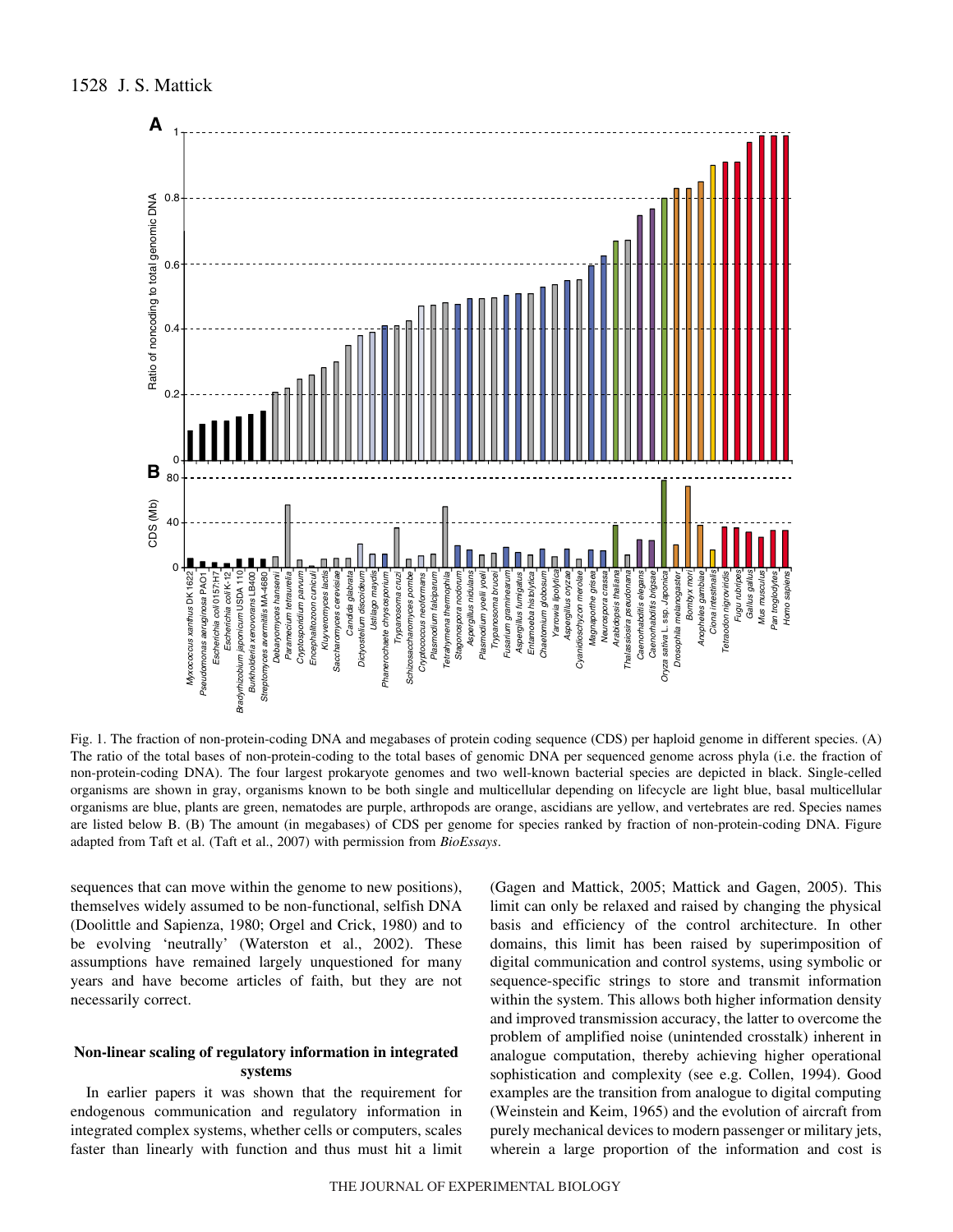entailed in the computing and software systems, including hundreds of kilometers of optical fiber (Csete and Doyle, 2002). Imagine what a bicycle engineer, or even an aeronautical engineer, might have made of the latter when unexpectedly confronted with it, a situation akin to the discovery of introns in the late 1970s (see below).

It should be noted that the power and precision of digital communication and control systems has only been broadly established in the human intellectual and technological experience during the past 20–30 years, well after the central tenets of molecular biology were developed and after introns had been discovered. The latter was undoubtedly the biggest surprise (Williamson, 1977), and its misinterpretation possibly the biggest mistake, in the history of molecular biology. Although introns are transcribed, since they did not encode proteins and it was inconceivable that so much non-coding RNA could be functional, especially in an unexpected way, it was immediately and almost universally assumed that introns are non-functional and that the intronic RNA is degraded (rather than further processed) after splicing. The presence of introns in eukaryotic genomes was then rationalized as the residue of the early assembly of genes that had not yet been removed and that had utility in the evolution of proteins by facilitating domain shuffling and alternative splicing (Crick, 1979; Gilbert, 1978; Padgett et al., 1986). Interestingly, while it has been widely appreciated for many years that DNA itself is a digital storage medium, it was not generally considered that some of its outputs may themselves be digital signals, communicated *via* RNA1 .

Analysis of prokaryotic genomes has shown that, as predicted (Croft et al., 2003), the numbers of genes encoding regulatory proteins scale almost quadratically with gene number or genome size (Croft et al., 2003; Gagen and Mattick, 2005; Mattick, 2004; Mattick and Gagen, 2005; van Nimwegen, 2003). In addition, extrapolation of these relationships show that the point where the number of new regulatory genes is predicted to exceed the number of new (non-regulatory) functional genes is close to the observed upper size limit of bacterial genomes (Gagen and Mattick, 2004; Gagen and Mattick, 2005). This implies (albeit does not prove) that bacteria have reached a complexity ceiling imposed by the accelerating cost of protein-based regulation, possibly early in evolution. It also implies (i) that the more complex eukaryotes

<sup>1</sup>On some early occasions it was suggested that RNA may act as a regulatory molecule. The possibility was first mooted briefly by Jacob and Monod in 1961 (Jacob and Monod, 1961) but lapsed when the archetypal gene regulatory factor, the *lac* repressor, was subsequently shown to be a protein (Gilbert and Muller-Hill, 1966). The existence of RNA regulatory networks was first postulated by Britten and Davidson in 1969 (Britten and Davidson, 1969; Davidson et al., 1977), in an attempt to explain the vastly greater complexity of the RNA in the nucleus (then called 'heterogenous nuclear RNA' or hnRNA) compared to the cytoplasm where mRNA is located. Although this paper is of historical importance for first proposing a major role for regulatory mechanisms in the evolution of higher eukaryotes, the idea of RNA regulation itself was not pursued, even following the discovery of introns, despite the fact that this discovery provided an explanation (at least in part) of the origin of hnRNA and an obvious potential source of the coproduction of gene regulatory signals from the excised intronic RNA (Mattick, 1994; Mattick and Gagen, 2001).

must have solved the problem some other way, most likely by the co-option of RNA as a sequence-specific regulatory molecule [microRNAs (miRNAs) being a good example] and, more subtly, (ii) that the combinatorics of regulatory factors *per se* cannot be used to enlarge the regulatory space to get past this ceiling, as there is no *a priori* reason to expect that prokaryotes could not have easily evolved more complex promoters and recruited additional transcription factors, etc. This in turn suggests that the complex gene regulatory regimes in the higher organisms may operate through multiple layers of regulation and regulatory decisions, rather than multiple (combinatoric) inputs at any given point.

In any case, and consistent with the non-linear scaling of regulatory information, there is a strong relationship between the extent of non-protein-coding DNA sequences in the genomes of higher organisms and their relative complexity. Indeed this appears to be the only consistent relationship between genome information content and complexity (Taft et al., 2007) (Fig. 1). These non-protein-coding sequences occupy almost 99% of the human genome (Frith et al., 2005), and it has been inconceivable to many that they might all be functional as *cis*-acting regulatory elements (although these have clearly expanded in complex organisms). Again this view is implicitly predicated on the assumption that most genetic information is transacted by proteins.

## **The major output of metazoan genomes is non-coding RNA**

In apparent opposition to the above assumption, it is now evident that most of the non-protein-coding sequences in genomes are in fact expressed (i.e. transcribed), either as introns in the primary transcripts of protein-coding genes (which occupy ~40% of the human genome) or as intergenic or antisense transcripts (Frith et al., 2005; Mattick and Makunin, 2006). Indeed it appears that the vast majority of all genomes, from yeast to insects and mammals (wherein most studies have been done), are transcribed, much on both strands (Carninci et al., 2005; Cheng et al., 2005; David et al., 2006; Manak et al., 2006). Both cDNA (Carninci et al., 2005; Katayama et al., 2005; Okazaki et al., 2002) and genome tiling array studies (Cheng et al., 2005; Kampa et al., 2004; Kapranov et al., 2002; Kapranov et al., 2005) of the transcriptome have revealed an extraordinarily complex landscape of interleaved and overlapping transcripts, with distal exons, elaborate splicing patterns and alternative polyadenylation sites, many of which appear to have no protein-coding capacity (Mattick and Makunin, 2006). The most recent data show that at least 85% of the *Drosophila* genome (Manak et al., 2006), 70% of the mouse genome (Carninci et al., 2005) and 93% of the ENCODE regions of the human genome (The ENCODE Project Consortium, manuscript submitted for publication) have experimentally documented transcripts. Moreover, there also appears to be a large and mostly distinct population of nonpolyadenylated transcripts located in the nucleus and the cytoplasm, which (despite indications from some very early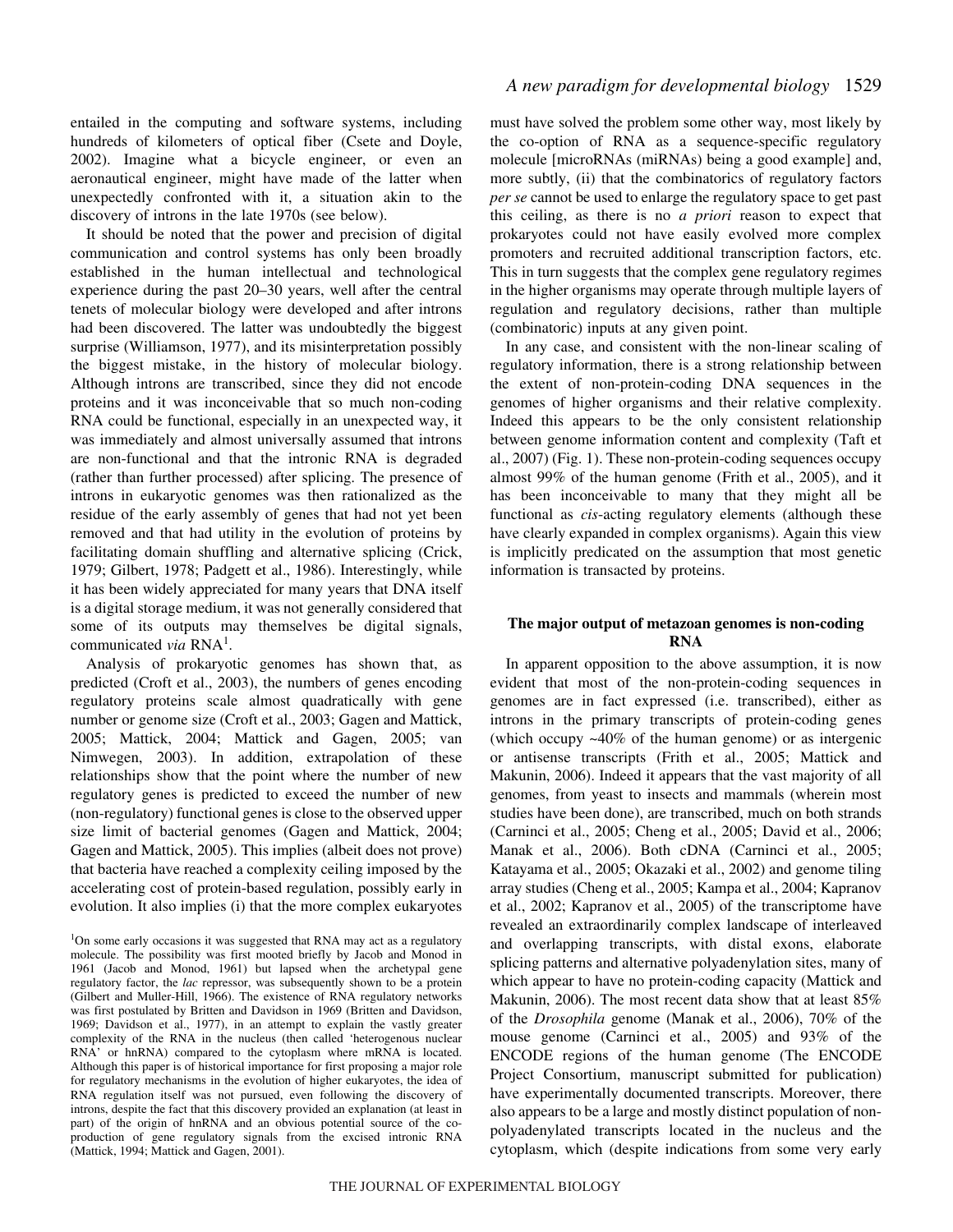studies) it was not appreciated existed, because of the widespread use of oligo dT to purify mRNA and to construct cDNA libraries (Cheng et al., 2005).

There are literally tens of thousands of long non-coding RNAs (ncRNAs) that have been identified in mammals (Carninci et al., 2005; Kampa et al., 2004; Okazaki et al., 2002), including many antisense transcripts (Alfano et al., 2005; Cocquet et al., 2005; Katayama et al., 2005; Korneev and O'Shea, 2005; Pandorf et al., 2006; Reis et al., 2004; Tufarelli et al., 2003; Werner, 2005; Werner and Berdal, 2005) and large numbers of smaller RNAs such as miRNAs (Berezikov et al., 2006a; Berezikov et al., 2006b) and piRNAs (Aravin et al., 2006; Girard et al., 2006; Lau et al., 2006). Many of these ncRNAs are expressed in a cell- or tissue-specific manner, suggesting that they are developmentally regulated. Characterized long ncRNAs include *H19* (Barsyte-Lovejoy et al., 2006; Brannan et al., 1990; Wrana, 1994), *7H4* (Velleca et al., 1994), *bic* (Tam et al., 1997), *NTT* (Liu et al., 1997), *BORG* (Takeda et al., 1998), *Xist* (Brockdorff, 1998), *Tsix* (Lee et al., 1999), *DD3* (Bussemakers et al., 1999), *Msx1* (Blin-Wakkach et al., 2001), *Air* (Sleutels et al., 2002), *MALAT-1* (Ji et al., 2003), *adapt33* (Wang et al., 2003), *SCA8* (Mutsuddi et al., 2004), *MIAT* (Ishii et al., 2006), *CTN* (Prasanth et al., 2005), *NFAT* (Willingham et al., 2005), *PRINS* (Sonkoly et al., 2005), *TUG1* (Young et al., 2005), *PINC* (Ginger et al., 2006), *SAF* (Yan et al., 2005), *Evf-2* (Feng et al., 2006), *HSR1* (Shamovsky et al., 2006) and *HAR1* (Pollard et al., 2006), most of which have been associated with specific cellular or developmental functions and/or disease. However, most of the ncRNAs discovered in genome-wide transcriptomic analyses or expressed from particular genomic regions have not been studied in any detail, although high-throughput cell-based and other screening strategies are beginning to be deployed to ascertain their function (Mattick, 2005; Reis et al., 2004; Willingham et al., 2005). Moreover, the documented numbers of these RNAs are conservative estimates: more are being regularly discovered as genomic analyses of one sort or another delve deeper into the transcriptome. Recent evidence suggests that deep sequencing has not remotely exhausted the repertoire of either long ncRNAs (Carninci et al., 2005) or short ncRNAs (Berezikov et al., 2006a; Berezikov et al., 2006b; Cummins et al., 2006; Ruby et al., 2006) and that there may be hundreds of thousands of small RNAs expressed in humans (T. R. Gingeras, personal communication; L. Croft, R. J. Taft and J.S.M., unpublished data).

These observations confront and very largely contradict the traditional protein-centric view of genetic information and genome organization (Mattick and Makunin, 2006). Either the bulk of the transcriptional output from the human genome and those of other complex organisms is random 'noise' (or, in the case of introns, the residue of evolutionary baggage retained and accumulated within genes, as widely assumed) or this transcription comprises a massive but hitherto hidden layer of expression of systemic genetic information that is transacted by RNA (Mattick, 1994; Mattick, 2001; Mattick, 2003; Mattick, 2004). The former has been described as a rather nihilistic view (Werner, 2005), but is one that is comfortable for the prevailing orthodoxy. On the other hand, the latter is strongly supported by the observations that: (i) all well-studied loci in insects and mammals express a large number of non-protein-coding transcripts (e.g. Ashe et al., 1997; Bae et al., 2002; Holmes et al., 2003; Jones and Flavell, 2005; Lemons and McGinnis, 2006; Lipshitz et al., 1987; Sanchez-Herrero and Akam, 1989; Sessa et al., 2007); (ii) many of the experimentally detected ncRNAs are differentially expressed (Carninci et al., 2005; Cheng et al., 2005; Ravasi et al., 2006), apparently under the control of common transcription factors (Barsyte-Lovejoy et al., 2006; Cawley et al., 2004); (iii) at least some have specific subcellular locations (Ginger et al., 2006; Prasanth et al., 2005); and (iv) at least some have been shown to be functional (Brannan et al., 1990; Brockdorff, 1998; Feng et al., 2006; Ginger et al., 2006; Prasanth et al., 2005; Velleca et al., 1994; Willingham et al., 2005; Wrana, 1994; Young et al., 2005).

Microarray analyses have shown that large numbers of ncRNAs are dynamically regulated during the differentiation of embryonal stem cells, myoblasts, neuronal cells and the gonadal ridge, as well as during T-cell and macrophage activation (M. E. Dinger, K. C. Pang, I. Qureshi, M. Crowe, A. C. Perkins, S. M. Grimmond, D. A. Hume, P. A. Koopman, G. E. O Muscat, S. Bruce, M. F. Mehler and J.S.M., manuscript in preparation) and in cancer (Lu et al., 2005; Reis et al., 2004). In addition, *in situ* hybridization analyses are revealing large numbers of ncRNAs that are expressed in particular regions of the brain and in particular subcellular locations (T. R. Mercer, M. E. Dinger, S. Sunkin, M. F. Mehler and J.S.M., in preparation). Many of these ncRNAs are antisense or intronic to genes encoding proteins important in neural development, function and disease. It is also now evident that many of the complex genetic phenomena in complex organisms, including transcriptional and posttranscriptional gene silencing (Cogoni and Macino, 2000; Matzke et al., 2001; Zamore and Haley, 2005), imprinting (Kelley and Kuroda, 2000; Morison et al., 2005; Nikaido et al., 2003) and probably also transvection (Mattick and Gagen, 2001) and transinduction (Ashe et al., 1997), are linked to RNA signalling (Mattick, 2003; Mattick and Gagen, 2001).

#### **Digital–analogue conversion of RNA signals**

A key advantage of RNA is its sequence specificity, in that it can direct a precise interaction with its target by base pairing, over short stretches of nucleotides, far more efficiently than can be achieved by proteins. This allows large numbers of regulatory controls to be encoded compactly in genomes, especially as those genomes come under pressure to contain exponentially greater amounts of regulatory information as complexity increases. These regulatory controls can also be flexibly altered and re-configured by evolution to achieve phenotypic variation without altering the underlying components of the system, a concept that is well established in engineering (Mattick and Gagen, 2001). A good case in point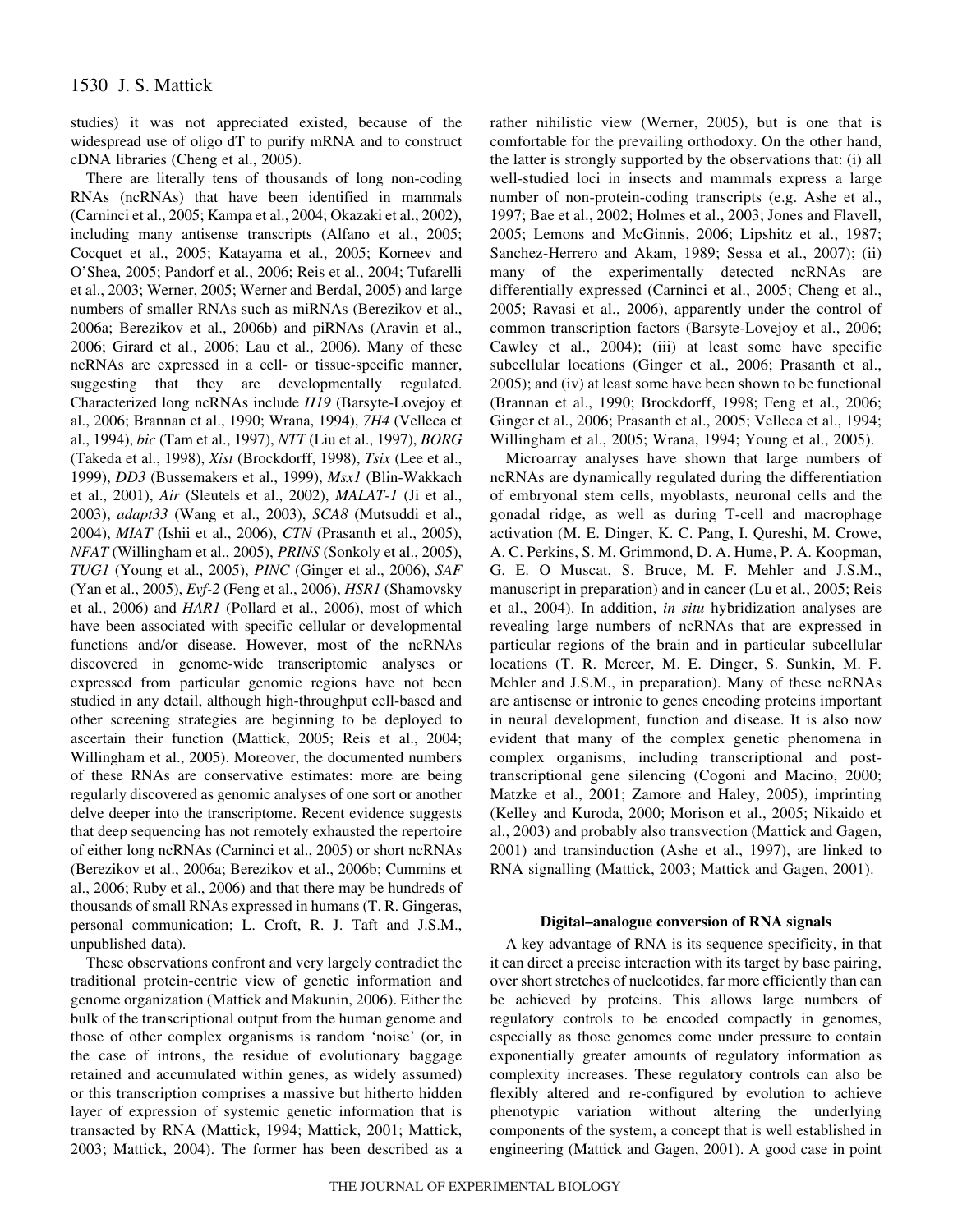is that of miRNAs, some of which are widely distributed among species and highly conserved while others are species-specific (Berezikov et al., 2006a; Berezikov et al., 2006b), with two documented cases of mutations in miRNA target sites underpinning disease (Abelson et al., 2005) or quantitative trait variation (Clop et al., 2006). RNAs also intrinsically possess much more precise specificity of interactions with other RNAs and DNA than is usually possible by and between proteins, thus potentially improving the precision of the control system and minimizing noise from crosstalk, especially in complex regulatory networks. (The problem of noise was a primary limitation of analogue computers and a primary driving force in the transition to digital computing.) Thus it appears that evolution may have discovered the power of digital communication and control systems a billion years before we did (see below).

However, the sequence-specific interaction of a regulatory RNA with its target is relatively sterile unless this interaction can be converted into a meaningful analogue action. At its simplest level, this may comprise antisense binding to block another interaction, and this primitive mechanism seems to be a common feature of regulatory RNAs in prokaryotes. However, a more sophisticated strategy is to embed secondary signals either in the RNA itself or in the structure of the resulting RNA:RNA or RNA:DNA complex, to recruit different types of complexes, which then undertake the type of analogue action required upon receipt of the signal. Good examples are (i) the complexes of RNA-modifying enzymes that act at a site adjacent to and determined by the position of the sense:antisense interaction between small nucleolar RNAs (snoRNAs) and their targets (Bachellerie et al., 2002; Meier, 2005), and (ii) the RNA-induced silencing (RISC) complexes that act on RNAs bound to small interfering RNAs (siRNAs) and miRNAs (Tang, 2005). Thus, there are two components to RNA signals: a sequence-specific interaction with the intended target(s) and a secondary or tertiary structural component that acts as a transducer to recruit generic infrastructural proteins to impart different types of actions. Indeed, this two-stage principle also applies to other classes of functional RNAs including snRNAs and tRNAs, which recognize splice junctions in pre-mRNAs or codons in mRNAs and recruit the spliceosome or ribosome, respectively. That is, RNAs function as adaptors, with a target sequence-specific address code and separate structural motifs that specify the type of consequent function and bind the appropriate proteins.

Such considerations suggest that a receptive infrastructure for RNA signalling must have co-evolved with the RNA signals themselves and become progressively more sophisticated as RNA regulatory and transport networks gained currency during the evolution of the eukaryotes. Examples include the proteins of the argonaute family and others associated with RNA interference (Carmell et al., 2002), and those containing RRM domains, KH domains, SR domains, SET domains, pumilio-homology domains and doublestranded RNA-binding domains, which occur in a wide range of developmental regulators with global functions

## *A new paradigm for developmental biology* 1531

(Anantharaman et al., 2002; Bernstein and Allis, 2005; Saunders and Barber, 2003; Wang et al., 2002). Indeed many of the so-called nucleic acid binding proteins and chromatinbinding proteins whose target specificity is uncertain or unknown may in fact recognize different types of RNA signals. This possibility is supported by evidence suggesting that regulatory proteins containing C2H2 zinc fingers (Shi and Berg, 1995), Y-boxes (Ladomery, 1997), chromodomains (Akhtar et al., 2000; Bernstein and Allis, 2005), tudor domains (Maurer-Stroh et al., 2003) and SET domains (Krajewski et al., 2005), and others such as DNA methyl transferases (Jeffery and Nakielny, 2004), may recognize such RNA signals in one form or another.

## **The origin and evolution of RNA-based regulatory networks in complex organisms**

I suggest that the transition from a largely analogue proteinbased regulatory control to digitally based RNA regulation was a fundamental rate-limiting step in the emergence of complex organisms (Mattick, 1994; Mattick and Gagen, 2001), together with other factors such as the level of atmospheric oxygen (Canfield et al., 2007). It follows that the RNA-based regulatory systems underpinning the ability to control more complex developmental trajectories must have been largely in place prior to the metazoan radiation and have been a critical factor enabling this evolutionary event (Mattick, 1994; Mattick, 2001; Mattick, 2004; Mattick and Gagen, 2001). Following the emergence of all modern animal phyla at that time, often referred to as the Cambrian explosion (Fig. 2), these new dynasties of multicellular organisms settled down to 'battle it' out in evolutionary competition. This was achieved, firstly, by refining and introducing new adaptations to body plans to improve their competitiveness for survival and reproduction, and to enable the colonization of new ecological niches and new domains such as the land and the air. The latter presented new physical and physiological challenges, which required significant innovations in proteins as well as in the regulatory architecture controlling developmental ontogeny (Bejerano et al., 2004; Kleinjan and van Heyningen, 2005; Mattick and Gagen, 2001). Recent data indicate that many regulatory RNAs, such as miRNAs, emerged in the ancestors of the Bilateria (Hertel et al., 2006; Prochnik et al., 2007) and in major transitions of metazoan evolution, including the advent of the vertebrates and eutherian mammals (Hertel et al., 2006). Secondly, there would have been considerable evolutionary advantage, and therefore pressure, to enhance sensory and cognitive capacities to recognize and respond to opportunities and threats and to alter the environment in favour of better survival and reproduction. This led to the evolution of learning and memory, an even greater mechanistic challenge that almost certainly involved RNA editing as a means of dynamically intersecting the environment with otherwise hardwired genetic information, ultimately leading to the emergence of higher-order cognition (Mehler and Mattick, 2007).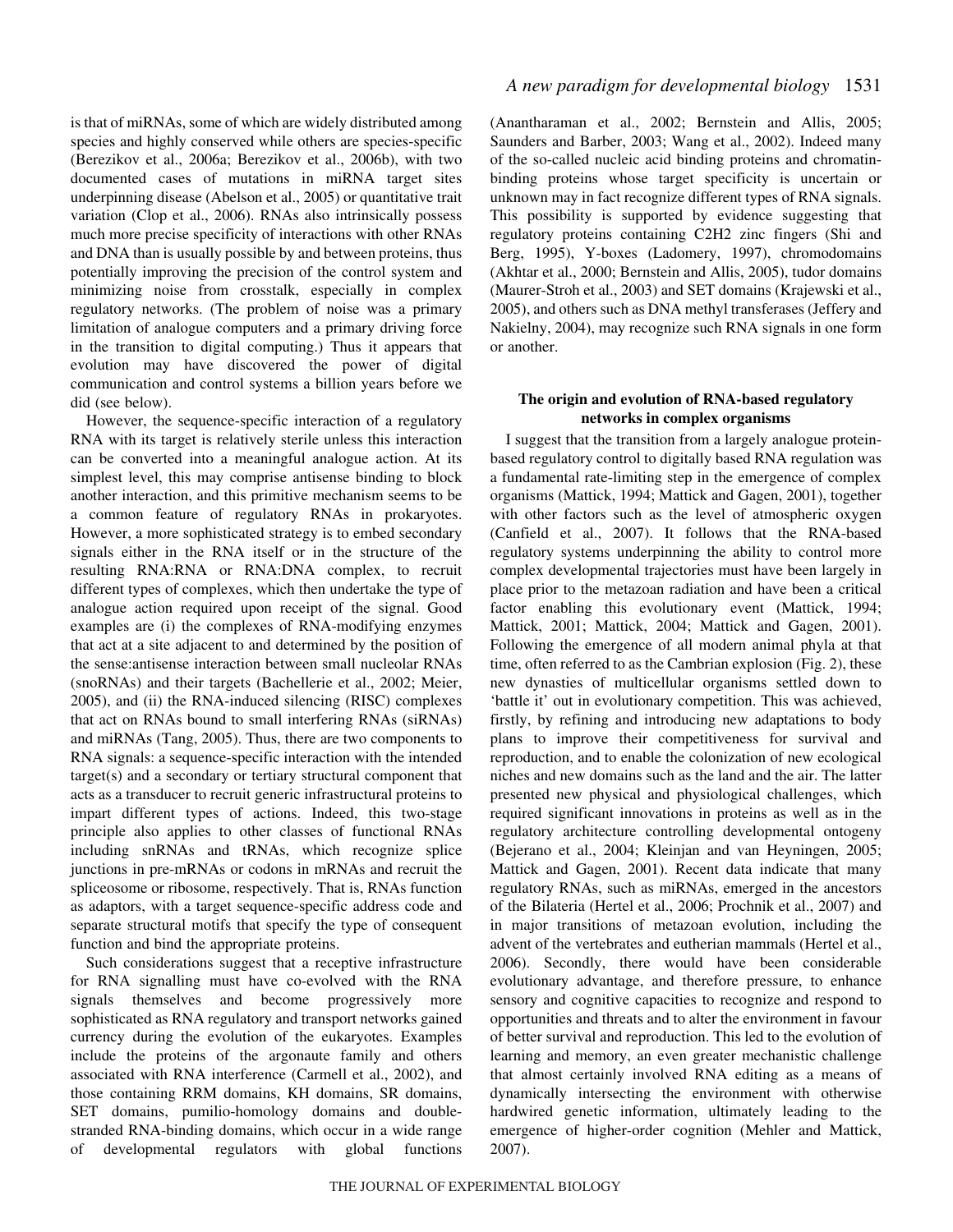Although RNA is an ancient molecule and may well have been the progenitor of both DNA and proteins (Gesteland et al., 2006), its evolution as a regulatory molecule with associated infrastructure and networks probably had its genesis in the invasion of eukaryotic protein-coding genes by mobile self-splicing group II introns (Cavalier-Smith, 1991; Cousineau et al., 2000; Lambowitz and Zimmerly, 2004; Mattick, 1994; Palmer and Logsdon, Jr, 1991). These sequences occur in prokaryotes (Ferat and Michel, 1993; Martinez-Abarca and Toro, 2000) but are restricted to non-protein-coding sequences by the intimate coupling between transcription and translation (Cavalier-Smith, 1991; Mattick, 1994), thereby restricting the target area for evolutionary experimentation. While RNA regulation occurs in prokaryotes, it is not well developed, just as there is little need for digital control systems in a bicycle. The need to find solutions to the accelerating problem of increasing regulatory sophistication required to underpin multicellular development – ultimately through the co-option of RNA as a compact signalling molecule and later connecting these signals to different types of actions through the coevolution of different types of RNA binding and effector proteins – might have been felt by both prokaryotes and eukaryotes, but the latter may have had more opportunity to do so, especially given the compartmentalization of their cells. This latter feature probably arose due to the lifestyle of early eukaryotes as phagocytic cellular predators, such as amoebae or macrophages (Cavalier-Smith, 1991). Importantly, the separation of transcription from translation by the introduction of a nuclear membrane allowed introns to invade proteincoding sequences, as their negative effects could be minimized as long as they were (self) spliced out before export to the cytoplasm. In so doing, it also created the raw material for a new round of molecular evolution of RNA signals produced in parallel with protein-coding sequences (Mattick, 1994)  $(Fig. 2)$ .

The subsequent evolution of the spliceosome occurred by the devolution of the originally *cis*-acting catalytic sequences



within introns to *trans*-acting generic co-factors (spliceosomal RNAs) and the recruitment of ancillary proteins. This reduced the internal sequence constraints on the introns, allowing them more freedom to evolve and flexibly explore new functional space (as RNA molecules). It also made their excision from primary transcripts more efficient, perversely providing them with even greater facility to expand and invade other genes (Mattick, 1994). As these RNA networks began to be established, proteins capable of recognizing subsets of signals in these networks would have been selected for, increasing the sophistication of the system. Moreover, it would be expected that increasing numbers of genes would have evolved solely to express RNA as higher-order regulators in this increasingly complex system. This will have occurred at least in part by gene duplication followed by loss of protein-coding capacity, as appears to have happened in *Xist* (the ncRNA controlling X chromosome inactivation in female mammals) (Duret et al., 2006) and in many of the non-protein-coding genes that encode snoRNAs or miRNAs in their introns (Cavaille et al., 2001; Mattick and Makunin, 2005; Rodriguez et al., 2004; Tycowski et al., 1996; Ying and Lin, 2005). Interestingly, many ncRNAs are alternatively spliced (Cocquet et al., 2005; Pang et al., 2005), suggesting that there is an operational distinction between RNA sourced from exons and introns. The other major source of functional RNAs has almost certainly been various other types of mobile (transposable) elements, many of which are derived from small RNAs and have been a potent force in genome evolution and genetic innovation (Brosius, 1999; Brosius, 2005; Waterston et al., 2002).

#### **The extent of the genome under evolutionary selection**

This raises the question of the composition, rate of evolution and functionality of the genome as a whole, especially as it is now known that most of the genome is transcribed. A large percentage of the mammalian genome  $(\sim 46\%$  in humans) is composed of transposon-derived sequences (Lander et al., 2001; Waterston et al., 2002), often pejoratively referred to as repeats, and assumed to be non-functional and therefore evolving 'neutrally' (Waterston et al., 2002). The same assumption has often been made about introns, although it is now evident that there are significant amounts of conserved sequences within them (Dermitzakis et al., 2003; Hare and Palumbi, 2003; Sironi et al., 2005), presumably reflecting either functional RNA products or important *cis*-acting regulatory sequences. In any case, on the assumption that ancient repeats (ARs) can be used as a yardstick of the background neutral evolutionary rate, it has been estimated that  $~5\%$  of the human genome is under purifying selection in mammals (Waterston et al., 2002), and therefore functional, with the remainder largely considered to comprise genetically inert, neutrally evolving evolutionary debris.

This is in direct contradiction to the suggestion that much of the genome-wide transcription, which is developmentally regulated, is functional. However, it is questionable whether Fig. 2. A simplified view of the biological history of the Earth. the ARs that are used as yardsticks for these estimations are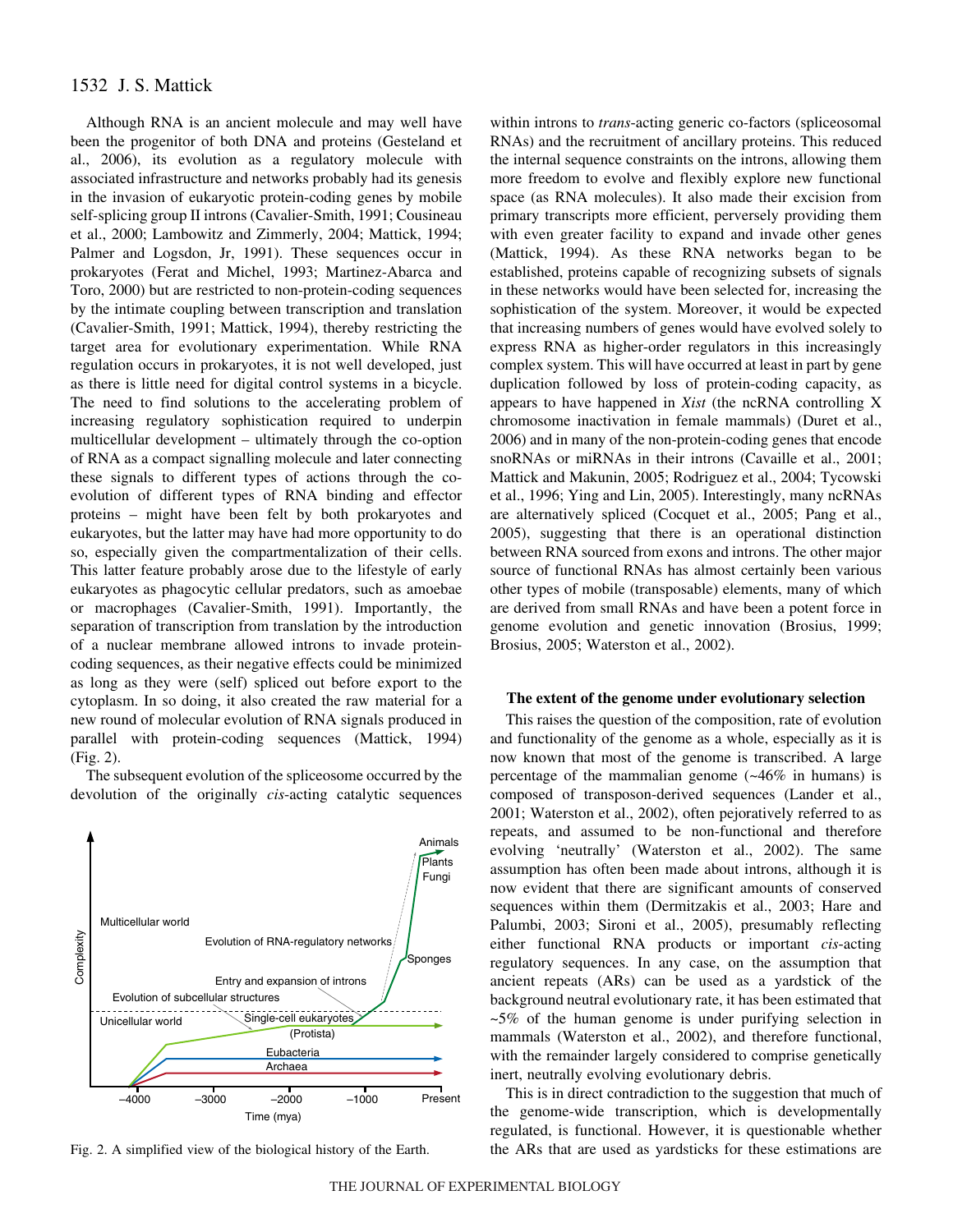really evolving neutrally. First, if ARs have no functional relevance to the organism, they would be expected to evolve freely and eventually to either acquire function or be deleted (M. Pheasant and J.S.M., manuscript submitted for publication), as appears to have occurred with a large fraction of ARs (Waterston et al., 2002). That is, the more ancient the extant sequence, the more likely it is to have acquired function. Second, in agreement with this logic, there are increasing numbers of transposon-derived sequences of all classes, both ancient and modern, including lineage-specific repeats such as *Alu* elements that have been shown to have undergone functional exaptation as gene promoters, regulatory elements, exons and microRNA precursors (Bejerano et al., 2006; Britten, 2006; Brosius, 1999; Dagan et al., 2004; Ferrigno et al., 2001; Hasler and Strub, 2006; Krull et al., 2005; Landry et al., 2001; Lev-Maor et al., 2003; Lippman et al., 2004; Matlik et al., 2006; Nigumann et al., 2002; Smalheiser and Torvik, 2005; Smalheiser and Torvik, 2006; Volff, 2006; Zhou et al., 2002).

These observations throw increasing doubt on the widespread assumption that such sequences are mostly parasitic, and remain as inert genomic passengers. Transposable elements have also been found to underlie the birth of new genes and regulatory networks (Brandt et al., 2005; Cordaux et al., 2006; Landry et al., 2001; Zhou et al., 2002) and to influence early development (Peaston et al., 2004) and phenotypic variation (Whitelaw and Martin, 2001). It is also possible to identify AR sequences that are clearly conserved, some of which are very ancient (Nishihara et al., 2006), such as recently discovered classes of ARs in humans sharing common ancestors with those in marsupials (Kamal et al., 2006) and fish (Ogiwara et al., 2002; Xie et al., 2006), including an example of the slowest evolving regions of the human genome (Bejerano et al., 2006). Moreover, some major classes of ARs show variable rates of sequence conservation within them. One example is the class of so-called 'mammalian interspersed repeats' (MIRs), of which there are  $\sim$  300 000 copies in the human genome (Smit and Riggs, 1995). These MIRs date back ~130 million years and are tRNA-derived SINEs (short interspersed elements) with a consensus length of  $\sim$ 260 nt including a 70 nt central region and 15–25 nt more highly conserved core (Silva et al., 2003; Smit and Riggs, 1995). The fact that hundreds of thousands of such elements have an internal sequence that is conserved more highly than the rest of the element is *prima facie* evidence that this class of ARs (or at least the conserved core within them) is not neutrally evolving and is likely under selection, presumably for function and possibly as regulatory RNAs.

It is also clear that there are widely different rates of evolution of different types of genomic sequences, particularly of gene regulatory sequences, some of which are extraordinarily highly conserved blocks (Bejerano et al., 2004), while many others cover extended genomic regions and exhibit rapid turnover (Fisher et al., 2006; Frith et al., 2006; Smith et al., 2004; Taylor et al., 2006). The latter includes the remarkable functional conservation of regulatory sequences

controlling *ret* gene expression in zebrafish and humans, although there is little recognizable primary sequence conservation (Fisher et al., 2006). The *cis*-regulatory elements of the HoxA cluster have also been shown to undergo accelerated evolution, presumably under positive selection during the origin of amniotes and mammals (Wagner et al., 2004). Moreover, it is evident that phenotypic diversification may be due as much, if not more, to changes in regulatory architecture than to the protein components (Duboule and Wilkins, 1998; Levine and Tjian, 2003; Mattick and Gagen, 2001). Indeed, regulatory sequences often exhibit considerable evolutionary plasticity (depending on the number of their interacting targets; see below) and relatively low conservation (Pang et al., 2006) compared with proteins whose evolutionary flexibility is limited by both analogue structure–function relationships and multitasking, i.e. the differential use of the same components in multiple contexts (Duboule and Wilkins, 1998; Mattick and Gagen, 2001).

There are also other regions of the genome under evolutionary constraints that are not evident at the primary sequence level, including shuffled *cis*-regulatory elements (Sanges et al., 2006), gene deserts (Ovcharenko et al., 2005), transposon-free regions (Simons et al., 2006), chromatin domains (Bernstein et al., 2005; Bernstein, B. E. et al., 2006), regions under indel-purifying selection (Lunter et al., 2006), the distances between ultra-conserved elements (Sun et al., 2006) and regions predicted to contain common RNA secondary or tertiary structures (Lescoute et al., 2005; Washietl et al., 2005). Thus, the proportion of functionally meaningful DNA in the human genome is substantially greater than estimated from sequence conservation alone (Smith et al., 2004).

Different rates of evolution also occur within and between different classes of functional gene products, both RNAs and proteins. While most protein-coding sequences are highly constrained and hence highly conserved, some are much more flexible and others have diverged under positive selection (Bustamante et al., 2005). The estimated 5% of the human genome that is conserved with mouse does not include 35% of annotated protein-coding sequences and 17% of RefSeq annotated genes (M. Pheasant and J.S.M., manuscript submitted for publication). Many miRNAs are highly conserved (Pang et al., 2006) but many are not, being lineageor even species-specific (Berezikov et al., 2006a; Berezikov et al., 2006b). There are also thousands of recently discovered small RNAs (piRNAs) expressed in testis that are not conserved between rodents and humans, although similar RNAs are produced from syntenically orthologous loci (Aravin et al., 2006; Girard et al., 2006; Lau et al., 2006). SnoRNAs have very divergent sequences and many are identifiable only by the loose consensus and positioning of the C/D (RUGAUGA/CUGA) (Shanab and Maxwell, 1992) or H(ANANNA)/ACA boxes (Meier, 2005). It is also clear that many longer functional non-protein-coding RNAs (ncRNAs), such as the *Xist* and *Tsix* transcripts involved in X-chromosome dosage compensation, are evolving quickly (Chureau et al., 2002; Migeon et al., 2001; Nesterova et al., 2001; Pang et al.,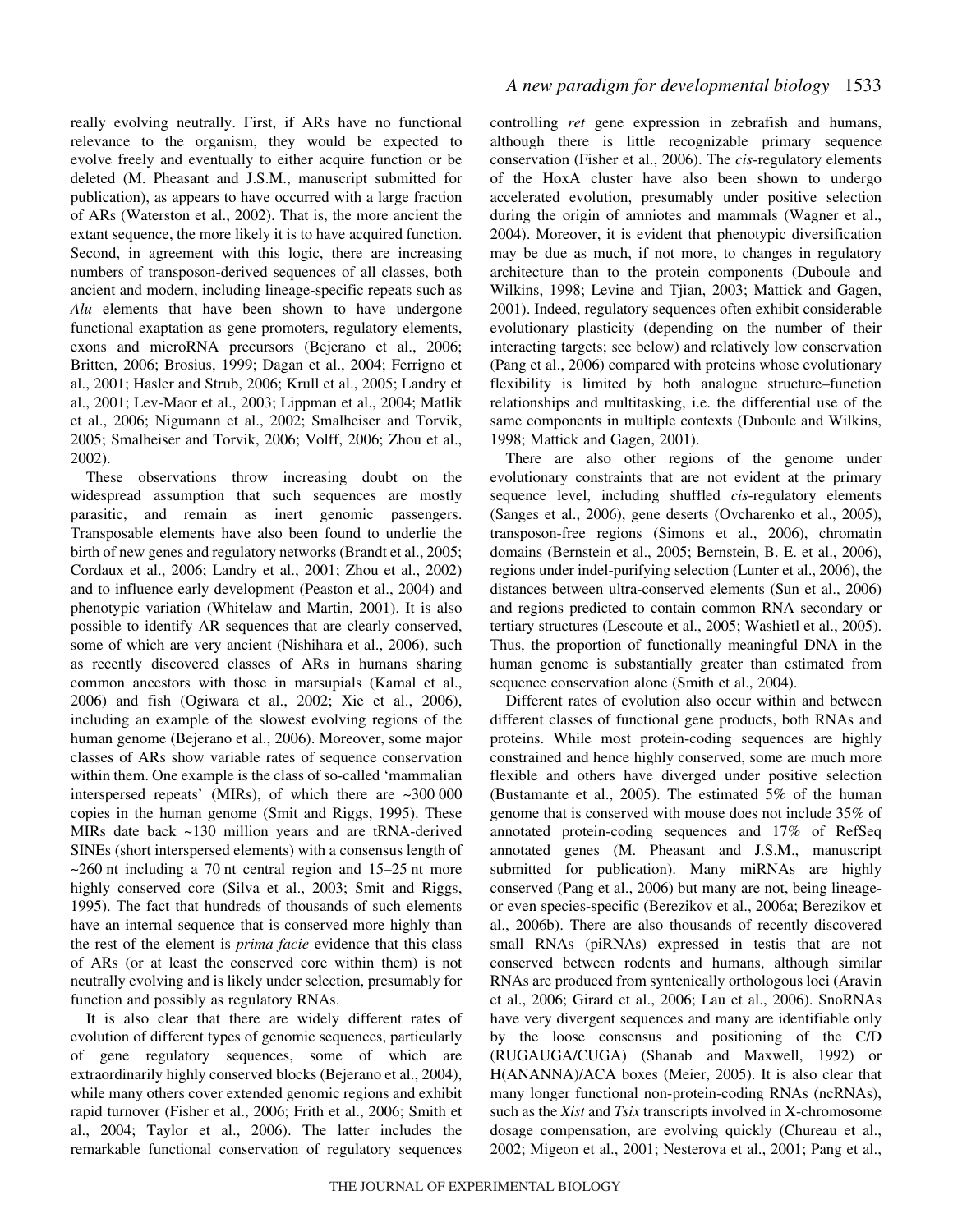2006). In other cases, there is evidence of recent positive selection in ncRNAs, such as the *HAR1* transcript expressed in particular regions of the brain (Pollard et al., 2006). While functionally validated RNAs do not presently add up to a large fraction of the genome, they do illustrate that lack of conservation does not necessarily equate to lack of function (Pang et al., 2006; Smith et al., 2004). They also point to the likelihood that many functional transcripts, particularly regulatory ncRNAs, are not highly conserved over significant evolutionary distances.

Most of the mammalian genome appears to be evolving more quickly than protein-coding sequences, and at a (regionally adjusted) rate similar to ancient transposon-derived sequences. However, this is evidence simply that the majority of the genome is under similar average selection pressures (M. Pheasant and J. S. Mattick, manuscript submitted for publication), rather than being non-functional and evolving neutrally, although the latter is the favored explanation (Waterston et al., 2002) being consistent with the orthodox view. Moreover, it has been known for some time that the nucleotide substitution frequency varies across the genome. This has often been interpreted as the result of regional variation in the background mutation or fixation (related to recombination) frequencies, rather than selection, as it was (again) inconceivable that the vast intronic and intergenic sequences could be under selection, since that in turn would impute function. Variation in substitution frequencies beyond that which might be expected from random events is also observed at close range within genomic regions, and the data are more consistent with the genome comprising different types of genetic information that are evolving at different rates under different selection pressures and different structure–function constraints (M. Pheasant and J.S.M., manuscript submitted for publication).

## **Functional constraints on the evolution of regulatory RNAs**

Structure–function constraints are different for different types of molecules. As noted already, proteins are analogue components that have quite strict structural specifications. There are only so many ways to construct a wheel, a catalytic site, or an oxygen-binding pocket that is responsive to  $O_2$  and  $CO<sub>2</sub>$  partial pressures, and it is hard to vary a successful design. On the other hand, sequence-specific regulatory signals like miRNAs are purely informational and only need to address the right targets; thus at first glance it seems a mystery why many of the known miRNAs have been so fiercely conserved – more so than most protein-coding sequences (Pang et al., 2006) – over 500 million years of evolution from worms to mammals. The exact sequence of these small RNAs does not seem to matter that much: it is easy to design them artificially against almost any sequence, and such siRNAs are now commonly employed as experimental tools (Chalk et al., 2005; Truss et al., 2005). So why have some been so frozen in evolution? The answer appears to be that those miRNAs that were first cloned are common central regulators that have multiple targets (John et al., 2004; Lewis et al., 2005; Lim et al., 2005), which makes co-variation almost impossible in evolutionary terms. If the odds of a miRNA and a target co-varying by compensatory mutations in the same generation are  $10^{-5}$ , the odds of covariation of an miRNA with 20 targets are  $10^{-100}$ . Most miRNAs that have been subsequently identified through bioinformatics means have also invoked evolutionary conservation as a filter (Berezikov et al., 2005; Jones-Rhoades and Bartel, 2004), thereby likely also restricting their discovery to those that have multiple targets.

Clearly, the level of selection pressure on such sequences will be a function of the number of interactions that must be maintained, rather than the precise sequence itself. Those with one or few interacting partners will be able to evolve relatively freely and also explore new connections in regulatory networks, which themselves can evolve to explore new developmental space, which (given a relatively stable proteome) may be the major route to higher complexity and phenotypic variation. Thus, logic would suggest that there may be many miRNAs that are not highly conserved over significant evolutionary distances, for which there is some supporting evidence (Berezikov et al., 2006a; Berezikov et al., 2006b; Lindow and Krogh, 2005). There is also good reason to expect that some, and perhaps many, miRNAs will have very restricted expression, as exemplified by the miRNA *lsy-6*, which controls left/right neuronal asymmetry in *C. elegans* and is expressed in only a few neurons (Johnston and Hobert, 2003). Indeed, recent deep sequencing shows that the rate of new miRNA discovery continues unabated, albeit with a logarithmic drop as deeper sequencing finds those that are not so highly expressed or are only expressed in a limited subset of cells. Many of these rarer miRNAs are less conserved, being order- or species-specific (Berezikov et al., 2006a; Berezikov et al., 2006b; Cummins et al., 2006). Moreover, if conservation is dropped as a requirement for the bioinformatics prediction, there are well over 1 million plausible miRNA precursor (stem–loop) structures in the mammalian genome, with a large fraction showing evidence of producing small RNA products in array-based assays (L. Croft, R. Taft and J.S.M., unpublished observations).

Other newly discovered classes of putative small regulatory RNAs, such as the 26-31 nt piRNAs (Aravin et al., 2006; Girard et al., 2006; Lau et al., 2006) and 21 nt 21U-RNAs (Ruby et al., 2006), show little long range evolutionary conservation. Many longer ncRNAs exhibit short-range sequence conservation only in small patches (Pang et al., 2006), as exemplified by the case of *Xist* in mammals, even though mutational studies have suggested that most of the molecule is functional (Nesterova et al., 2001). Thus, it seems safe to predict that the sequence of many, if not most, regulatory RNAs will not be highly conserved over significant evolutionary distances, even in cases of conserved function, due to more relaxed structure–function constraints (allowing rapid drift) and to selection pressures for adaptive radiation by altering the endogenous regulatory circuitry (network structure) underpinning developmental processes.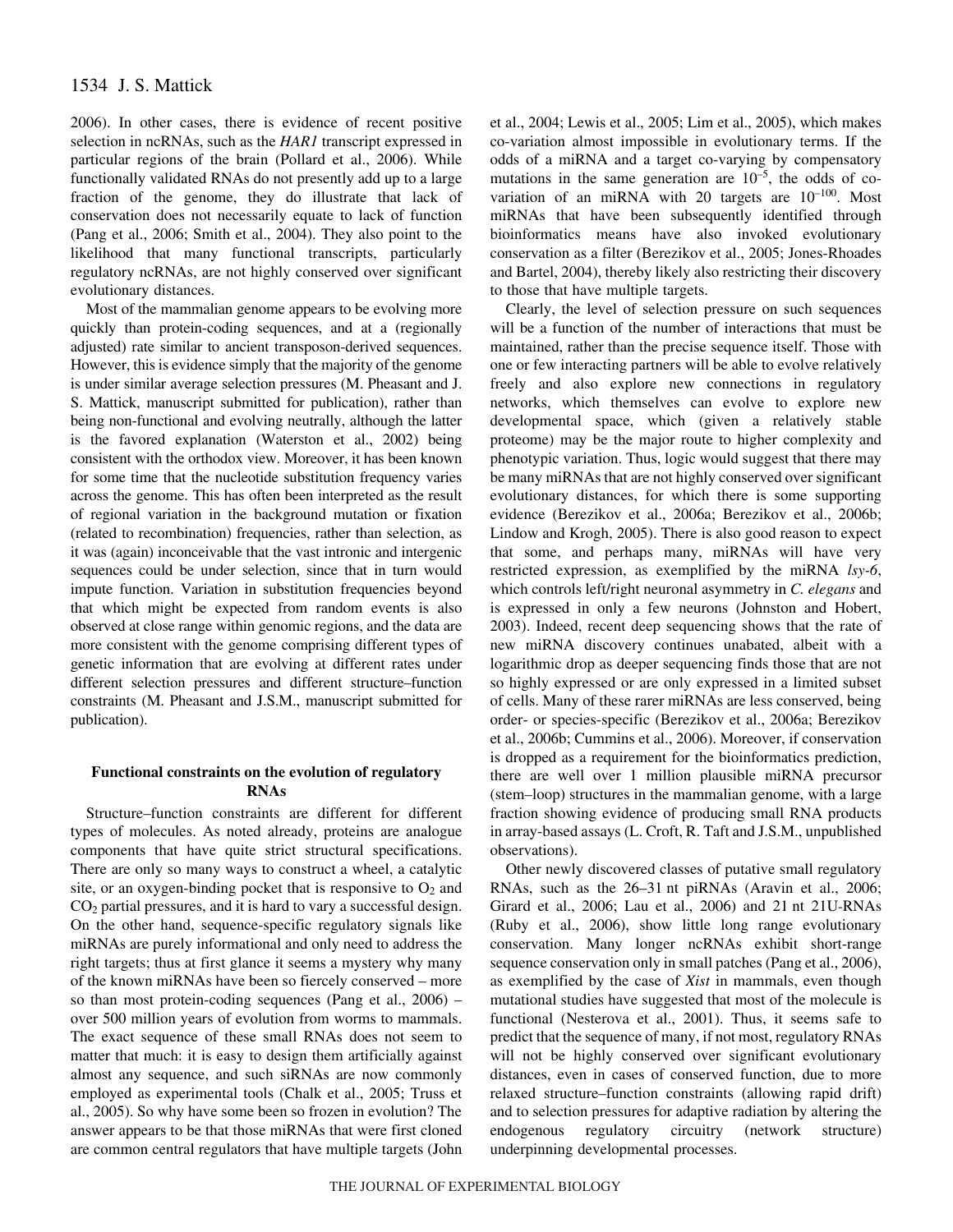## **Endogenous feed-forward control of development by RNA networks**

The simple logic is that if all of the transcribed and processed ncRNAs are functional, these ncRNAs must in the main be regulatory, because catalytic versatility is not the *forte* of RNA, notwithstanding its central role in splicing and translation and the identification of catalytic RNAs in other contexts (Gesteland et al., 2006). This is not to deny that some RNAs may have interesting (and as yet unappreciated) catalytic functions (Salehi-Ashtiani et al., 2006), or that secondary structural motifs or domains in RNA may be important mediators of interactions with proteins. Nonetheless, if the major function of the massive numbers of ncRNAs transcribed from animal, and particularly mammalian, genomes is regulation, as is likely, the logical extension is that the main (but not exclusive) role of such regulation is to control differentiation and development, rather than (simply) the shortterm physiological responses of terminally differentiated cells. In summary, if functional, these RNAs must be mainly regulatory and, if so, their major regulatory function must be to direct development.

This conclusion is well supported by what we currently know or suspect of RNA regulation at many different levels of gene control (see below), but has one very profound implication: that the enormous amount of information required to program development is endogenously embedded in these RNA networks and that most regulatory transactions during development are directed by RNA, albeit mediated by proteins and supplemented by external cues that are conveyed by proteins (see below).

These RNA (and protein) networks, initially laid down by transcription in the female (and also possibly the male) gamete, create an epigenetic state that is asymmetric in the fertilized embryo and that is asymmetrically inherited by daughter cells. Thus each of the daughter cells has a defined subsequent state and is on a pre-programmed pathway of division and differentiation controlled by internal and external cues, the latter of which probably becomes operative at the time of syncytial formation in insects and morula formation in mammals. Thus, every cell in the developing organism contains an epigenetic memory<sup>2</sup> of what its pathway has been, and where it is headed. In computer science, this is akin to what is termed a dynamical recurrent neural network (Aussem et al., 1995; Sudharsanan and Sundareshan, 1994), in which the current state of the network (in this case the gene regulatory and expression network) is defined as the combination of part history and current (external) inputs.

This information about the state of the network (and the embedded trajectories) is enclosed in the structure of the chromatin (almost certainly itself controlled by RNA signalling; see below), the protein repertoire (also directed and regulated by RNA; see below) and, ultimately, the RNA networks that are current in individual cells. These RNA networks have been described as the cellular 'soft wiring' or 'ribotype' (Herbert and Rich, 1999a; Herbert and Rich, 1999b). Thus, RNA transcription and processing may be thought of as a series of steps, one or more of which have two mutually exclusive outcomes: a default outcome and an alternative outcome that is controlled by appropriate regulatory signals. These outcomes can be used either to regulate cellular responses directly or to control other RNA processing events, the latter forming networks wherein the processing of one RNA (either to produce more regulatory RNAs or alternative splice variants of mRNAs) is sequentially contingent on another (Herbert and Rich, 1999a; Herbert and Rich, 1999b).

While such networks would be clearly subject to natural selection (Herbert and Rich, 1999a; Herbert and Rich, 1999b; Mattick, 1994), I suggest that they now dominate the genomic programming of complex organisms and are the primary drivers of development in an unfolding cascade of regulatory interactions that gives each cell a unique identity and vectorial place in the developmental trajectory. This therefore constitutes an endogenous feed-forward regulation of differentiation and development, which is largely predetermined by embedded unfolding RNA networks. Thus, the current behaviour and trajectory of each cell are determined by the networks operative in the preceding cell or state, until the terminal state is reached, at which point the cell cycle is suspended and differentiation completed. This also suggests that there are, in fact,  $\sim 10^{14}$ different cells (i.e. cells with a specific history and identity) in humans, leaving aside those that may have clonally expanded during (e.g.) fat storage or immune responses.

## **Parallel expression of exonic sequences and efferent RNA signals**

An important feature of the proposed exaptation of introns as a source of *trans*-acting RNAs is the potential to produce regulatory signals in parallel with mRNA sequences (and other non-coding RNAs) that may then make contacts to alter settings at multiple loci or targets (Fig. 3). This is akin to what is described by neurobiologists as 'efferent signals' (which are essential to motor coordination, cognition and memory) (Andersen et al., 1997; Bridgeman, 1995; Elman, 1998; Plunkett et al., 1997) and would in theory, and possibly practice, permit much more complex communication and control networks to operate in different cells and states during ontogeny (Mattick, 1994; Mattick, 2001; Mattick and Gagen, 2001). Almost all snoRNAs and a large proportion of miRNAs in animals are encoded within introns (Baskerville and Bartel, 2005; Cai et al., 2004; Mattick and Makunin, 2005; Rodriguez et al., 2004; Ying and Lin, 2005). Moreover, many snoRNA and miRNA gene loci appear to be polycistronic (Cavaille et al., 2002; Huang et al., 2004; Lau et al., 2001; Runte et al., 2001; Seitz et al., 2004). Although introns are thought to be degraded after excision from primary transcripts (Padgett et al., 1986), there is good evidence that intronic RNAs may

<sup>&</sup>lt;sup>2</sup>This memory can be quite plastic and can be modulated by contextual cues (cell signalling), set in a new direction by artificial translocation of the cell to a new context, or (in some cases) recapitulated when required, such as during the regeneration of fingertips, tails, limbs or rays in mammals, lizards, axolotls and starfish.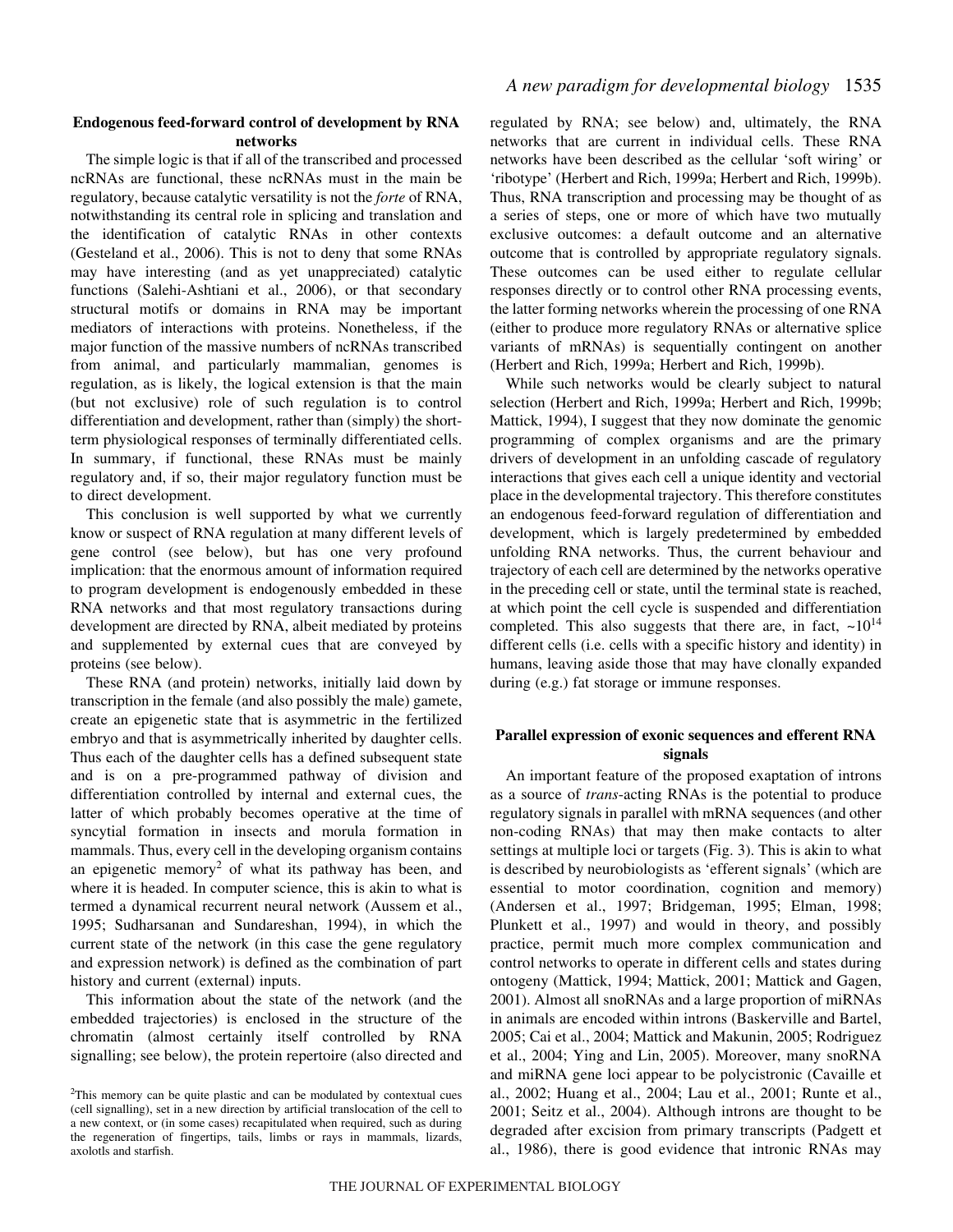actually be processed to smaller RNAs with significantly long half-lives and specific subcellular locations (Clement et al., 2001; Clement et al., 1999). Recently, it was shown that ectopic expression of intronic sequences derived from the *CFTR* gene causes specific changes in transcription of various genes in HeLa cells, with different intron sequences resulting in a distinctive pattern of effects on specific subsets of genes (Hill et al., 2006). There is also evidence that coding and noncoding regions contain sequences that match others in the genome in functionally congruent networks (Rigoutsos et al., 2006).

## **Layers of RNA-directed control of gene expression in development**

RNA is known or strongly implicated to be involved in the regulation of gene expression (both protein-coding and noncoding) at all levels in animals, creating extraordinarily complex hierarchies of interacting controls. This includes chromatin modification and associated epigenetic memory, transcription, alternative splicing, RNA modification, RNA editing, mRNA translation, RNA stability, and cellular signal transduction and trafficking pathways.

### *Chromatin structure and epigenetic memory*

The fine control of chromatin structure is one of the major hallmarks of eukaryotes and of gene regulation in multicellular development (Margueron et al., 2005). Chromatin architecture is altered by DNA modification (methylation) and histone modifications of various types (including compound patterns of methylation, acetylation and phosphorylation at various residues) (Lam et al., 2005; Peterson and Laniel, 2004) in different ways at many different loci in different cell lineages.





Fig. 3. The flow of genetic information in higher eukaryotes. Primary transcripts may be (alternatively) spliced and further processed to produce a range of protein isoforms and/or ncRNAs of various types, which are involved in complex networks of structural, functional and regulatory interactions.

This involves proteins such as the polycomb group and trithorax group, which mediate repressive and permissive effects, respectively (epigenetic memories), on gene expression in development (Bantignies and Cavalli, 2006; Cernilogar and Orlando, 2005; Lund and van Lohuizen, 2004). As there are only a limited number of enzymes (DNA methyltransferases, histone acetylases and deacetylases, etc.) that perform these modifications, there must be some other signal that specifically directs these modifications to the myriad of target loci around the genome. Indeed, in the absence of an army of DNA sequence-specific binding proteins, the only logical alternative is RNA signals.

While the details of this putative RNA signalling are unknown, there is a great deal of evidence to support its existence (Andersen and Panning, 2003; Bernstein and Allis, 2005; Lippman and Martienssen, 2004; Schmitt and Paro, 2006). This includes the observations that (i) DNA methytransferase and some domains in chromatin remodelling enzymes and binding effector proteins, such as SET, tudor domains and chromodomains, appear to interact with RNA (Bernstein and Allis, 2005; Jeffery and Nakielny, 2004; Sanchez-Elsner et al., 2006), (ii) many regulatory regions affecting chromatin structure and the expression of adjacent protein-coding genes are themselves transcribed in spatially and temporally regulated ways (Bae et al., 2002; Lipshitz et al., 1987; Sanchez-Elsner et al., 2006), and (iii) such non-coding transcripts play important roles in activation of gene expression by targeting global protein regulators such as HP1, Ash1 and the chromatin insulator protein CP190 to the cognate sequences in *cis*-regulatory response elements, including polycomb- and trithorax-response elements (PREs and TREs) (Grimaud et al., 2006; Lei and Corces, 2006b; Maison et al., 2002; Sanchez-Elsner et al., 2006; Schmitt et al., 2005) (see also below). It also includes the well-characterized roles of RNAs in DNA methylation and transcriptional silencing in plants (Aufsatz et al., 2002; Mette et al., 2000; Wassenegger, 2000) and in animals (Bayne and Allshire, 2005; Imamura et al., 2004; Jeffery and Nakielny, 2004; Morris et al., 2004; Ting et al., 2005; Tufarelli et al., 2003; Weiss et al., 1996), imprinting in mammals (Sleutels et al., 2002), heterochromatin formation in *Drosophila* (Birchler et al., 2004; Pal-Bhadra et al., 2004), global activation or repression of sex chromosomes for dosage compensation in insects and mammals (Andersen and Panning, 2003), RNA interference-mediated heterochromatin assembly and chromosome dynamics in fission yeast (Martienssen et al., 2005; Verdel and Moazed, 2005), meiosis (Cho et al., 2005; Watanabe et al., 2001), and programmed DNA elimination in *Tetrahymena* (Mochizuki and Gorovsky, 2004). More recently it has been shown that a specialized set of RNAi components, including members of the argonaute family, are required for DNA methylation in plants (Qi et al., 2006) and yeast (Irvine et al., 2006), as well as transcriptional gene silencing and associated alterations to chromatin structure involving polycomb recruitment in *Drosophila* (Grimaud et al., 2006) and in human cells (Kim et al., 2006). This indicates that the RNAi machinery may regulate higher-order nuclear organization to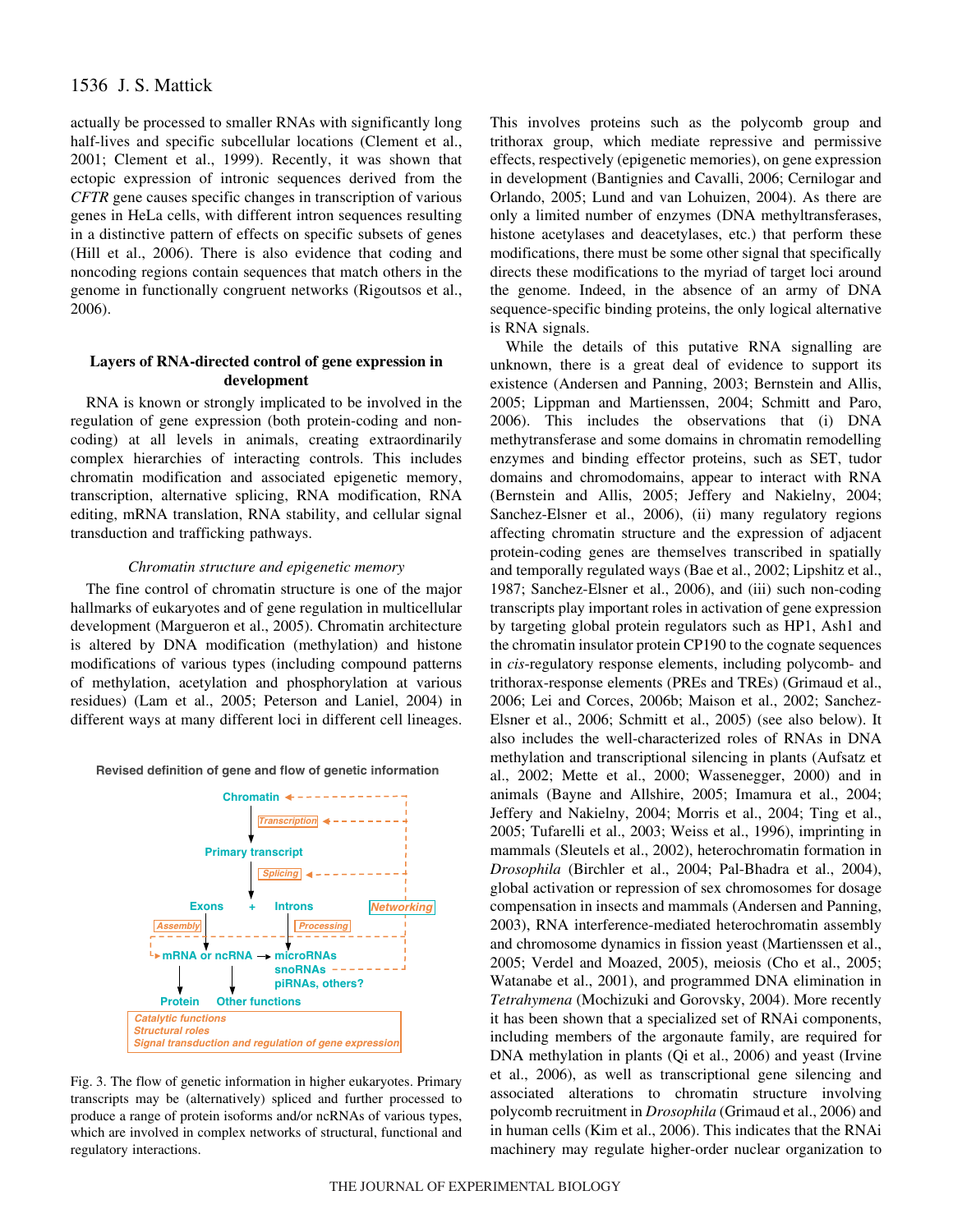orchestrate gene expression during development (Lei and Corces, 2006a). The nuclear organization of chromatin insulators is also affected by the RNAi machinery (Lei and Corces, 2006b).

The proteins of the polycomb group (PcG) and trithorax group (TrxG) are important global regulators of transcriptional silencing and activation and mediators of epigenetic memory in development, best characterized in homeotic loci (Boyer et al., 2006; Guenther et al., 2005; Negre et al., 2006; Ringrose and Paro, 2004; Schwartz et al., 2006; Schwartz and Pirrotta, 2007; Squazzo et al., 2006). Both PcG and TrxG are recruited to genomic elements (termed PREs and TREs, respectively) that encompass hundreds of base pairs. These elements have a very weak consensus in *Drosophila* and none have been identified yet in mammals (Ringrose and Paro, 2004; Ringrose and Paro, 2007). Although five proteins associated with PcG or TrxG complexes (GATA, PSQ, Zeste, PHO and PHO-like) have DNA-binding properties, they bind to rather degenerate sequences and have not been demonstrated to have a role in target recognition *in vivo* (Ringrose and Paro, 2004). Moreover many PREs/TREs are transcribed as ncRNAs (Schmitt et al., 2005), and *Hox* gene loci exhibit complex patterns of noncoding transcripts on both strands (Carninci et al., 2005; Engstrom et al., 2006). The activation of the *HoxA* genes is also accompanied by intergenic antisense ncRNA transcription (Sessa et al., 2007). These observations, together with recent data suggesting that such transcripts and the RNAi pathway play a central role in PcG- and TrxG-mediated epigenetic regulation (Bernstein, E. et al., 2006; Grimaud et al., 2006; Lei and Corces, 2006a; Sanchez-Elsner et al., 2006; Schmitt et al., 2005), suggest that the specificity of this process is controlled by RNA. Thus, the locus- and stage-specific epigenetic modification of chromatin by proteins with global functions may be viewed as the first derivative of a genomically encoded developmental program that is elaborated *via* unfolding RNA regulatory networks, informed by contextual cues and modulated by environmental inputs.

### *Transcription*

There is also increasing evidence that transcription itself is influenced, directly or indirectly, by RNA signalling (Goodrich and Kugel, 2006; Kim et al., 2006). Not only do certain classes of transcription factors either bind RNA or have high affinity for nucleic acid structures involving RNA (Ladomery, 1997; Shi and Berg, 1995), but also transcription has been shown to be both inhibited by single-stranded RNA directed at transcription start sites (Janowski et al., 2005) and activated by double-stranded RNAs (dsRNAs) directed at promoter sequences (Li et al., 2006). The latter requires the Argonaute 2 (Ago2) protein and is associated with a loss of lysine-9 methylation on histone 3 at dsRNA-target sites (Li et al., 2006). The  $\beta$ -globin LCR ('locus control region'), which is considered to be the archetypal long-distance transcriptional 'enhancer', is itself specifically transcribed in erythroid cells (Ashe et al., 1997). Enhancers controlling expression of homeotic and other genes are also specifically transcribed (Feng et al., 2006; Jones and Flavell, 2005; Ronshaugen and Levine, 2004). It has also been shown that transactivation of the steroid receptor, as well as MyoD (which regulates skeletal myogenesis), requires the ncRNA called SRA (Caretti et al., 2006; Hube et al., 2006; Lanz et al., 1999; Lanz et al., 2002). The ncRNA 7SK is involved in the transcriptional activation of the proto-oncogene *c-myc* (Krause, 1996), among other examples (Goodrich and Kugel, 2006).

### *Splicing*

There is an enormous amount of post-transcriptional processing of RNA, both protein-coding and non-coding, much of which involves and is probably regulated by other RNAs. The mechanism of control of alternative splicing, the other major hallmark of developmentally complex organisms, is not known, but a range of circumstantial evidence suggests that this process too is controlled by RNA signals. This evidence includes: (i) that alternative splicing choices are not well explained by what is known about proteins involved in splicing or splicing regulation, despite speculations about combinatorial interactions (Blencowe, 2006; Caceres and Kornblihtt, 2002; Pozzoli and Sironi, 2005; Soller, 2006); (ii) that alternative splice sites are generally more highly conserved than constitutive splice sites (suggesting that a sequence-specific *trans*-acting sequence is required to address the former) (Sorek and Ast, 2003; Sugnet et al., 2004; Sugnet et al., 2006); and, most convincingly, (iii) the well-established observation that synthetic RNA derivatives directed against splice sites can easily alter splicing patterns both *in vivo* and *in vitro* (Garcia-Blanco, 2005; Gendron et al., 2006; Kole and Sazani, 2001; Roberts et al., 2006; Wilton and Fletcher, 2005). If this can easily be achieved by artificial means, then it is not unlikely that nature will employ a similar mechanism. It is not immediately obvious where such regulatory RNAs may be sourced, as conserved splice sites do not have obvious orthologous sequences elsewhere in the genome. However, it is possible that antisense transcripts are the source of these signals (Yan et al., 2005). It is also possible that, given the high affinity of RNA:RNA interactions, the antisense elements in putative *trans*-acting RNAs are short and difficult to identify, as they are in reverse when trying to identify the possible targets of orphan (non-rRNA directed) small nucleolar RNAs (Cavaille et al., 2000) (see below).

### *RNA modification and RNA editing*

There is also considerable post-transcriptional modification and editing of RNA in eukaryotes, especially complex eukaryotes. SnoRNAs range from 60 to 300 nucleotides in length and guide the site-specific modification of target RNAs *via* short regions of base pairing. There are two major classes: (i) the box C/D snoRNAs, which guide 2-O-ribosemethylation, and (ii) the box H/ACA snoRNAs, which guide pseudo-uridylation of target RNAs (Bachellerie et al., 2002; Henras et al., 2004; Kiss et al., 2004; Meier, 2005). The action of snoRNAs was initially thought to be restricted to rRNA modification in the nucleolus during ribosome biogenesis, but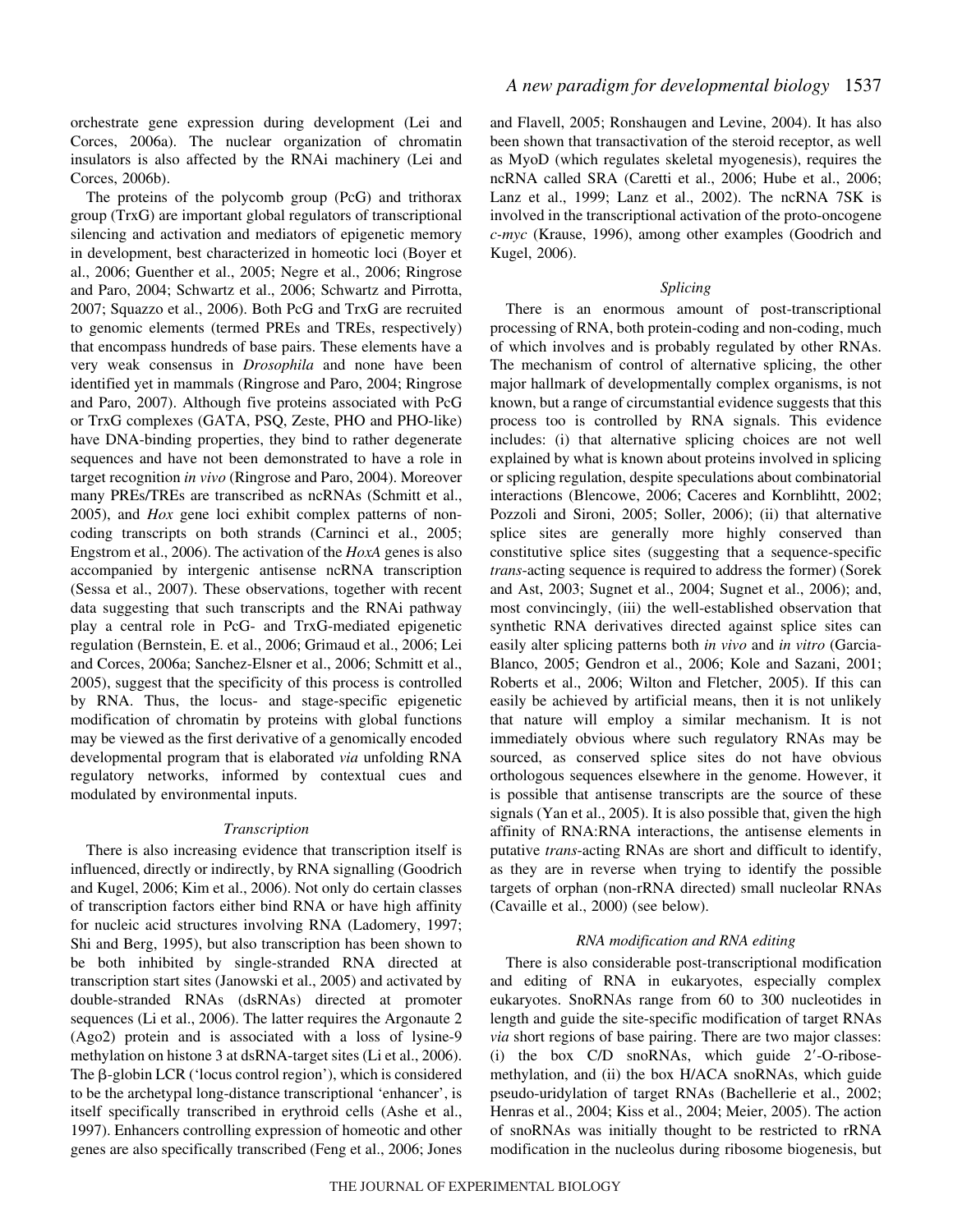it is now evident that they can target other RNAs, including small nuclear (spliceosomal) RNAs and mRNAs (Bachellerie et al., 2002; Henras et al., 2004; Kishore and Stamm, 2006; Kiss et al., 2004; Meier, 2005). A subset of box H/ACA snoRNAs is located in Cajal bodies (a class of small nuclear organelle), and are sometimes called scaRNAs (small Cajal body RNAs) (Meier, 2005), where they modify telomerase RNA in a cell-cycle dependent manner (Jady et al., 2004; Jady et al., 2003). At least some snoRNAs exhibit tissue-specific and developmental regulation and/or imprinting (Cavaille et al., 2000; Cavaille et al., 2002; Cavaille et al., 2001; Rogelj and Giese, 2004), which is indicative of a regulatory function. There are also a number of so-called 'orphan' snoRNAs without known targets (Cavaille et al., 2000; Cavaille et al., 2002; Cavaille et al., 2001; Huttenhofer et al., 2001; Kiss et al., 2004; Vitali et al., 2003), one of which has recently been shown to be involved in the aberrant splicing of the serotonin receptor 5-HT(2C)R gene in Prader–Willi syndrome patients (Cavaille et al., 2000; Kishore and Stamm, 2006).

RNAs may also be edited by enzymes termed ADARs (*A*denosine *D*eaminases *A*cting on *R*NAs), which catalyze the deamination of adenosine to inosine to alter coding capacity, splicing patterns or regulatory functions, and also by the APOBEC family of cytidine deaminases, which catalyze C-U/C-T editing of both RNA and DNA (Navaratnam and Sarwar, 2006). The targets of RNA editing include not only mRNAs but also miRNAs and other ncRNAs whose functions are as yet unknown (Athanasiadis et al., 2004; Blow et al., 2004; Blow et al., 2006; Levanon et al., 2004; Yang et al., 2006). RNA editing appears to be the major mechanism by which environmental signals overwrite encoded genetic information to modify gene function and regulation, particularly in the nervous system, where it is well documented to modify transcripts encoding proteins involved in fast neural transmission. These include ion channels and ligand-gated receptors (Bass, 2002; Valente and Nishikura, 2005) such as the serotonin receptor, which is regulated in the same region by snoRNA-mediated RNA modification (Kishore and Stamm, 2006). In humans, where RNA editing is considerably more prevalent than in mouse (Athanasiadis et al., 2004; Blow et al., 2004; Levanon et al., 2004), RNA editing alters many transcripts from genomic loci encoding proteins involved in neural cell identity, maturation and function. This implies a role for RNA editing not only in the regulation of neural transmission but also of brain development (Mehler and Mattick, 2007).

#### *mRNA translation and stability*

It is now well established that mRNA translation and mRNA stability are controlled by miRNAs, primarily directed at sequences in the  $3'$  untranslated region (UTR).  $3'$  UTRs have expanded greatly during metazoan evolution and in humans occupy over 1% of the genome, accounting for almost as much of the mRNA sequences as the protein-coding sequences themselves (Frith et al., 2005), and suggesting that extremely complex regulatory controls are embedded within them. miRNAs have been shown to be centrally involved in gene regulation in both plants and animals (Bartel, 2004; Carrington and Ambros, 2003; Mattick and Makunin, 2005; Pasquinelli et al., 2005), including flowering in plants (Chen, 2004) and many aspects of development (Bernstein et al., 2003; Giraldez et al., 2005; Hornstein et al., 2005; Kanellopoulou et al., 2005; Ronshaugen et al., 2005), cell growth and differentiation (Baehrecke, 2003; Brennecke et al., 2003; Chen et al., 2004; Hatfield et al., 2005; Johnston and Hobert, 2003; Kuwabara et al., 2004; Naguibneva et al., 2006; Wienholds et al., 2005) in animals. miRNA regulation has also been shown to be perturbed in developmental abnormalities including cancer (Croce and Calin, 2005; Esquela-Kerscher and Slack, 2006; Hammond, 2006) and possibly other diseases (Abelson et al., 2005), as well as in quantitative trait variation (Clop et al., 2006). Some miRNAs have also been shown to regulate *Hox* gene expression (Hornstein et al., 2005; Mansfield et al., 2004; Naguibneva et al., 2006; Yekta et al., 2004) and to exhibit expression patterns reminiscent of *hox* genes in embryonic development (Mansfield et al., 2004). Moreover, as noted above, while there are  $\sim 10^3$  known miRNAs, there may be far more expressed in mammals. It is also worth noting that neither specific nor general biological functions have yet been ascribed to the thousands of piRNAs that are expressed in mammalian testis, although they are known to interact with the Piwi subfamily of Argonaute proteins, which are required for germ cell maintenance and meiosis (Aravin et al., 2006; Girard et al., 2006; Lau et al., 2006). The same is true of the class of 21U-RNAs recently discovered in *C. elegans* (Ruby et al., 2006).

## *RNA intersection in signalling cascades and other aspects of cell biology*

While it is already clear that various proteins involved in gene regulation have RNA binding domains or domains that intersect with complexes involving RNA, there is also evidence that proteins involved in cellular signal transduction cascades also bind RNA. This is exemplified by the RasGAP-binding protein G3BP/rasputin, which contains both an RNA recognition motif (RRM) and SH3 binding domains (Irvine et al., 2004; Pazman et al., 2000; Zekri et al., 2005). There is also evidence that ncRNAs may be involved in regulating nuclear factor trafficking (Willingham et al., 2005), and the large numbers of ncRNAs that appear to have a cytoplasmic location (Cheng et al., 2005) suggest that many other cellular functions are also regulated by such RNAs.

#### **The role of proteins in development**

It is clear that proteins, many of which (such as homeotic proteins, signalling proteins and transcription factors) are referred to as regulatory and are differentially expressed in different cells and tissues, are intimately intertwined with regulatory RNAs in the control of development, and that the boundaries between them may often be blurred. However, without putting too fine a point on it, I suggest that there are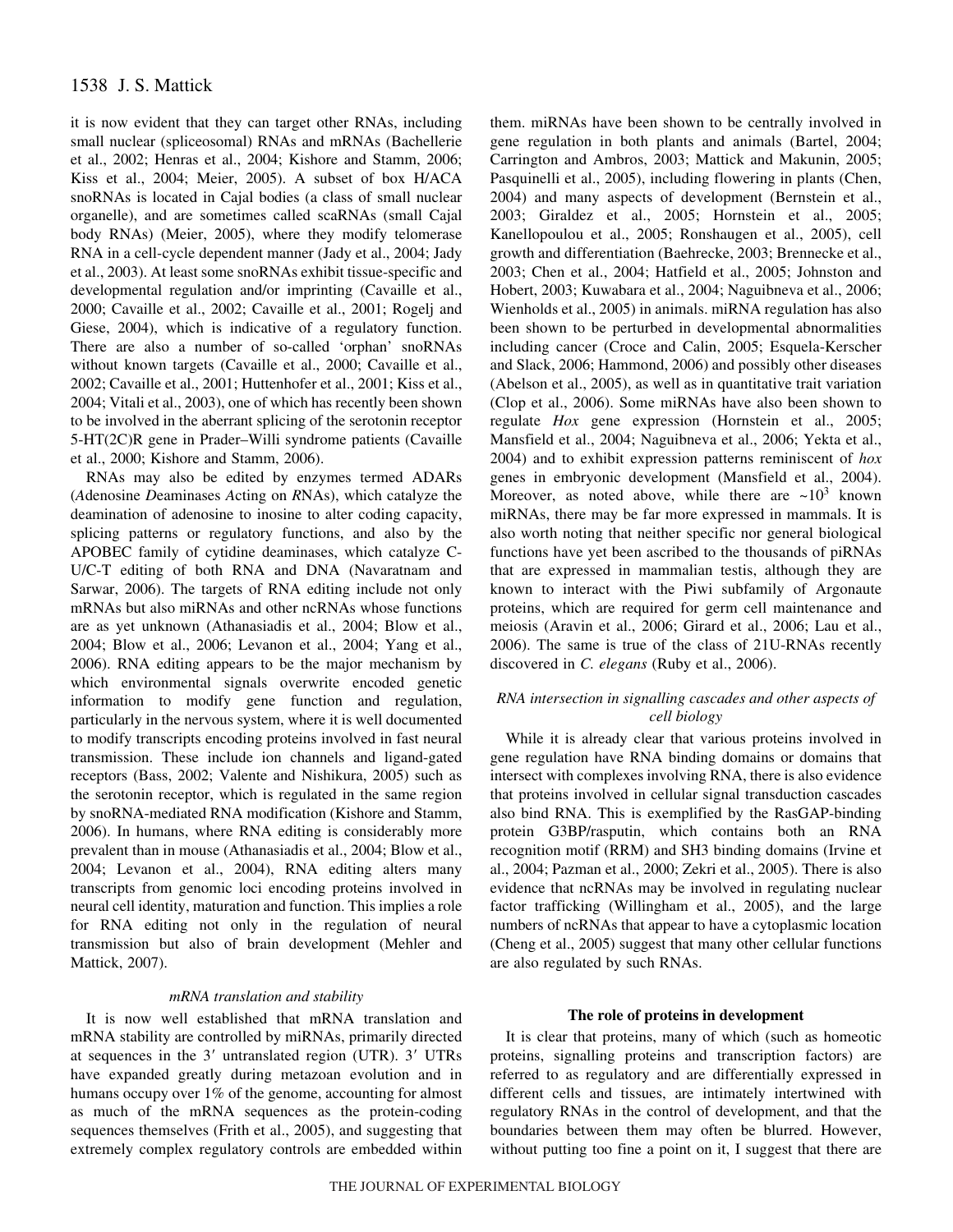two general classes of proteins involved in developmental regulation.

The first class encompasses those whose role is to transmit contextual signals from the cell and the external environment (other cells and circulating signals) into the gene regulatory networks of the cell. It includes secreted proteins (as well as other ligands such as steroid hormones) that act locally or systemically and their receptors, for example the patchedhedgehog (Murone et al., 1999) and Wnt-frizzled systems (Gordon and Nusse, 2006), which may be positioned asymmetrically on different parts of the cell surface. This class also includes internal protein kinase-mediated signal transduction cascades. These signals are critical to the fidelity of the developmental process, both as feedback controls to correct (inevitable) stochastic errors in the endogenous RNAdirected program, and as important additional positional information to supplement the endogenously specified developmental program. For example, imagine a robot that has been given full instructions for the specification and assembly of a motor vehicle but is denied any environmental reference information (through vision, touch, etc.). It would be impossible to design a program whose execution would be sufficiently precise as to preclude the necessity for feedback controls or (particularly in the case of self assembling multicellular systems) remove the enormous advantages of positional information and cell–cell communication during growth and development. However, as noted already, simply because environmental signalling is critical to the process of ontogeny, this does not mean that this is where the majority of the relevant information is embedded.

The second class of 'regulatory' proteins important for development encompasses those that effect analogue functions to control gene expression at various levels. These proteins are directed to the appropriate site of action in many, if not most, cases by RNA signals, albeit also influenced (activated or repressed) by intersections with the protein-based signal transduction systems that usually operate *via* phosphorylation. These effector proteins include homeotic and other types of chromatin-modifying proteins, transcription factors, splicing factors, RNA editing enzymes, RNA modification enzymes, and Argonaute proteins and others in RISC complexes. Many of these proteins are themselves developmentally regulated at the transcriptional and post-transcriptional level, and are contributory variables in the complex matrix of RNA:DNA:protein interactions and the resultant regulatory networks.

#### **Genetic signatures of RNA regulatory networks**

If RNA regulatory networks pervade the cell and developmental biology of complex organisms in such a profound manner, why have they not been recognized sooner, especially in genetic screens? Apart from the fact that the sheer complexity of the ncRNA population has only recently been revealed by sophisticated transcriptomic analysis (genomescale tiling arrays, extensive cDNA libraries and, most recently, deep sequencing of small RNA fractions) and the possibility that regulatory networks may be intrinsically robust, most genetic screens have suffered a strong expectational, perceptual and technical bias towards mutations in proteincoding sequences. The expectational bias derives from the long-held orthodoxy that most genes encode proteins and their *cis*-acting regulatory elements. This has been reinforced by the perceptual bias that mutations in proteins (as key analogue components of the system) will, in most cases, produce a strongly impaired and often visibly affected phenotype. In contrast, those in regulatory circuits will, in many if not most cases, produce more subtle effects that may not be noticed at all, except in sensitive genetic screens such as that which identified the miRNA *lsy-6* in *C. elegans* (Johnston and Hobert, 2003). Indeed, the entire world of miRNAs and their central role in regulating differentiation and development lay hidden for many years despite intense genetic scrutiny of fruitflies and mammals. It was only revealed by the characterization of the small RNA products of the *let-7* and *lin-4* loci, which control developmental timing in *C. elegans* (Lee et al., 1993; Reinhart et al., 2000), and the intersection of these findings with the characterization of the similar-sized small RNAs produced by RNAi (Hammond et al., 2000; Zamore et al., 2000), also discovered in *C. elegans* (Fire et al., 1998). This suggested that a similar mechanism may produce (other) short regulatory RNAs (Grishok et al., 2001; Lagos-Quintana et al., 2001; Lau et al., 2001; Lee and Ambros, 2001; Ruvkun, 2001).

There may also be a difference between protein-coding sequences and those encoding regulatory sequences (whether acting in *cis* or in *trans via* RNA) in terms of their functional sensitivity to point mutations, which comprise the bulk of the natural and induced mutations in mammals. On the other hand, many non-coding regulatory mutations have been known for a long time in *Drosophila*, where many mutations have been obtained by deletion or insertion. However, these have almost inevitably been interpreted as affecting *cis*-regulatory DNA elements (Duncan, 2002), despite the fact that many of the regions concerned, such as *bxd* in the *bithorax* complex (Lipshitz et al., 1987; Petruk et al., 2006), which includes PRE/TRE response elements (Tillib et al., 1999), are known to be transcribed into separately regulated ncRNAs (i.e. may represent separate genetic units) and to be involved in the complex and still poorly understood genetic phenomena of transvection and polycomb-mediated developmental memory (Mattick and Gagen, 2001). Apart from a few cases of regulatory mutations affecting quantitative traits that have been mapped to completion in well-structured animal pedigrees, most screens in mammals (especially in humans) progress from positional mapping to mutation screening of exons, with little prospect (due to the enormous technical and statistical difficulties) of identifying mutations that lie outside these limited regions in large intronic or intergenic sequences. However, some such mutations are being identified, including one in a novel ncRNA called MIAT, which appears to increase the risk for myocardial infarction (Ishii et al., 2006). I predict that as re-sequencing of target regions in affected populations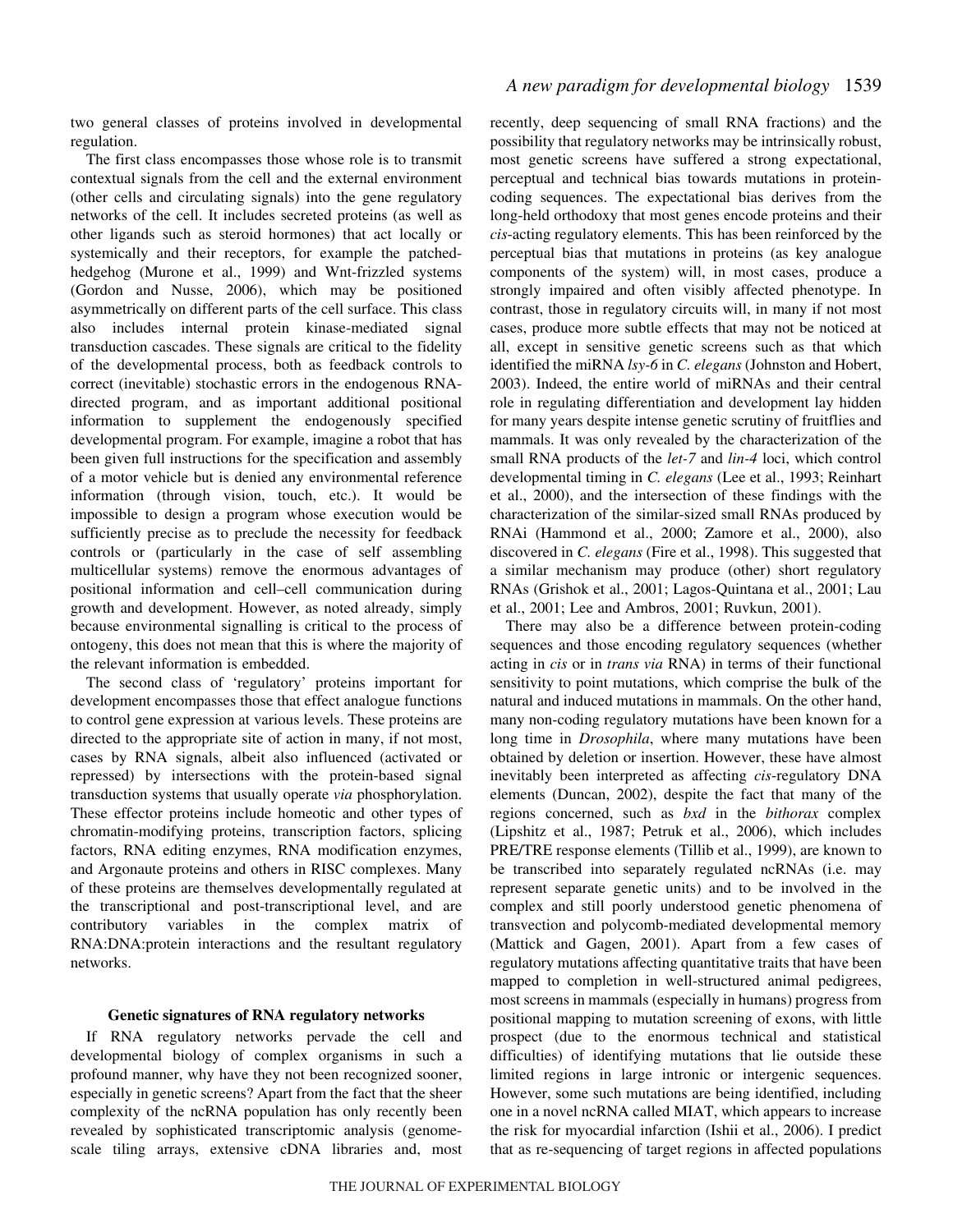becomes feasible with new sequencing technologies, more of these mutations/variations will be discovered and that many will affect regulatory RNAs sourced from such regions. Indeed, apart from revealing the true extent of the involvement of RNA in the developmental programming of humans and other complex organisms, these discoveries will go to the heart of what is perhaps the most interesting aspect of our biology, the genetic factors controlling or influencing our individual physical, physiological and psychological variation, including disease susceptibility.

#### **Conclusion**

I suggest that we have fundamentally misunderstood the nature of genetic programming of complex organisms for the past 50 years, because of the presumption – largely true in the prokaryotes but not in the complex eukaryotes – that most genetic information is transacted by proteins. This view was derived from studying simple organisms in an analogue age before the power and use of digital information systems were appreciated. However, it now seems increasingly likely that most of the human genome, and those of other complex organisms, encodes a vast and hitherto hidden layer of regulatory RNAs (Mattick and Makunin, 2005; Mattick and Makunin, 2006). This evolved to breach the operational limits imposed by solely protein-based regulatory systems, in the face of the nonlinear scaling of regulatory requirements as living organisms explored higher organizational and macro-functional complexity (Mattick, 2004). Indeed, it may well be that most of the human genome is functional (M. Pheasant and J.S.M., manuscript submitted for publication), including many sequences such as introns and other mobile element-derived sequences that have been long considered as parasitic evolutionary debris rather than the historic raw material for genetic innovation and the current embodiment of higher levels of regulatory sophistication. Thus it appears that the genome is largely composed of sequences encoding components of RNA regulatory networks that coevolved with a sophisticated protein infrastructure to interact with RNAs and act on their instructions.

The advantages of RNA over protein as a regulatory molecule are its genomic compactness, its high sequence specificity, and its mutability and associated ease of reconfiguration of interaction networks to explore phenotypic and functional diversity. This leads to a new conception of how multicellular development is regulated and where the relevant information is embedded, i.e. that development is primarily driven by endogenous RNA regulatory networks, which are contextually informed and whose instructions are functionally executed by proteins. There is clearly a long way to go to understand and parse these networks, with many surprises yet in store, including the likely discovery of new classes and subclasses of small and large regulatory RNAs, and many biological and mechanistic aspects to decipher. Whatever the details may be, the irony is that what was dismissed as junk because it was not understood may well comprise the majority of the information that underpinned the emergence and now directs the development of complex organisms (Mattick, 1994; Mattick, 2004; Mattick and Gagen, 2001), including ultimately the brain (Mehler and Mattick, 2007). It probably also contains a large fraction of the information that determines the phenotypic differences between individuals and the diversity of species.

This article draws on, and to some extent integrates, ideas elaborated in others that I have co-authored with Michael Gagen, Igor Makunin, Mark Mehler, Michael Pheasant and Ryan Taft, which are cited in the appropriate places in the text. I am grateful to them, as well as all members of my laboratory, for many stimulating discussions and research contributions over many years. I am also grateful to collaborators, particularly Yoshihide Hayashizaki, Piero Carninci and Harukazu Suzuki from RIKEN, and other senior scientists in my own institute and elsewhere. I particularly thank Paulo Amaral, Andy Cossins, Larry Croft, Martin Feder, Michaela Handel, Ian Holmes, Igor Makunin, Michael Pheasant and Cas Simons for comments and suggestions on the manuscript. This work was supported by an Australian Research Council Federation Fellowship.

#### **References**

- **Abelson, J. F., Kwan, K. Y., O'Roak, B. J., Baek, D. Y., Stillman, A. A., Morgan, T. M., Mathews, C. A., Pauls, D. L., Rasin, M. R., Gunel, M. et al.** (2005). Sequence variants in SLITRK1 are associated with Tourette's syndrome. *Science* **310**, 317-320.
- **Akhtar, A., Zink, D. and Becker, P. B.** (2000). Chromodomains are protein–RNA interaction modules. *Nature* **407**, 405-409.
- **Alfano, G., Vitiello, C., Caccioppoli, C., Caramico, T., Carola, A., Szego, M. J., McInnes, R. R., Auricchio, A. and Banfi, S.** (2005). Natural antisense transcripts associated with genes involved in eye development. *Hum. Mol. Genet.* **14**, 913-923.
- **Ambros, V.** (2001). The temporal control of cell cycle and cell fate in *Caenorhabditis elegans*. *Novartis Found. Symp.* **237**, 203-214; discussion 214-220.
- **Anantharaman, V., Koonin, E. V. and Aravind, L.** (2002). Comparative genomics and evolution of proteins involved in RNA metabolism. *Nucleic Acids Res.* **30**, 1427-1464.
- **Andersen, A. A. and Panning, B.** (2003). Epigenetic gene regulation by noncoding RNAs. *Curr. Opin. Cell Biol.* **15**, 281-289.
- **Andersen, R. A., Snyder, L. H., Bradley, D. C. and Xing, J.** (1997). Multimodal representation of space in the posterior parietal cortex and its use in planning movements. *Annu. Rev. Neurosci.* **20**, 303-330.
- **Aparicio, S., Chapman, J., Stupka, E., Putnam, N., Chia, J. M., Dehal, P., Christoffels, A., Rash, S., Hoon, S., Smit, A. et al.** (2002). Whole-genome shotgun assembly and analysis of the genome of *Fugu rubripes*. *Science* **297**, 1301-1310.
- **Aravin, A., Gaidatzis, D., Pfeffer, S., Lagos-Quintana, M., Landgraf, P., Iovino, N., Morris, P., Brownstein, M. J., Kuramochi-Miyagawa, S., Nakano, T. et al.** (2006). A novel class of small RNAs bind to MILI protein in mouse testes. *Nature* **442**, 203-207.
- **Arnone, M. I. and Davidson, E. H.** (1997). The hardwiring of development: organization and function of genomic regulatory systems. *Development* **124**, 1851-1864.
- **Ashe, H. L., Monks, J., Wijgerde, M., Fraser, P. and Proudfoot, N. J.** (1997). Intergenic transcription and transinduction of the human beta-globin locus. *Genes Dev.* **11**, 2494-2509.
- **Athanasiadis, A., Rich, A. and Maas, S.** (2004). Widespread A-to-I RNA editing of Alu-containing mRNAs in the human transcriptome. *PLoS Biol.* **2**, e391.
- **Aufsatz, W., Mette, M. F., van der Winden, J., Matzke, A. J. and Matzke, M.** (2002). RNA-directed DNA methylation in Arabidopsis. *Proc. Natl. Acad. Sci. USA* **99**, 16499-16506.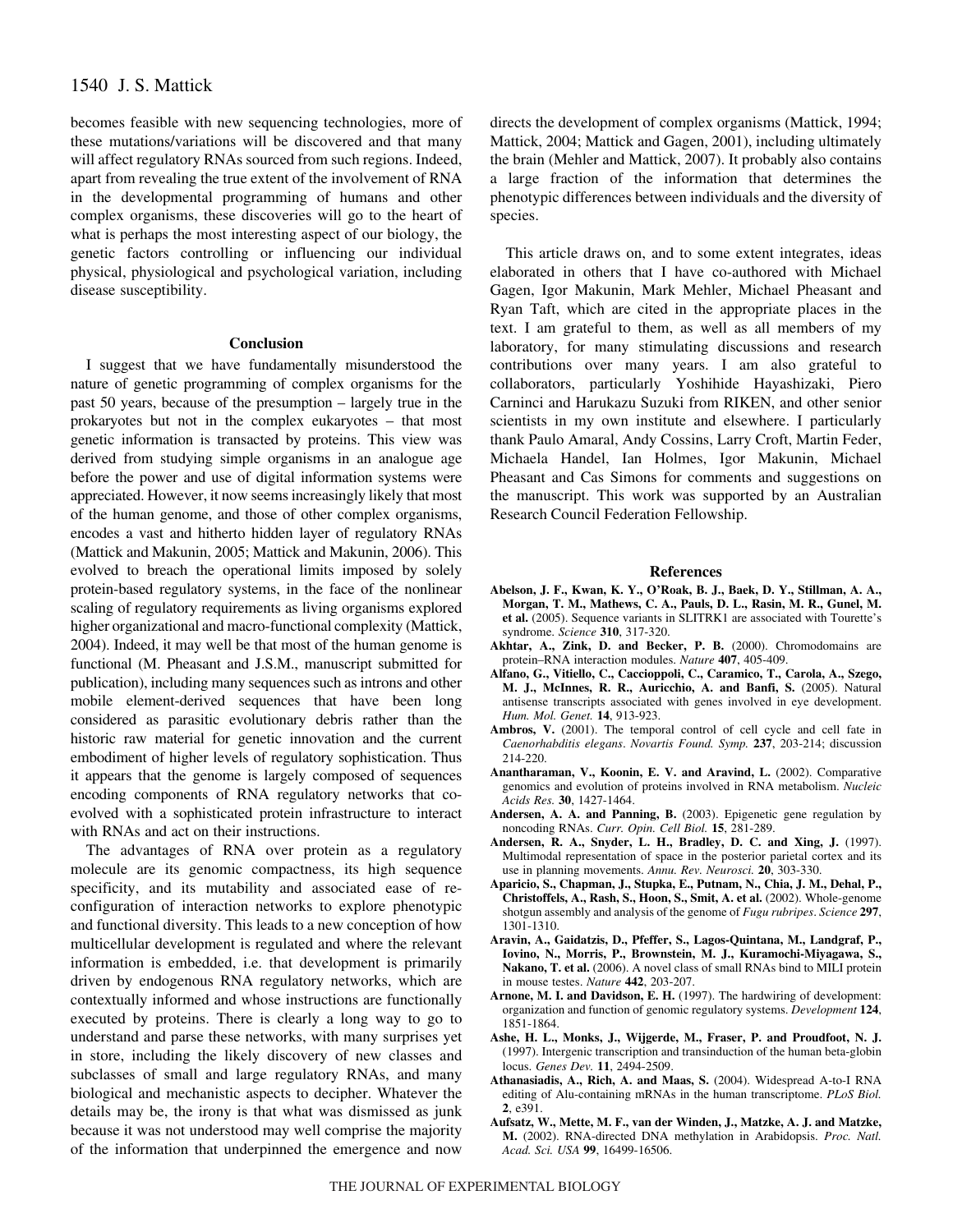- **Aussem, A., Murtagh, F. and Sarazin, M.** (1995). Dynamical recurrent neural networks – towards environmental time series prediction. *Int. J. Neural Syst.* **6**, 145-170.
- **Bachellerie, J. P., Cavaille, J. and Huttenhofer, A.** (2002). The expanding snoRNA world. *Biochimie* **84**, 775-790.
- **Bae, E., Calhoun, V. C., Levine, M., Lewis, E. B. and Drewell, R. A.** (2002). Characterization of the intergenic RNA profile at abdominal-A and Abdominal-B in the *Drosophila* bithorax complex. *Proc. Natl. Acad. Sci. USA* **99**, 16847-16852.
- **Baehrecke, E. H.** (2002). How death shapes life during development. *Nat. Rev. Mol. Cell Biol.* **3**, 779-787.
- **Baehrecke, E. H.** (2003). miRNAs: micro managers of programmed cell death. *Curr. Biol.* **13**, R473-R475.
- **Bantignies, F. and Cavalli, G.** (2006). Cellular memory and dynamic regulation of polycomb group proteins. *Curr. Opin. Cell Biol.* **18**, 275-283.
- **Barsyte-Lovejoy, D., Lau, S. K., Boutros, P. C., Khosravi, F., Jurisica, I., Andrulis, I. L., Tsao, M. S. and Penn, L. Z.** (2006). The c-Myc oncogene directly induces the H19 noncoding RNA by allele-specific binding to potentiate tumorigenesis. *Cancer Res.* **66**, 5330-5337.
- **Bartel, D. P.** (2004). MicroRNAs: genomics, biogenesis, mechanism, and function. *Cell* **116**, 281-297.
- **Baskerville, S. and Bartel, D. P.** (2005). Microarray profiling of microRNAs reveals frequent coexpression with neighboring miRNAs and host genes. *RNA* **11**, 241-247.
- **Bass, B. L.** (2002). RNA editing by adenosine deaminases that act on RNA. *Annu. Rev. Biochem.* **71**, 817-846.
- **Bayne, E. H. and Allshire, R. C.** (2005). RNA-directed transcriptional gene silencing in mammals. *Trends Genet.* **21**, 370-373.
- **Bejerano, G., Pheasant, M., Makunin, I., Stephen, S., Kent, W. J., Mattick, J. S. and Haussler, D.** (2004). Ultraconserved elements in the human genome. *Science* **304**, 1321-1325.
- **Bejerano, G., Lowe, C. B., Ahituv, N., King, B., Siepel, A., Salama, S. R., Rubin, E. M., Kent, W. J. and Haussler, D.** (2006). A distal enhancer and an ultraconserved exon are derived from a novel retroposon. *Nature* **441**, 87- 90.
- **Ben-Tabou de-Leon, S. and Davidson, E. H.** (2006). Deciphering the underlying mechanism of specification and differentiation: the sea urchin gene regulatory network. *Sci. STKE* **2006**, pe47.
- **Berezikov, E., Guryev, V., van de Belt, J., Wienholds, E., Plasterk, R. H. and Cuppen, E.** (2005). Phylogenetic shadowing and computational identification of human microRNA genes. *Cell* **120**, 21-24.
- **Berezikov, E., Thuemmler, F., van Laake, L. W., Kondova, I., Bontrop, R., Cuppen, E. and Plasterk, R. H.** (2006a). Diversity of microRNAs in human and chimpanzee brain. *Nat. Genet.* **38**, 1375-1377.
- **Berezikov, E., van Tetering, G., Verheul, M., van de Belt, J., van Laake, L., Vos, J., Verloop, R., van de Wetering, M., Guryev, V., Takada, S. et al.** (2006b). Many novel mammalian microRNA candidates identified by extensive cloning and RAKE analysis. *Genome Res.* **16**, 1289-1298.
- **Bernstein, B. E., Kamal, M., Lindblad-Toh, K., Bekiranov, S., Bailey, D. K., Huebert, D. J., McMahon, S., Karlsson, E. K., Kulbokas, E. J., 3rd, Gingeras, T. R. et al.** (2005). Genomic maps and comparative analysis of histone modifications in human and mouse. *Cell* **120**, 169-181.
- **Bernstein, B. E., Mikkelsen, T. S., Xie, X., Kamal, M., Huebert, D. J., Cuff, J., Fry, B., Meissner, A., Wernig, M., Plath, K. et al.** (2006). A bivalent chromatin structure marks key developmental genes in embryonic stem cells. *Cell* **125**, 315-326.
- **Bernstein, E. and Allis, C. D.** (2005). RNA meets chromatin. *Genes Dev.* **19**, 1635-1655.
- **Bernstein, E., Kim, S. Y., Carmell, M. A., Murchison, E. P., Alcorn, H., Li, M. Z., Mills, A. A., Elledge, S. J., Anderson, K. V. and Hannon, G. J.** (2003). Dicer is essential for mouse development. *Nat. Genet.* **35**, 215-217.
- **Bernstein, E., Duncan, E. M., Masui, O., Gil, J., Heard, E. and Allis, C. D.** (2006). Mouse polycomb proteins bind differentially to methylated histone H3 and RNA and are enriched in facultative heterochromatin. *Mol. Cell. Biol.* **26**, 2560-2569.
- **Birchler, J. A., Kavi, H. H. and Fernandez, H. R.** (2004). Heterochromatin: RNA points the way. *Curr. Biol.* **14**, R759-R761.
- **Blencowe, B. J.** (2006). Alternative splicing: new insights from global analyses. *Cell* **126**, 37-47.
- **Blin-Wakkach, C., Lezot, F., Ghoul-Mazgar, S., Hotton, D., Monteiro, S., Teillaud, C., Pibouin, L., Orestes-Cardoso, S., Papagerakis, P., Macdougall, M. et al.** (2001). Endogenous Msx1 antisense transcript: in vivo and in vitro evidences, structure, and potential involvement in skeleton development in mammals. *Proc. Natl. Acad. Sci. USA* **98**, 7336-7341.
- **Blow, M., Futreal, P. A., Wooster, R. and Stratton, M. R.** (2004). A survey of RNA editing in human brain. *Genome Res.* **14**, 2379-2387.
- **Blow, M. J., Grocock, R. J., van Dongen, S., Enright, A. J., Dicks, E., Futreal, P. A., Wooster, R. and Stratton, M. R.** (2006). RNA editing of human microRNAs. *Genome Biol.* **7**, R27.
- **Boyer, L. A., Plath, K., Zeitlinger, J., Brambrink, T., Medeiros, L. A., Lee, T. I., Levine, S. S., Wernig, M., Tajonar, A., Ray, M. K. et al.** (2006). Polycomb complexes repress developmental regulators in murine embryonic stem cells. *Nature* **441**, 349-353.
- **Brandt, J., Schrauth, S., Veith, A. M., Froschauer, A., Haneke, T., Schultheis, C., Gessler, M., Leimeister, C. and Volff, J. N.** (2005). Transposable elements as a source of genetic innovation: expression and evolution of a family of retrotransposon-derived neogenes in mammals. *Gene* **345**, 101-111.
- **Brannan, C. I., Dees, E. C., Ingram, R. S. and Tilghman, S. M.** (1990). The product of the H19 gene may function as an RNA. *Mol. Cell. Biol.* **10**, 28- 36.
- **Brennecke, J., Hipfner, D. R., Stark, A., Russell, R. B. and Cohen, S. M.** (2003). bantam encodes a developmentally regulated microRNA that controls cell proliferation and regulates the proapoptotic gene hid in *Drosophila*. *Cell* **113**, 25-36.
- **Bridgeman, B.** (1995). A review of the role of efference copy in sensory and oculomotor control systems. *Ann. Biomed. Eng.* **23**, 409-422.
- **Britten, R.** (2006). Transposable elements have contributed to thousands of human proteins. *Proc. Natl. Acad. Sci. USA* **103**, 1798-1803.
- **Britten, R. J. and Davidson, E. H.** (1969). Gene regulation for higher cells: a theory. *Science* **165**, 349-357.
- **Brockdorff, N.** (1998). The role of Xist in X-inactivation. *Curr. Opin. Genet. Dev.* **8**, 328-333.
- **Brosius, J.** (1999). RNAs from all categories generate retrosequences that may be exapted as novel genes or regulatory elements. *Gene* **238**, 115-134.
- **Brosius, J.** (2005). Disparity, adaptation, exaptation, bookkeeping, and contingency at the genome level. *Paleobiology* **31**, 1-16.
- **Buchler, N. E., Gerland, U. and Hwa, T.** (2003). On schemes of combinatorial transcription logic. *Proc. Natl. Acad. Sci. USA* **100**, 5136- 5141.
- **Bussemakers, M. J., van Bokhoven, A., Verhaegh, G. W., Smit, F. P., Karthaus, H. F., Schalken, J. A., Debruyne, F. M., Ru, N. and Isaacs, W. B.** (1999). DD3: a new prostate-specific gene, highly overexpressed in prostate cancer. *Cancer Res.* **59**, 5975-5979.
- **Bustamante, C. D., Fledel-Alon, A., Williamson, S., Nielsen, R., Hubisz, M. T., Glanowski, S., Tanenbaum, D. M., White, T. J., Sninsky, J. J.,** Hernandez, R. D. et al. (2005). Natural selection on protein-coding genes in the human genome. *Nature* **437**, 1153-1157.
- **Caceres, J. F. and Kornblihtt, A. R.** (2002). Alternative splicing: multiple control mechanisms and involvement in human disease. *Trends Genet.* **18**, 186-193.
- **Cai, X., Hagedorn, C. H. and Cullen, B. R.** (2004). Human microRNAs are processed from capped, polyadenylated transcripts that can also function as mRNAs. *RNA* **10**, 1957-1966.
- **Canfield, D. E., Poulton, S. W. and Narbonne, G. M.** (2007). Late-Neoproterozoic deep-ocean oxygenation and the rise of animal life. *Science* **315**, 92-95.
- **Caretti, G., Schiltz, R. L., Dilworth, F. J., Di Padova, M., Zhao, P., Ogryzko, V., Fuller-Pace, F. V., Hoffman, E. P., Tapscott, S. J. and Sartorelli, V.** (2006). The RNA helicases p68/p72 and the noncoding RNA SRA are coregulators of MyoD and skeletal muscle differentiation. *Dev. Cell* **11**, 547-560.
- **Carmell, M. A., Xuan, Z., Zhang, M. Q. and Hannon, G. J.** (2002). The Argonaute family: tentacles that reach into RNAi, developmental control, stem cell maintenance, and tumorigenesis. *Genes Dev.* **16**, 2733-2742.
- **Carninci, P., Kasukawa, T., Katayama, S., Gough, J., Frith, M. C., Maeda, N., Oyama, R., Ravasi, T., Lenhard, B., Wells, C. et al.** (2005). The transcriptional landscape of the mammalian genome. *Science* **309**, 1559- 1563.
- **Carrington, J. C. and Ambros, V.** (2003). Role of microRNAs in plant and animal development. *Science* **301**, 336-338.
- **Cavaille, J., Buiting, K., Kiefmann, M., Lalande, M., Brannan, C. I., Horsthemke, B., Bachellerie, J. P., Brosius, J. and Huttenhofer, A.** (2000). Identification of brain-specific and imprinted small nucleolar RNA genes exhibiting an unusual genomic organization. *Proc. Natl. Acad. Sci. USA* **97**, 14311-14316.
- **Cavaille, J., Vitali, P., Basyuk, E., Huttenhofer, A. and Bachellerie, J. P.** (2001). A novel brain-specific box C/D small nucleolar RNA processed from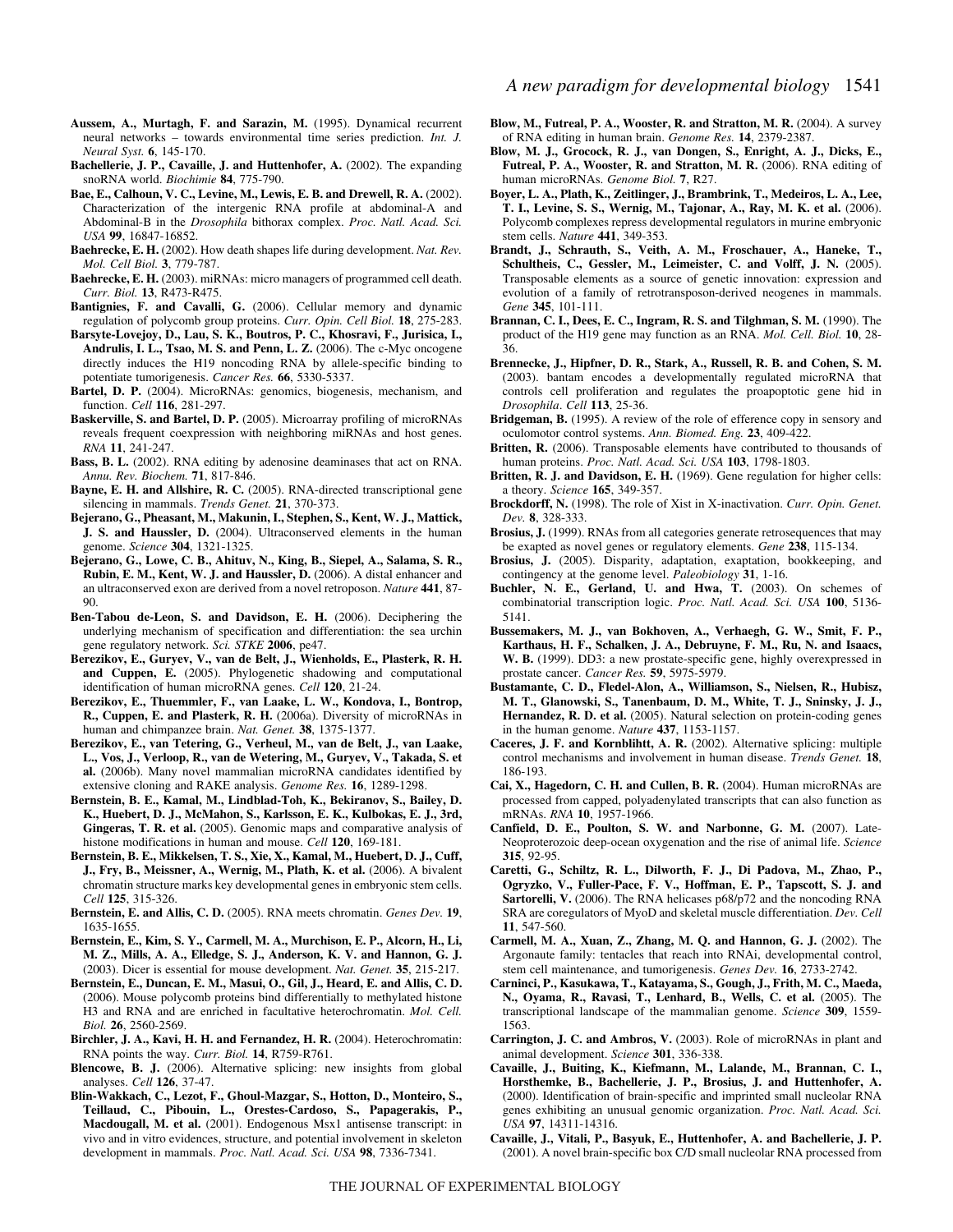tandemly repeated introns of a noncoding RNA gene in rats. *J. Biol. Chem.* **276**, 26374-26383.

- **Cavaille, J., Seitz, H., Paulsen, M., Ferguson-Smith, A. C. and Bachellerie, J. P.** (2002). Identification of tandemly-repeated C/D snoRNA genes at the imprinted human 14q32 domain reminiscent of those at the Prader-Willi/Angelman syndrome region. *Hum. Mol. Genet.* **11**, 1527-1538.
- **Cavalier-Smith, T.** (1991). Intron phylogeny: a new hypothesis. *Trends Genet.* **7**, 145-148.
- **Cawley, S., Bekiranov, S., Ng, H. H., Kapranov, P., Sekinger, E. A., Kampa, D., Piccolboni, A., Sementchenko, V., Cheng, J., Williams, A. J. et al.** (2004). Unbiased mapping of transcription factor binding sites along human chromosomes 21 and 22 points to widespread regulation of noncoding RNAs. *Cell* **116**, 499-509.
- **Cernilogar, F. M. and Orlando, V.** (2005). Epigenome programming by Polycomb and Trithorax proteins. *Biochem. Cell Biol.* **83**, 322-331.
- **Chalk, A. M., Warfinge, R. E., Georgii-Hemming, P. and Sonnhammer, E. L.** (2005). siRNAdb: a database of siRNA sequences. *Nucleic Acids Res.* **33**, D131-D134.
- **Chen, C. Z., Li, L., Lodish, H. F. and Bartel, D. P.** (2004). MicroRNAs modulate hematopoietic lineage differentiation. *Science* **303**, 83-86.
- **Chen, X.** (2004). A microRNA as a translational repressor of APETALA2 in Arabidopsis flower development. *Science* **303**, 2022-2025.
- **Cheng, J., Kapranov, P., Drenkow, J., Dike, S., Brubaker, S., Patel, S., Long, J., Stern, D., Tammana, H., Helt, G. et al.** (2005). Transcriptional maps of 10 human chromosomes at 5-nucleotide resolution. *Science* **308**, 1149-1154.
- **Cho, Y. S., Iguchi, N., Yang, J., Handel, M. A. and Hecht, N. B.** (2005). Meiotic messenger RNA and noncoding RNA targets of the RNA-binding protein Translin (TSN) in mouse testis. *Biol. Reprod.* **73**, 840-847.
- **Chureau, C., Prissette, M., Bourdet, A., Barbe, V., Cattolico, L., Jones, L., Eggen, A., Avner, P. and Duret, L.** (2002). Comparative sequence analysis of the X-inactivation center region in mouse, human, and bovine. *Genome Res.* **12**, 894-908.
- **Clark, R. M., Wagler, T. N., Quijada, P. and Doebley, J.** (2006). A distant upstream enhancer at the maize domestication gene tb1 has pleiotropic effects on plant and inflorescent architecture. *Nat. Genet.* **38**, 594-597.
- **Clark, S. W., Fee, B. E. and Cleveland, J. L.** (2002). Misexpression of the eyes absent family triggers the apoptotic program. *J. Biol. Chem.* **277**, 3560- 3567.
- **Clarke, J. D. and Tickle, C.** (1999). Fate maps old and new. *Nat. Cell Biol.* **1**, E103-E109.
- **Clement, J. Q., Qian, L., Kaplinsky, N. and Wilkinson, M. F.** (1999). The stability and fate of a spliced intron from vertebrate cells. *RNA* **5**, 206-220.
- **Clement, J. Q., Maiti, S. and Wilkinson, M. F.** (2001). Localization and stability of introns spliced from the Pem homeobox gene. *J. Biol. Chem.* **276**, 16919-16930.
- **Clop, A., Marcq, F., Takeda, H., Pirottin, D., Tordoir, X., Bibe, B., Bouix, J., Caiment, F., Elsen, J. M., Eychenne, F. et al.** (2006). A mutation creating a potential illegitimate microRNA target site in the myostatin gene affects muscularity in sheep. *Nat. Genet.* **38**, 813-818.
- **Cocquet, J., Pannetier, M., Fellous, M. and Veitia, R. A.** (2005). Sense and antisense Foxl2 transcripts in mouse. *Genomics* **85**, 531-541.
- **Cogoni, C. and Macino, G.** (2000). Post-transcriptional gene silencing across kingdoms. *Curr. Opin. Genet. Dev.* **10**, 638-643.
- **Collen, M. F.** (1994). The origins of informatics. *J. Am. Med. Inform. Assoc.* **1**, 91-107.
- **Cordaux, R., Udit, S., Batzer, M. A. and Feschotte, C.** (2006). Birth of a chimeric primate gene by capture of the transposase gene from a mobile element. *Proc. Natl. Acad. Sci. USA* **103**, 8101-8106.
- **Cousineau, B., Lawrence, S., Smith, D. and Belfort, M.** (2000). Retrotransposition of a bacterial group II intron. *Nature* **404**, 1018-1021.
- **Crick, F.** (1979). Split genes and RNA splicing. *Science* **204**, 264-271.
- **Croce, C. M. and Calin, G. A.** (2005). miRNAs, cancer, and stem cell division. *Cell* **122**, 6-7.
- **Croft, L. J., Lercher, M. J., Gagen, M. J. and Mattick, J. S.** (2003). Is prokaryotic complexity limited by accelerated growth in regulatory overhead? *Genome Biology Preprint Depository* http://genomebiology.com/ qc/2003/5/1/p2.
- **Csete, M. E. and Doyle, J. C.** (2002). Reverse engineering of biological complexity. *Science* **295**, 1664-1669.
- **Cummins, J. M., He, Y., Leary, R. J., Pagliarini, R., Diaz, L. A., Jr, Sjoblom, T., Barad, O., Bentwich, Z., Szafranska, A. E., Labourier, E. et al.** (2006). The colorectal microRNAome. *Proc. Natl. Acad. Sci. USA* **103**, 3687-3692.
- **Dagan, T., Sorek, R., Sharon, E., Ast, G. and Graur, D.** (2004). AluGene: a database of Alu elements incorporated within protein-coding genes. *Nucleic Acids Res.* **32**, D489-D492.
- **David, L., Huber, W., Granovskaia, M., Toedling, J., Palm, C. J., Bofkin, L., Jones, T., Davis, R. W. and Steinmetz, L. M.** (2006). A high-resolution map of transcription in the yeast genome. *Proc. Natl. Acad. Sci. USA* **103**, 5320-5325.
- **Davidson, E. H.** (2006). *The Regulatory Genome: Gene Regulatory Networks in Development and Evolution*. New York: Academic Press.
- **Davidson, E. H., Klein, W. H. and Britten, R. J.** (1977). Sequence organization in animal DNA and a speculation on hnRNA as a coordinate regulatory transcript. *Dev. Biol.* **55**, 69-84.
- **Dermitzakis, E. T., Reymond, A., Scamuffa, N., Ucla, C., Kirkness, E., Rossier, C. and Antonarakis, S. E.** (2003). Evolutionary discrimination of mammalian conserved non-genic sequences (CNGs). *Science* **302**, 1033- 1035.
- **Doolittle, W. F. and Sapienza, C.** (1980). Selfish genes, the phenotype paradigm and genome evolution. *Nature* **284**, 601-603.
- **Duboule, D. and Wilkins, A. S.** (1998). The evolution of 'bricolage'. *Trends Genet.* **14**, 54-59.
- **Duncan, I. W.** (2002). Transvection effects in *Drosophila*. *Annu. Rev. Genet.* **36**, 521-556.
- **Duret, L., Chureau, C., Samain, S., Weissenbach, J. and Avner, P.** (2006). The *Xist* RNA gene evolved in eutherians by pseudogenization of a proteincoding gene. *Science* **312**, 1653-1655.
- **Edelman, G. M.** (1993). Neural Darwinism: selection and reentrant signalling in higher brain function. *Neuron* **10**, 115-125.
- **Elman, J. L.** (1998). Connectionism, artificial life, and dynamical systems: new approaches to old questions. In *A Companion to Cognitive Science* (ed. W. Bechtel and G. Graham), pp. 488-505. Oxford: Basil Blackwood.
- **Engstrom, P. G., Suzuki, H., Ninomiya, N., Akalin, A., Sessa, L., Lavorgna, G., Brozzi, A., Luzi, L., Tan, S. L., Yang, L. et al.** (2006). Complex loci in human and mouse genomes. *PLoS Genet.* **2**, e47.
- **Esquela-Kerscher, A. and Slack, F. J.** (2006). Oncomirs microRNAs with a role in cancer. *Nat. Rev. Cancer* **6**, 259-269.
- **Feng, J., Bi, C., Clark, B. S., Mady, R., Shah, P. and Kohtz, J. D.** (2006). The Evf-2 noncoding RNA is transcribed from the Dlx-5/6 ultraconserved region and functions as a Dlx-2 transcriptional coactivator. *Genes Dev.* **20**, 1470-1484.
- **Ferat, J. L. and Michel, F.** (1993). Group II self-splicing introns in bacteria. *Nature* **364**, 358-361.
- **Ferrigno, O., Virolle, T., Djabari, Z., Ortonne, J. P., White, R. J. and Aberdam, D.** (2001). Transposable B2 SINE elements can provide mobile RNA polymerase II promoters. *Nat. Genet.* **28**, 77-81.
- **Fire, A., Xu, S., Montgomery, M. K., Kostas, S. A., Driver, S. E. and Mello, C. C.** (1998). Potent and specific genetic interference by double-stranded RNA in *Caenorhabditis elegans*. *Nature* **391**, 806-811.
- **Fisher, S., Grice, E. A., Vinton, R. M., Bessling, S. L. and McCallion, A. S.** (2006). Conservation of RET regulatory function from human to zebrafish without sequence similarity. *Science* **312**, 276-279.
- **Frith, M. C., Pheasant, M. and Mattick, J. S.** (2005). The amazing complexity of the human transcriptome. *Eur. J. Hum. Genet.* **13**, 894-897.
- **Frith, M. C., Ponjavic, J., Fredman, D., Kai, C., Kawai, J., Carninci, P., Hayshizaki, Y. and Sandelin, A.** (2006). Evolutionary turnover of mammalian transcription start sites. *Genome Res.* **16**, 713-722.
- **Gagen, M. J. and Mattick, J. S.** (2004). Inherent size constraints on prokaryote gene networks due to 'accelerating' growth. *arXiv Preprint Archive* http://arXiv.org/abs/q-bio.MN/0312021.
- **Gagen, M. J. and Mattick, J. S.** (2005). Inherent size constraints on prokaryote gene networks due to 'accelerating' growth. *Theory Biosci.* **123**, 381-411.
- **Garcia-Blanco, M. A.** (2005). Making antisense of splicing. *Curr. Opin. Mol. Ther.* **7**, 476-482.
- **Gendron, D., Carriero, S., Garneau, D., Villemaire, J., Klinck, R., Elela, S. A., Damha, M. J. and Chabot, B.** (2006). Modulation of 5' splice site selection using tailed oligonucleotides carrying splicing signals. *BMC Biotechnol.* **6**, 5.
- **Gesteland, R. F., Cech, T. R. and Atkins, J. F.** (2006). *The RNA World*. Cold Spring Harbor: Cold Spring Harbor Laboratory Press.
- **Gilbert, W.** (1978). Why genes in pieces? *Nature* **271**, 501.
- **Gilbert, W. and Muller-Hill, B.** (1966). Isolation of the *lac* repressor. *Proc. Natl. Acad. Sci. USA* **56**, 1891-1898.
- **Ginger, M. R., Shore, A. N., Contreras, A., Rijnkels, M., Miller, J., Gonzalez-Rimbau, M. F. and Rosen, J. M.** (2006). A noncoding RNA is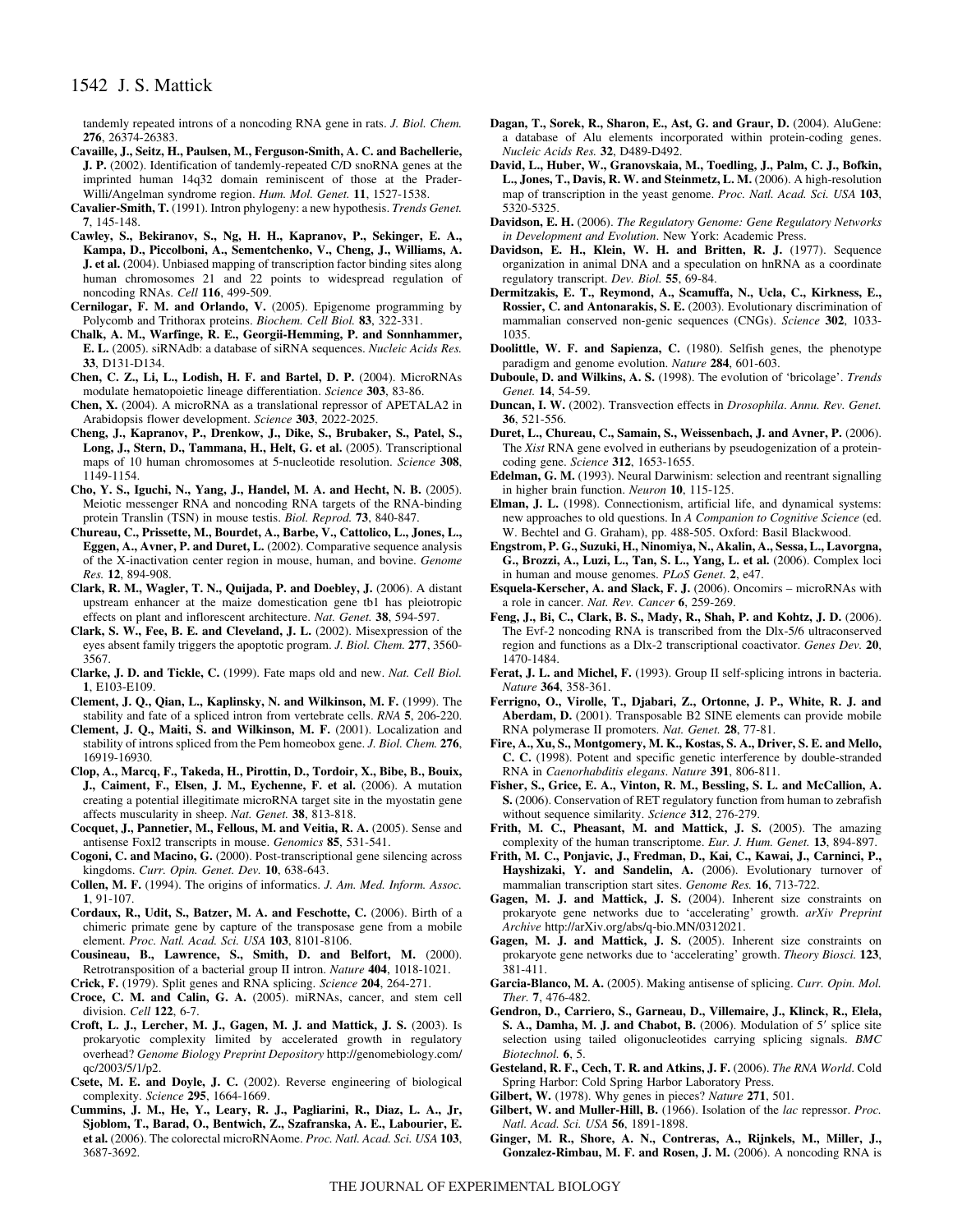a potential marker of cell fate during mammary gland development. *Proc. Natl. Acad. Sci. USA* **103**, 5781-5786.

- **Giraldez, A. J., Cinalli, R. M., Glasner, M. E., Enright, A. J., Thomson, J. M., Baskerville, S., Hammond, S. M., Bartel, D. P. and Schier, A. F.** (2005). MicroRNAs regulate brain morphogenesis in zebrafish. *Science* **308**, 833-838.
- **Girard, A., Sachidanandam, R., Hannon, G. J. and Carmell, M. A.** (2006). A germline-specific class of small RNAs binds mammalian Piwi proteins. *Nature* **442**, 199-202.
- **Goffeau, A., Barrell, B. G., Bussey, H., Davis, R. W., Dujon, B., Feldmann, H., Galibert, F., Hoheisel, J. D., Jacq, C., Johnston, M. et al.** (1996). Life with 6000 genes. *Science* **274**, 563-567.
- **Goodrich, J. A. and Kugel, J. F.** (2006). Non-coding-RNA regulators of RNA polymerase II transcription. *Nat. Rev. Mol. Cell Biol.* **7**, 612-616.
- **Goodstadt, L. and Ponting, C. P.** (2006). Phylogenetic reconstruction of orthology, paralogy, and conserved synteny for dog and human. *PLoS Comput. Biol.* **2**, e133.
- **Gordon, M. D. and Nusse, R.** (2006). Wnt signalling: multiple pathways, multiple receptors, and multiple transcription factors. *J. Biol. Chem.* **281**, 22429-22433.
- **Gottesman, S.** (2005). Micros for microbes: non-coding regulatory RNAs in bacteria. *Trends Genet.* **21**, 399-404.
- **Graveley, B. R.** (2001). Alternative splicing: increasing diversity in the proteomic world. *Trends Genet.* **17**, 100-107.
- **Gray, H.** (1918). *Anatomy of the Human Body*. Philadelphia: Lea & Febiger.
- **Grimaud, C., Bantignies, F., Pal-Bhadra, M., Ghana, P., Bhadra, U. and Cavalli, G.** (2006). RNAi components are required for nuclear clustering of Polycomb group response elements. *Cell* **124**, 957-971.
- **Grishok, A., Pasquinelli, A. E., Conte, D., Li, N., Parrish, S., Ha, I., Baillie, D. L., Fire, A., Ruvkun, G. and Mello, C. C.** (2001). Genes and mechanisms related to RNA interference regulate expression of the small temporal RNAs that control *C. elegans* developmental timing. *Cell* **106**, 23- 34.
- **Guenther, M. G., Jenner, R. G., Chevalier, B., Nakamura, T., Croce, C. M., Canaani, E. and Young, R. A.** (2005). Global and Hox-specific roles for the MLL1 methyltransferase. *Proc. Natl. Acad. Sci. USA* **102**, 8603- 8608.
- **Hammond, S. M.** (2006). MicroRNAs as oncogenes. *Curr. Opin. Genet. Dev.* **16**, 4-9.
- **Hammond, S. M., Bernstein, E., Beach, D. and Hannon, G. J.** (2000). An RNA-directed nuclease mediates post-transcriptional gene silencing in *Drosophila* cells. *Nature* **404**, 293-296.
- **Hare, M. P. and Palumbi, S. R.** (2003). High intron sequence conservation across three mammalian orders suggests functional constraints. *Mol. Biol. Evol.* **20**, 969-978.
- Hasler, J. and Strub, K. (2006). Alu elements as regulators of gene expression. *Nucleic Acids Res.* **34**, 5491-5497.
- **Hatfield, S. D., Shcherbata, H. R., Fischer, K. A., Nakahara, K., Carthew, R. W. and Ruohola-Baker, H.** (2005). Stem cell division is regulated by the microRNA pathway. *Nature* **435**, 974-978.
- **Henras, A. K., Dez, C. and Henry, Y.** (2004). RNA structure and function in C/D and H/ACA s(no)RNPs. *Curr. Opin. Struct. Biol.* **14**, 335-343.
- **Herbert, A. and Rich, A.** (1999a). RNA processing and the evolution of eukaryotes. *Nat. Genet.* **21**, 265-269.
- **Herbert, A. and Rich, A.** (1999b). RNA processing in evolution: the logic of soft-wired genomes. *Ann. N. Y. Acad. Sci.* **870**, 119-132.
- **Hertel, J., Lindemeyer, M., Missal, K., Fried, C., Tanzer, A., Flamm, C., Hofacker, I. L. and Stadler, P. F.** (2006). The expansion of the metazoan microRNA repertoire. *BMC Genomics* **7**, 25.
- **Hill, A. E., Hong, J. S., Wen, H., Teng, L., McPherson, D. T., McPherson, S. A., Levasseur, D. N. and Sorscher, E. J.** (2006). Micro-RNA-like effects of complete intronic sequences. *Front. Biosci.* **11**, 1998-2006.
- **Holmes, R., Williamson, C., Peters, J., Denny, P. and Wells, C.** (2003). A comprehensive transcript map of the mouse Gnas imprinted complex. *Genome Res.* **13**, 1410-1415.
- **Hornstein, E., Mansfield, J. H., Yekta, S., Hu, J. K., Harfe, B. D., McManus, M. T., Baskerville, S., Bartel, D. P. and Tabin, C. J.** (2005). The microRNA miR-196 acts upstream of Hoxb8 and Shh in limb development. *Nature* **438**, 671-674.
- **Huang, Z. P., Zhou, H., Liang, D. and Qu, L. H.** (2004). Different expression strategy: multiple intronic gene clusters of box H/ACA snoRNA in *Drosophila melanogaster*. *J. Mol. Biol.* **341**, 669-683.
- **Hube, F., Guo, J., Chooniedass-Kothari, S., Cooper, C., Hamedani, M. K., Dibrov, A. A., Blanchard, A. A., Wang, X., Deng, G., Myal, Y. et al.**

(2006). Alternative splicing of the first intron of the steroid receptor RNA activator (SRA) participates in the generation of coding and noncoding RNA isoforms in breast cancer cell lines. *DNA Cell Biol.* **25**, 418-428.

- **Huttenhofer, A., Kiefmann, M., Meier-Ewert, S., O'Brien, J., Lehrach, H., Bachellerie, J. P. and Brosius, J.** (2001). RNomics: an experimental approach that identifies 201 candidates for novel, small, non-messenger RNAs in mouse. *EMBO J.* **20**, 2943-2953.
- **Imamura, T., Yamamoto, S., Ohgane, J., Hattori, N., Tanaka, S. and Shiota, K.** (2004). Non-coding RNA directed DNA demethylation of Sphk1 CpG island. *Biochem. Biophys. Res. Commun.* **322**, 593-600.
- **International Human Genome Sequencing Consortium** (2004a). Finishing the euchromatic sequence of the human genome. *Nature* **431**, 931-945.
- **International Human Genome Sequencing Consortium** (2004b). Sequence and comparative analysis of the chicken genome provide unique perspectives on vertebrate evolution. *Nature* **432**, 695-716.
- **Irvine, D. V., Zaratiegui, M., Tolia, N. H., Goto, D. B., Chitwood, D. H., Vaughn, M. W., Joshua-Tor, L. and Martienssen, R. A.** (2006). Argonaute slicing is required for heterochromatic silencing and spreading. *Science* **313**, 1134-1137.
- **Irvine, K., Stirling, R., Hume, D. and Kennedy, D.** (2004). Rasputin, more promiscuous than ever: a review of G3BP. *Int. J. Dev. Biol.* **48**, 1065-1077.
- **Ishii, N., Ozaki, K., Sato, H., Mizuno, H., Saito, S., Takahashi, A., Miyamoto, Y., Ikegawa, S., Kamatani, N., Hori, M. et al.** (2006). Identification of a novel non-coding RNA, MIAT, that confers risk of myocardial infarction. *J. Hum. Genet.* **51**, 1087-1099.
- **Jacob, F.** (1977). Evolution and tinkering. *Science* **196**, 1161-1166.
- **Jacob, F. and Monod, J.** (1961). Genetic regulatory mechanisms in the synthesis of proteins. *J. Mol. Biol.* **3**, 318-356.
- **Jady, B. E., Darzacq, X., Tucker, K. E., Matera, A. G., Bertrand, E. and Kiss, T.** (2003). Modification of Sm small nuclear RNAs occurs in the nucleoplasmic Cajal body following import from the cytoplasm. *EMBO J.* **22**, 1878-1888.
- **Jady, B. E., Bertrand, E. and Kiss, T.** (2004). Human telomerase RNA and box H/ACA scaRNAs share a common Cajal body-specific localization signal. *J. Cell Biol.* **164**, 647-652.
- **Janowski, B. A., Huffman, K. E., Schwartz, J. C., Ram, R., Hardy, D., Shames, D. S., Minna, J. D. and Corey, D. R.** (2005). Inhibiting gene expression at transcription start sites in chromosomal DNA with antigene RNAs. *Nat. Chem. Biol.* **1**, 216-222.
- **Jeffery, L. and Nakielny, S.** (2004). Components of the DNA methylation system of chromatin control are RNA-binding proteins. *J. Biol. Chem.* **279**, 49479-49487.
- **Ji, P., Diederichs, S., Wang, W., Boing, S., Metzger, R., Schneider, P. M., Tidow, N., Brandt, B., Buerger, H., Bulk, E. et al.** (2003). MALAT-1, a novel noncoding RNA, and thymosin beta4 predict metastasis and survival in early-stage non-small cell lung cancer. *Oncogene* **22**, 6087-6097.
- **John, B., Enright, A. J., Aravin, A., Tuschl, T., Sander, C. and Marks, D. S.** (2004). Human microRNA targets. *PLoS Biol.* **2**, e363.
- **Johnston, R. J. and Hobert, O.** (2003). A microRNA controlling left/right neuronal asymmetry in *Caenorhabditis elegans. Nature* **426**, 845-849.
- **Jones, E. A. and Flavell, R. A.** (2005). Distal enhancer elements transcribe intergenic RNA in the IL-10 family gene cluster. *J. Immunol.* **175**, 7437- 7446.
- **Jones-Rhoades, M. W. and Bartel, D. P.** (2004). Computational identification of plant microRNAs and their targets, including a stress-induced miRNA. *Mol. Cell* **14**, 787-799.
- **Kamal, M., Xie, X. and Lander, E. S.** (2006). A large family of ancient repeat elements in the human genome is under strong selection. *Proc. Natl. Acad. Sci. USA* **103**, 2740-2745.
- **Kampa, D., Cheng, J., Kapranov, P., Yamanaka, M., Brubaker, S., Cawley, S., Drenkow, J., Piccolboni, A., Bekiranov, S., Helt, G. et al.** (2004). Novel RNAs identified from an in-depth analysis of the transcriptome of human chromosomes 21 and 22. *Genome Res.* **14**, 331-342.
- **Kanellopoulou, C., Muljo, S. A., Kung, A. L., Ganesan, S., Drapkin, R., Jenuwein, T., Livingston, D. M. and Rajewsky, K.** (2005). Dicer-deficient mouse embryonic stem cells are defective in differentiation and centromeric silencing. *Genes Dev.* **19**, 489-501.
- **Kapranov, P., Cawley, S. E., Drenkow, J., Bekiranov, S., Strausberg, R. L., Fodor, S. P. and Gingeras, T. R.** (2002). Large-scale transcriptional activity in chromosomes 21 and 22. *Science* **296**, 916-919.
- **Kapranov, P., Drenkow, J., Cheng, J., Long, J., Helt, G., Dike, S. and Gingeras, T. R.** (2005). Examples of the complex architecture of the human transcriptome revealed by RACE and high-density tiling arrays. *Genome Res.* **15**, 987-997.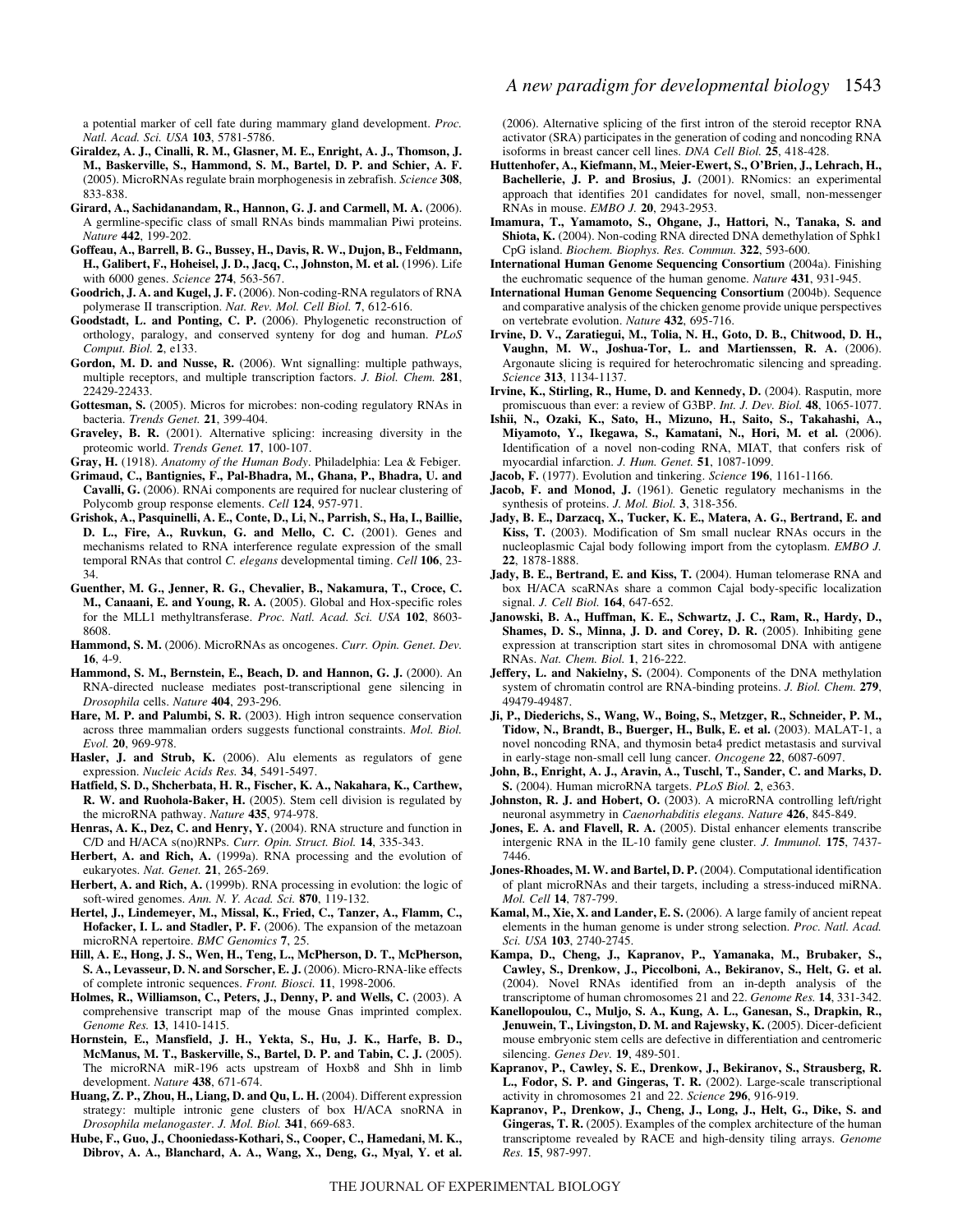- **Katayama, S., Tomaru, Y., Kasukawa, T., Waki, K., Nakanishi, M., Nakamura, M., Nishida, H., Yap, C. C., Suzuki, M., Kawai, J. et al.** (2005). Antisense transcription in the mammalian transcriptome. *Science* **309**, 1564-1566.
- **Kelley, R. L. and Kuroda, M. I.** (2000). Noncoding RNA genes in dosage compensation and imprinting. *Cell* **103**, 9-12.
- **Kim, D. H., Villeneuve, L. M., Morris, K. V. and Rossi, J. J.** (2006). Argonaute-1 directs siRNA-mediated transcriptional gene silencing in human cells. *Nat. Struct. Mol. Biol.* **13**, 793-797.
- **Kishore, S. and Stamm, S.** (2006). The snoRNA HBII-52 regulates alternative splicing of the serotonin receptor 2C. *Science* **311**, 230-232.
- **Kiss, A. M., Jady, B. E., Bertrand, E. and Kiss, T.** (2004). Human box H/ACA pseudouridylation guide RNA machinery. *Mol. Cell. Biol.* **24**, 5797- 5807.
- **Kleinjan, D. A. and van Heyningen, V.** (2005). Long-range control of gene expression: emerging mechanisms and disruption in disease. *Am. J. Hum. Genet.* **76**, 8-32.
- **Kole, R. and Sazani, P.** (2001). Antisense effects in the cell nucleus: modification of splicing. *Curr. Opin. Mol. Ther.* **3**, 229-234.
- **Korneev, S. and O'Shea, M.** (2005). Natural antisense RNAs in the nervous system. *Rev. Neurosci.* **16**, 213-222.
- **Krajewski, W. A., Nakamura, T., Mazo, A. and Canaani, E.** (2005). A motif within SET-domain proteins binds single-stranded nucleic acids and transcribed and supercoiled DNAs and can interfere with assembly of nucleosomes. *Mol. Cell. Biol.* **25**, 1891-1899.
- **Krause, M. O.** (1996). Chromatin structure and function: the heretical path to an RNA transcription factor. *Biochem. Cell Biol.* **74**, 623-632.
- **Krull, M., Brosius, J. and Schmitz, J.** (2005). Alu-SINE exonization: en route to protein-coding function. *Mol. Biol. Evol.* **22**, 1702-1711.
- **Kuwabara, T., Hsieh, J., Nakashima, K., Taira, K. and Gage, F. H.** (2004). A small modulatory dsRNA specifies the fate of adult neural stem cells. *Cell* **116**, 779-793.
- Ladomery, M. (1997). Multifunctional proteins suggest connections between transcriptional and post-transcriptional processes. *BioEssays* **19**, 903-909.
- **Lagos-Quintana, M., Rauhut, R., Lendeckel, W. and Tuschl, T.** (2001). Identification of novel genes coding for small expressed RNAs. *Science* **294**, 853-858.
- **Lam, A. L., Pazin, D. E. and Sullivan, B. A.** (2005). Control of gene expression and assembly of chromosomal subdomains by chromatin regulators with antagonistic functions. *Chromosoma* **114**, 242-251.
- **Lambowitz, A. M. and Zimmerly, S.** (2004). Mobile group II introns. *Annu. Rev. Genet.* **38**, 1-35.
- **Lander, E. S., Linton, L. M., Birren, B., Nusbaum, C., Zody, M. C., Baldwin, J., Devon, K., Dewar, K., Doyle, M., FitzHugh, W. et al.** (2001). Initial sequencing and analysis of the human genome. *Nature* **409**, 860-921.
- Landry, J. R., Medstrand, P. and Mager, D. L. (2001). Repetitive elements in the 5' untranslated region of a human zinc-finger gene modulate transcription and translation efficiency. *Genomics* **76**, 110-116.
- **Lanz, R. B., McKenna, N. J., Onate, S. A., Albrecht, U., Wong, J., Tsai, S. Y., Tsai, M. J. and O'Malley, B. W.** (1999). A steroid receptor coactivator, SRA, functions as an RNA and is present in an SRC-1 complex. *Cell* **97**, 17-27.
- **Lanz, R. B., Razani, B., Goldberg, A. D. and O'Malley, B. W.** (2002). Distinct RNA motifs are important for coactivation of steroid hormone receptors by steroid receptor RNA activator (SRA). *Proc. Natl. Acad. Sci. USA* **99**, 16081-16086.
- **Lau, N. C., Lim, L. P., Weinstein, E. G. and Bartel, D. P.** (2001). An abundant class of tiny RNAs with probable regulatory roles in *Caenorhabditis elegans*. *Science* **294**, 858-862.
- **Lau, N. C., Seto, A. G., Kim, J., Kuramochi-Miyagawa, S., Nakano, T., Bartel, D. P. and Kingston, R. E.** (2006). Characterization of the piRNA complex from rat testes. *Science* **313**, 363-367.
- **Lee, J. T., Davidow, L. S. and Warshawsky, D.** (1999). Tsix, a gene antisense to Xist at the X-inactivation centre. *Nat. Genet.* **21**, 400-404.
- **Lee, R. C. and Ambros, V.** (2001). An extensive class of small RNAs in *Caenorhabditis elegans*. *Science* **294**, 862-864.
- **Lee, R. C., Feinbaum, R. L. and Ambros, V.** (1993). The *C. elegans* heterochronic gene lin-4 encodes small RNAs with antisense complementarity to lin-14. *Cell* **75**, 843-854.
- **Lei, E. P. and Corces, V. G.** (2006a). A long-distance relationship between RNAi and Polycomb. *Cell* **124**, 886-888.
- **Lei, E. P. and Corces, V. G.** (2006b). RNA interference machinery influences the nuclear organization of a chromatin insulator. *Nat. Genet.* **38**, 936-941.
- **Lemons, D. and McGinnis, W.** (2006). Genomic evolution of Hox gene clusters. *Science* **313**, 1918-1922.
- **Lescoute, A., Leontis, N. B., Massire, C. and Westhof, E.** (2005). Recurrent structural RNA motifs, isostericity matrices and sequence alignments. *Nucleic Acids Res.* **33**, 2395-2409.
- **Lev-Maor, G., Sorek, R., Shomron, N. and Ast, G.** (2003). The birth of an alternatively spliced exon: 3' splice-site selection in Alu exons. *Science* 300, 1288-1291.
- **Levanon, E. Y., Eisenberg, E., Yelin, R., Nemzer, S., Hallegger, M., Shemesh, R., Fligelman, Z. Y., Shoshan, A., Pollock, S. R., Sztybel, D. et al.** (2004). Systematic identification of abundant A-to-I editing sites in the human transcriptome. *Nat. Biotechnol.* **22**, 1001-1005.
- **Levine, M. and Davidson, E. H.** (2005). Gene regulatory networks for development. *Proc. Natl. Acad. Sci. USA* **102**, 4936-4942.
- **Levine, M. and Tjian, R.** (2003). Transcription regulation and animal diversity. *Nature* **424**, 147-151.
- **Lewis, B. P., Burge, C. B. and Bartel, D. P.** (2005). Conserved seed pairing, often flanked by adenosines, indicates that thousands of human genes are microRNA targets. *Cell* **120**, 15-20.
- **Li, L. C., Okino, S. T., Zhao, H., Pookot, D., Place, R. F., Urakami, S., Enokida, H. and Dahiya, R.** (2006). Small dsRNAs induce transcriptional activation in human cells. *Proc. Natl. Acad. Sci. USA* **103**, 17337-17342.
- **Lim, L. P., Lau, N. C., Garrett-Engele, P., Grimson, A., Schelter, J. M., Castle, J., Bartel, D. P., Linsley, P. S. and Johnson, J. M.** (2005). Microarray analysis shows that some microRNAs downregulate large numbers of target mRNAs. *Nature* **433**, 769-773.
- **Lindow, M. and Krogh, A.** (2005). Computational evidence for hundreds of non-conserved plant microRNAs. *BMC Genomics* **6**, 119.
- **Lippman, Z. and Martienssen, R.** (2004). The role of RNA interference in heterochromatic silencing. *Nature* **431**, 364-370.
- **Lippman, Z., Gendrel, A. V., Black, M., Vaughn, M. W., Dedhia, N., McCombie, W. R., Lavine, K., Mittal, V., May, B., Kasschau, K. D. et al.** (2004). Role of transposable elements in heterochromatin and epigenetic control. *Nature* **430**, 471-476.
- **Lipshitz, H. D., Peattie, D. A. and Hogness, D. S.** (1987). Novel transcripts from the Ultrabithorax domain of the bithorax complex. *Genes Dev.* **1**, 307- 322
- **Liu, A. Y., Torchia, B. S., Migeon, B. R. and Siliciano, R. F.** (1997). The human NTT gene: identification of a novel 17-kb noncoding nuclear RNA expressed in activated CD4+ T cells. *Genomics* **39**, 171-184.
- **Lu, J., Getz, G., Miska, E. A., Alvarez-Saavedra, E., Lamb, J., Peck, D., Sweet-Cordero, A., Ebert, B. L., Mak, R. H., Ferrando, A. A. et al.** (2005). MicroRNA expression profiles classify human cancers. *Nature* **435**, 834-838.
- **Lund, A. H. and van Lohuizen, M.** (2004). Polycomb complexes and silencing mechanisms. *Curr. Opin. Cell Biol.* **16**, 239-246.
- **Lunter, G., Ponting, C. P. and Hein, J.** (2006). Genome-wide identification of human functional DNA using a neutral indel model. *PLoS Comput. Biol.* **2**, e5.
- **Maison, C., Bailly, D., Peters, A. H., Quivy, J. P., Roche, D., Taddei, A., Lachner, M., Jenuwein, T. and Almouzni, G.** (2002). Higher-order structure in pericentric heterochromatin involves a distinct pattern of histone modification and an RNA component. *Nat. Genet.* **30**, 329-334.
- **Manak, J. R., Dike, S., Sementchenko, V., Kapranov, P., Biemar, F., Long, J., Cheng, J., Bell, I., Ghosh, S., Piccolboni, A. et al.** (2006). Biological function of unannotated transcription during the early development of *Drosophila melanogaster. Nat. Genet.* **38**, 1151-1158.
- **Mansfield, J. H., Harfe, B. D., Nissen, R., Obenauer, J., Srineel, J., Chaudhuri, A., Farzan-Kashani, R., Zuker, M., Pasquinelli, A. E., Ruvkun, G. et al.** (2004). MicroRNA-responsive 'sensor' transgenes uncover Hox-like and other developmentally regulated patterns of vertebrate microRNA expression. *Nat. Genet.* **36**, 1079-1083.
- **Margueron, R., Trojer, P. and Reinberg, D.** (2005). The key to development: interpreting the histone code? *Curr. Opin. Genet. Dev.* **15**, 163-176.
- **Martienssen, R. A., Zaratiegui, M. and Goto, D. B.** (2005). RNA interference and heterochromatin in the fission yeast *Schizosaccharomyces pombe*. *Trends Genet.* **21**, 450-456.
- **Martinez-Abarca, F. and Toro, N.** (2000). Group II introns in the bacterial world. *Mol. Microbiol.* **38**, 917-926.
- **Matlik, K., Redik, K. and Speek, M.** (2006). L1 antisense promoter drives tissue-specific transcription of human genes. *J. Biomed. Biotechnol.* **2006**, 71753.
- **Mattick, J. S.** (1994). Introns: evolution and function. *Curr. Opin. Genet. Dev.* **4**, 823-831.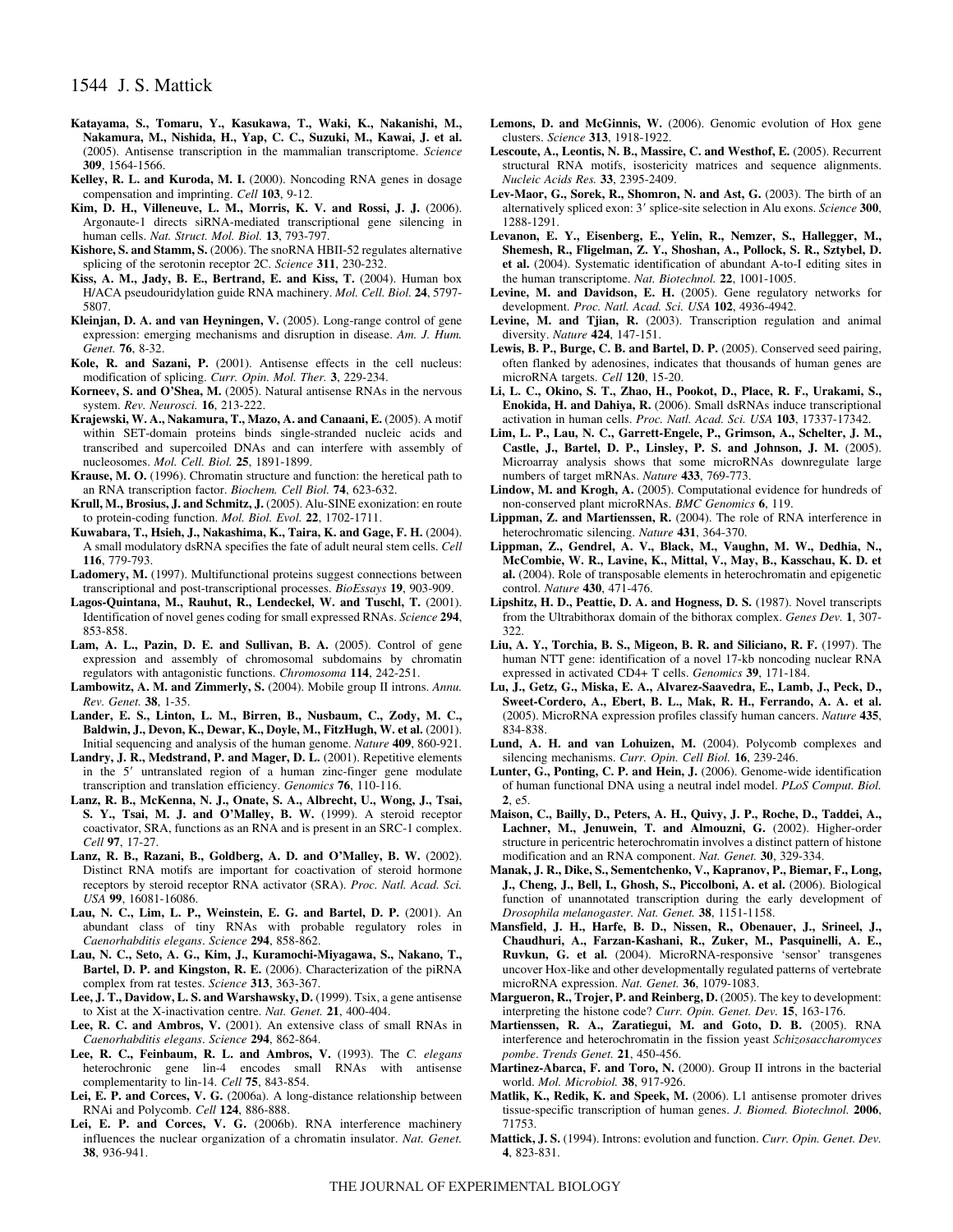- **Mattick, J. S.** (2003). Challenging the dogma: the hidden layer of non-proteincoding RNAs in complex organisms. *BioEssays* **25**, 930-939.
- **Mattick, J. S.** (2004). RNA regulation: a new genetics? *Nat. Rev. Genet.* **5**, 316-323.
- **Mattick, J. S.** (2005). The functional genomics of noncoding RNA. *Science* **309**, 1527-1528.
- **Mattick, J. S. and Gagen, M. J.** (2001). The evolution of controlled multitasked gene networks: the role of introns and other noncoding RNAs in the development of complex organisms. *Mol. Biol. Evol.* **18**, 1611-1630.
- **Mattick, J. S. and Gagen, M. J.** (2005). Accelerating networks. *Science* **307**, 856-858.
- **Mattick, J. S. and Makunin, I. V.** (2005). Small regulatory RNAs in mammals. *Hum. Mol. Genet.* **14**, R121-R132.
- **Mattick, J. S. and Makunin, I. V.** (2006). Non-coding RNA. *Hum. Mol. Genet.* **15**, R17-R29.
- **Matzke, M., Matzke, A. J. and Kooter, J. M.** (2001). RNA: guiding gene silencing. *Science* **293**, 1080-1083.
- **Maurer-Stroh, S., Dickens, N. J., Hughes-Davies, L., Kouzarides, T., Eisenhaber, F. and Ponting, C. P.** (2003). The Tudor domain 'Royal Family': tudor, plant Agenet, chromo, PWWP and MBT domains. *Trends Biochem. Sci.* **28**, 69-74.
- **McCarthy, J. V.** (2003). Apoptosis and development. *Essays Biochem.* **39**, 11- 24.
- **Mehler, M. F. and Mattick, J. S.** (2007). Non-protein-coding RNAs and RNA editing in brain development, functional diversification and neurological disease. *Physiol. Rev*. **87** (in press).
- **Meier, U. T.** (2005). The many facets of H/ACA ribonucleoproteins. *Chromosoma* **114**, 1-14.
- **Mette, M. F., Aufsatz, W., van der Winden, J., Matzke, M. A. and Matzke, A. J.** (2000). Transcriptional silencing and promoter methylation triggered by double-stranded RNA. *EMBO J.* **19**, 5194-5201.
- **Migeon, B. R., Chowdhury, A. K., Dunston, J. A. and McIntosh, I.** (2001). Identification of TSIX, encoding an RNA antisense to human XIST, reveals differences from its murine counterpart: implications for X inactivation. *Am. J. Hum. Genet.* **69**, 951-960.
- **Mochizuki, K. and Gorovsky, M. A.** (2004). Small RNAs in genome rearrangement in Tetrahymena. *Curr. Opin. Genet. Dev.* **14**, 181-187.
- **Morison, I. M., Ramsay, J. P. and Spencer, H. G.** (2005). A census of mammalian imprinting. *Trends Genet.* **21**, 457-465.
- **Morris, K. V., Chan, S. W., Jacobsen, S. E. and Looney, D. J.** (2004). Small interfering RNA-induced transcriptional gene silencing in human cells. *Science* **305**, 1289-1292.
- **Murone, M., Rosenthal, A. and de Sauvage, F. J.** (1999). Hedgehog signal transduction: from flies to vertebrates. *Exp. Cell Res.* **253**, 25-33.
- **Mutsuddi, M., Marshall, C. M., Benzow, K. A., Koob, M. D. and Rebay, I.** (2004). The spinocerebellar ataxia 8 noncoding RNA causes neurodegeneration and associates with staufen in Drosophila. *Curr. Biol.* **14**, 302-308.
- **Naguibneva, I., Ameyar-Zazoua, M., Polesskaya, A., Ait-Si-Ali, S., Groisman, R., Souidi, M., Cuvellier, S. and Harel-Bellan, A.** (2006). The microRNA miR-181 targets the homeobox protein Hox-A11 during mammalian myoblast differentiation. *Nat. Cell Biol.* **8**, 278-284.
- **Navaratnam, N. and Sarwar, R.** (2006). An overview of cytidine deaminases. *Int. J. Hematol.* **83**, 195-200.
- **Negre, N., Hennetin, J., Sun, L. V., Lavrov, S., Bellis, M., White, K. P. and Cavalli, G.** (2006). Chromosomal distribution of PcG proteins during Drosophila development. *PLoS Biol*. **4**, e170.
- **Nesterova, T. B., Slobodyanyuk, S. Y., Elisaphenko, E. A., Shevchenko, A. I., Johnston, C., Pavlova, M. E., Rogozin, I. B., Kolesnikov, N. N., Brockdorff, N. and Zakian, S. M.** (2001). Characterization of the genomic Xist locus in rodents reveals conservation of overall gene structure and tandem repeats but rapid evolution of unique sequence. *Genome Res.* **11**, 833-849.
- **Nigumann, P., Redik, K., Matlik, K. and Speek, M.** (2002). Many human genes are transcribed from the antisense promoter of L1 retrotransposon. *Genomics* **79**, 628-634.
- **Nikaido, I., Saito, C., Mizuno, Y., Meguro, M., Bono, H., Kadomura, M., Kono, T., Morris, G. A., Lyons, P. A., Oshimura, M. et al.** (2003). Discovery of imprinted transcripts in the mouse transcriptome using largescale expression profiling. *Genome Res.* **13**, 1402-1409.

**Nishihara, H., Smit, A. F. and Okada, N.** (2006). Functional noncoding

sequences derived from SINEs in the mammalian genome. *Genome Res*. **16**, 864-874.

- **Ogiwara, I., Miya, M., Ohshima, K. and Okada, N.** (2002). V-SINEs: a new superfamily of vertebrate SINEs that are widespread in vertebrate genomes and retain a strongly conserved segment within each repetitive unit. *Genome Res.* **12**, 316-324.
- **Okazaki, Y., Furuno, M., Kasukawa, T., Adachi, J., Bono, H., Kondo, S., Nikaido, I., Osato, N., Saito, R., Suzuki, H. et al.** (2002). Analysis of the mouse transcriptome based on functional annotation of 60,770 full-length cDNAs. *Nature* **420**, 563-573.
- **Olivas, W. M., Muhlrad, D. and Parker, R.** (1997). Analysis of the yeast genome: identification of new non-coding and small ORF-containing RNAs. *Nucleic Acids Res.* **25**, 4619-4625.
- **Orgel, L. E. and Crick, F. H.** (1980). Selfish DNA: the ultimate parasite. *Nature* **284**, 604-607.
- **Ovcharenko, I., Loots, G. G., Nobrega, M. A., Hardison, R. C., Miller, W. and Stubbs, L.** (2005). Evolution and functional classification of vertebrate gene deserts. *Genome Res.* **15**, 137-145.
- **Padgett, R. A., Grabowski, P. J., Konarska, M. M., Seiler, S. and Sharp, P. A.** (1986). Splicing of messenger RNA precursors. *Annu. Rev. Biochem.* **55**, 1119-1150.
- **Pal-Bhadra, M., Leibovitch, B. A., Gandhi, S. G., Rao, M., Bhadra, U., Birchler, J. A. and Elgin, S. C.** (2004). Heterochromatic silencing and HP1 localization in Drosophila are dependent on the RNAi machinery. *Science* **303**, 669-672.
- Palmer, J. D. and Logsdon, J. M., Jr (1991). The recent origins of introns. *Curr. Opin. Genet. Dev.* **1**, 470-477.
- **Pandorf, C. E., Haddad, F., Roy, R. R., Qin, A. X., Edgerton, V. R. and Baldwin, K. M.** (2006). Dynamics of myosin heavy chain gene regulation in slow skeletal muscle: role of natural antisense RNA. *J. Biol. Chem.* **281**, 38330-38342.
- **Pang, K. C., Stephen, S., Engstrom, P. G., Tajul-Arifin, K., Chen, W., Wahlestedt, C., Lenhard, B., Hayashizaki, Y. and Mattick, J. S.** (2005). RNAdb – a comprehensive mammalian noncoding RNA database. *Nucleic Acids Res.* **33**, D125-D130.
- Pang, K. C., Frith, M. C. and Mattick, J. S. (2006). Rapid evolution of noncoding RNAs: lack of conservation does not mean lack of function. *Trends Genet.* **22**, 1-5.
- **Pasquinelli, A. E., Hunter, S. and Bracht, J.** (2005). MicroRNAs: a developing story. *Curr. Opin. Genet. Dev.* **15**, 200-205.
- **Pazman, C., Mayes, C. A., Fanto, M., Haynes, S. R. and Mlodzik, M.** (2000). Rasputin, the Drosophila homologue of the RasGAP SH3 binding protein, functions in ras- and Rho-mediated signalling. *Development* **127**, 1715-1725.
- **Peaston, A. E., Evsikov, A. V., Graber, J. H., de Vries, W. N., Holbrook, A. E., Solter, D. and Knowles, B. B.** (2004). Retrotransposons regulate host genes in mouse oocytes and preimplantation embryos. *Dev. Cell* **7**, 597-606.

Peterson, C. L. and Laniel, M. A. (2004). Histones and histone modifications. *Curr. Biol.* **14**, R546-R551.

- **Petruk, S., Sedkov, Y., Riley, K. M., Hodgson, J., Schweisguth, F., Hirose, S., Jaynes, J. B., Brock, H. W. and Mazo, A.** (2006). Transcription of bxd noncoding RNAs promoted by trithorax represses Ubx in cis by transcriptional interference. *Cell* **127**, 1209-1221.
- **Plunkett, K., Karmiloff-Smith, A., Bates, E., Elman, J. L. and Johnson, M. H.** (1997). Connectionism and developmental psychology. *J. Child Psychol. Psychiatry* **38**, 53-80.
- **Pollard, K. S., Salama, S. R., Lambert, N., Lambot, M. A., Coppens, S., Pedersen, J. S., Katzman, S., King, B., Onodera, C., Siepel, A. et al.** (2006). An RNA gene expressed during cortical development evolved rapidly in humans. *Nature* **443**, 167-172.
- Pozzoli, U. and Sironi, M. (2005). Silencers regulate both constitutive and alternative splicing events in mammals. *Cell. Mol. Life Sci.* **62**, 1579-1604.
- **Prasanth, K. V., Prasanth, S. G., Xuan, Z., Hearn, S., Freier, S. M., Bennett, C. F., Zhang, M. Q. and Spector, D. L.** (2005). Regulating gene expression through RNA nuclear retention. *Cell* **123**, 249-263.
- **Prochnik, S. E., Rokhsar, D. S. and Aboobaker, A. A.** (2007). Evidence for a microRNA expansion in the bilaterian ancestor. *Dev. Genes Evol.* **217**, 73- 77.
- **Qi, Y., He, X., Wang, X. J., Kohany, O., Jurka, J. and Hannon, G. J.** (2006). Distinct catalytic and non-catalytic roles of ARGONAUTE4 in RNA-directed DNA methylation. *Nature* **443**, 1008-1012.
- **Ravasi, T., Suzuki, H., Pang, K. C., Katayama, S., Furuno, M., Okunishi, R., Fukuda, S., Ru, K., Frith, M. C., Gongora, M. M. et al.** (2006).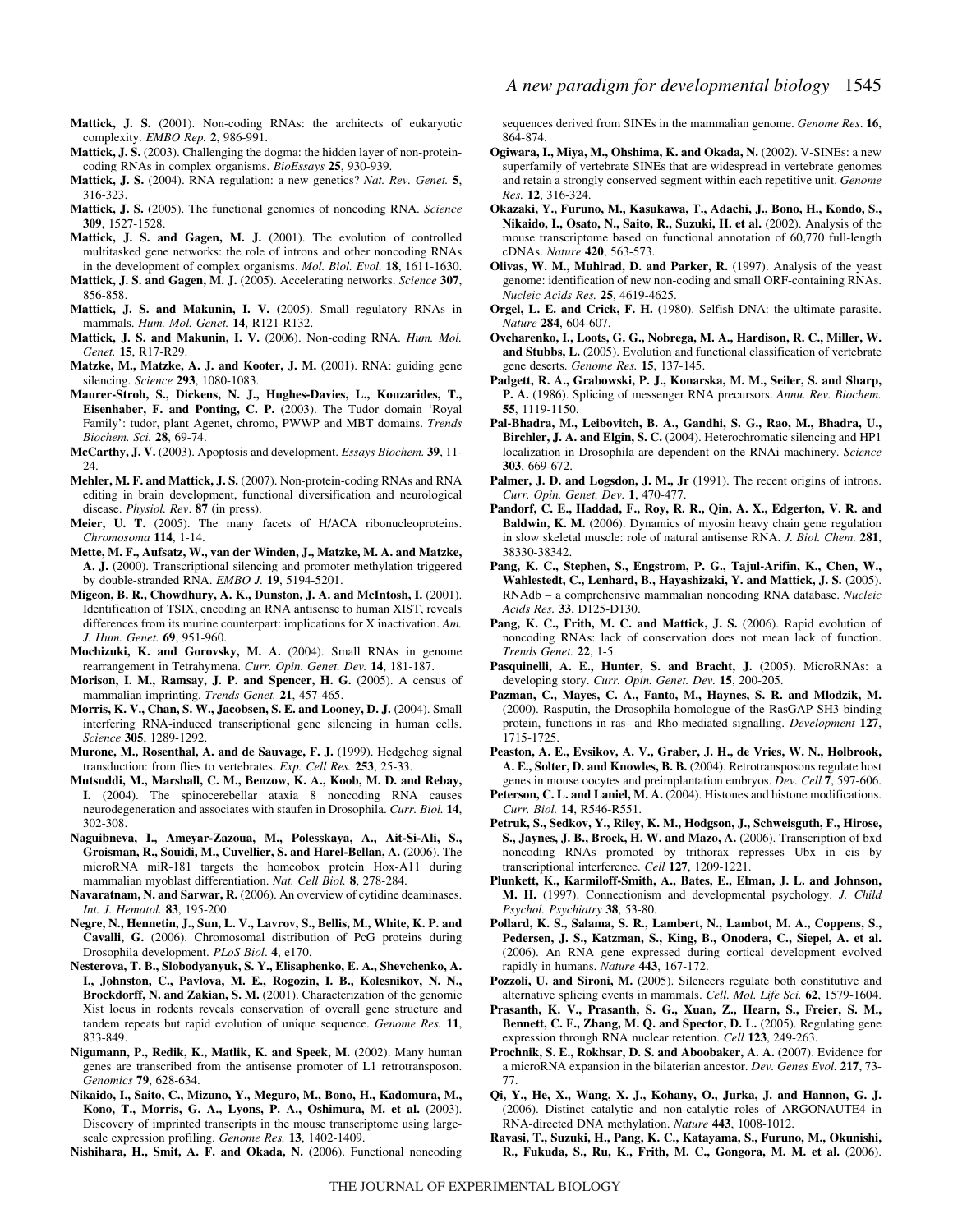Experimental validation of the regulated expression of large numbers of noncoding RNAs from the mouse genome. *Genome Res.* **16**, 11-19.

- **Reinhart, B. J., Slack, F. J., Basson, M., Pasquinelli, A. E., Bettinger, J. C., Rougvie, A. E., Horvitz, H. R. and Ruvkun, G.** (2000). The 21 nucleotide let-7 RNA regulates developmental timing in *Caenorhabditis elegans*. *Nature* **403**, 901-906.
- **Reis, E. M., Nakaya, H. I., Louro, R., Canavez, F. C., Flatschart, A. V., Almeida, G. T., Egidio, C. M., Paquola, A. C., Machado, A. A., Festa, F. et al.** (2004). Antisense intronic non-coding RNA levels correlate to the degree of tumor differentiation in prostate cancer. *Oncogene* **23**, 6684-6692.
- **Rigoutsos, I., Huynh, T., Miranda, K., Tsirigos, A., McHardy, A. and Platt, D.** (2006). Short blocks from the noncoding parts of the human genome have instances within nearly all known genes and relate to biological processes. *Proc. Natl. Acad. Sci. USA* **103**, 6605-6610.
- **Ringrose, L. and Paro, R.** (2004). Epigenetic regulation of cellular memory by the Polycomb and Trithorax group proteins. *Annu. Rev. Genet.* **38**, 413- 443.
- **Ringrose, L. and Paro, R.** (2007). Polycomb/Trithorax response elements and epigenetic memory of cell identity. *Development* **134**, 223-232.
- **Roberts, J., Palma, E., Sazani, P., Orum, H., Cho, M. and Kole, R.** (2006). Efficient and persistent splice switching by systemically delivered LNA oligonucleotides in mice. *Mol. Ther.* **14**, 471-475.
- **Rodriguez, A., Griffiths-Jones, S., Ashurst, J. L. and Bradley, A.** (2004). Identification of mammalian microRNA host genes and transcription units. *Genome Res.* **14**, 1902-1910.
- **Rogelj, B. and Giese, K. P.** (2004). Expression and function of brain specific small RNAs. *Rev. Neurosci.* **15**, 185-198.
- **Ronshaugen, M. and Levine, M.** (2004). Visualization of trans-homolog enhancer-promoter interactions at the Abd-B Hox locus in the Drosophila embryo. *Dev. Cell* **7**, 925-932.
- **Ronshaugen, M., Biemar, F., Piel, J., Levine, M. and Lai, E. C.** (2005). The Drosophila microRNA iab-4 causes a dominant homeotic transformation of halteres to wings. *Genes Dev.* **19**, 2947-2952.
- **Ruby, J. G., Jan, C., Player, C., Axtell, M. J., Lee, W., Nusbaum, C., Ge, H. and Bartel, D. P.** (2006). Large-scale sequencing reveals 21U-RNAs and additional microRNAs and endogenous siRNAs in C. elegans. *Cell* **127**, 1193-1207.
- **Runte, M., Huttenhofer, A., Gross, S., Kiefmann, M., Horsthemke, B. and Buiting, K.** (2001). The IC-SNURF-SNRPN transcript serves as a host for multiple small nucleolar RNA species and as an antisense RNA for UBE3A. *Hum. Mol. Genet.* **10**, 2687-2700.
- **Ruvkun, G.** (2001). Glimpses of a tiny RNA world. *Science* **294**, 797-799.
- **Salehi-Ashtiani, K., Luptak, A., Litovchick, A. and Szostak, J. W.** (2006). A genomewide search for ribozymes reveals an HDV-like sequence in the human CPEB3 gene. *Science* **313**, 1788-1792.
- **Sanchez-Elsner, T., Gou, D., Kremmer, E. and Sauer, F.** (2006). Noncoding RNAs of trithorax response elements recruit Drosophila Ash1 to Ultrabithorax. *Science* **311**, 1118-1123.
- **Sanchez-Herrero, E. and Akam, M.** (1989). Spatially ordered transcription of regulatory DNA in the bithorax complex of *Drosophila*. *Development* **107**, 321-329.
- **Sanges, R., Kalmar, E., Claudiani, P., D'Amato, M., Muller, F. and Stupka, E.** (2006). Shuffling of cis-regulatory elements is a pervasive feature of the vertebrate lineage. *Genome Biol.* **7**, R56.
- **Saunders, L. R. and Barber, G. N.** (2003). The dsRNA binding protein family: critical roles, diverse cellular functions. *FASEB J.* **17**, 961-983.
- **Schmitt, S. and Paro, R.** (2006). RNA at the steering wheel. *Genome Biol.* **7**, 218.
- **Schmitt, S., Prestel, M. and Paro, R.** (2005). Intergenic transcription through a polycomb group response element counteracts silencing. *Genes Dev.* **19**, 697-708.
- **Schwartz, Y. B. and Pirrotta, V.** (2007). Polycomb silencing mechanisms and the management of genomic programmes. *Nat. Rev. Genet.* **8**, 9-22.
- **Schwartz, Y. B., Kahn, T. G., Nix, D. A., Li, X. Y., Bourgon, R., Biggin, M. and Pirrotta, V.** (2006). Genome-wide analysis of Polycomb targets in *Drosophila melanogaster*. *Nat. Genet.* **38**, 700-705.
- **Seitz, H., Royo, H., Bortolin, M. L., Lin, S. P., Ferguson-Smith, A. C. and Cavaille, J.** (2004). A large imprinted microRNA gene cluster at the mouse Dlk1-Gtl2 domain. *Genome Res.* **14**, 1741-1748.
- **Sessa, L., Breiling, A., Lavorgna, G., Silvestri, L., Casari, G. and Orlando, V.** (2007). Noncoding RNA synthesis and loss of Polycomb group repression accompanies the colinear activation of the human HOXA cluster. *RNA* **13**, 223-239.

**Shamovsky, I., Ivannikov, M., Kandel, E. S., Gershon, D. and Nudler, E.**

(2006). RNA-mediated response to heat shock in mammalian cells. *Nature* **440**, 556-560.

- **Shanab, G. M. and Maxwell, E. S.** (1992). Determination of the nucleotide sequences in mouse U14 small nuclear RNA and 18S ribosomal RNA responsible for in vitro intermolecular base-pairing. *Eur. J. Biochem.* **206**, 391-400.
- **Shi, Y. and Berg, J. M.** (1995). Specific DNA-RNA hybrid binding by zinc finger proteins. *Science* **268**, 282-284.
- **Silva, J. C., Shabalina, S. A., Harris, D. G., Spouge, J. L. and Kondrashovi, A. S.** (2003). Conserved fragments of transposable elements in intergenic regions: evidence for widespread recruitment of MIR- and L2-derived sequences within the mouse and human genomes. *Genet. Res.* **82**, 1-18.
- **Simons, C., Pheasant, M., Makunin, I. V. and Mattick, J. S.** (2006). Transposon-free regions in mammalian genomes. *Genome Res.* **16**, 164-172.
- **Sironi, M., Menozzi, G., Comi, G. P., Cagliani, R., Bresolin, N. and Pozzoli, U.** (2005). Analysis of intronic conserved elements indicates that functional complexity might represent a major source of negative selection on noncoding sequences. *Hum. Mol. Genet.* **14**, 2533-2546.
- **Sleutels, F., Zwart, R. and Barlow, D. P.** (2002). The non-coding Air RNA is required for silencing autosomal imprinted genes. *Nature* **415**, 810-813.
- **Smalheiser, N. R. and Torvik, V. I.** (2005). Mammalian microRNAs derived from genomic repeats. *Trends Genet.* **21**, 322-326.
- **Smalheiser, N. R. and Torvik, V. I.** (2006). Alu elements within human mRNAs are probable microRNA targets. *Trends Genet.* **22**, 532-536.
- **Smit, A. F. and Riggs, A. D.** (1995). MIRs are classic, tRNA-derived SINEs that amplified before the mammalian radiation. *Nucleic Acids Res.* **23**, 98- 102.
- **Smit, M., Segers, K., Carrascosa, L. G., Shay, T., Baraldi, F., Gyapay, G., Snowder, G., Georges, M., Cockett, N. and Charlier, C.** (2003). Mosaicism of Solid Gold supports the causality of a noncoding A-to-G transition in the determinism of the callipyge phenotype. *Genetics* **163**, 453- 456.
- **Smith, C. W. and Valcarcel, J.** (2000). Alternative pre-mRNA splicing: the logic of combinatorial control. *Trends Biochem. Sci.* **25**, 381-388.
- **Smith, N. G., Brandstrom, M. and Ellegren, H.** (2004). Evidence for turnover of functional noncoding DNA in mammalian genome evolution. *Genomics* **84**, 806-813.
- **Sodergren, E., Weinstock, G. M., Davidson, E. H., Cameron, R. A., Gibbs, R. A., Angerer, R. C., Angerer, L. M., Arnone, M. I., Burgess, D. R., Burke, R. D. et al.** (2006). The genome of the sea urchin *Strongylocentrotus purpuratus*. *Science* **314**, 941-952.
- **Soller, M.** (2006). Pre-messenger RNA processing and its regulation: a genomic perspective. *Cell. Mol. Life Sci.* **63**, 796-819.
- **Sonkoly, E., Bata-Csorgo, Z., Pivarcsi, A., Polyanka, H., Kenderessy-Szabo, A., Molnar, G., Szentpali, K., Bari, L., Megyeri, K., Mandi, Y. et al.** (2005). Identification and characterization of a novel, psoriasis susceptibility-related noncoding RNA gene, PRINS. *J. Biol. Chem.* **280**, 24159-24167.
- **Sorek, R. and Ast, G.** (2003). Intronic sequences flanking alternatively spliced exons are conserved between human and mouse. *Genome Res.* **13**, 1631- 1637.
- **Squazzo, S. L., O'Geen, H., Komashko, V. M., Krig, S. R., Jin, V. X., Jang, S. W., Margueron, R., Reinberg, D., Green, R. and Farnham, P. J.** (2006). Suz12 binds to silenced regions of the genome in a cell-type-specific manner. *Genome Res.* **16**, 890-900.
- **Stamm, S., Ben-Ari, S., Rafalska, I., Tang, Y., Zhang, Z., Toiber, D., Thanaraj, T. A. and Soreq, H.** (2005). Function of alternative splicing. *Gene* **344**, 1-20.
- **Stathopoulos, A. and Levine, M.** (2005). Genomic regulatory networks and animal development. *Dev. Cell* **9**, 449-462.
- **Stein, L. D., Bao, Z., Blasiar, D., Blumenthal, T., Brent, M. R., Chen, N., Chinwalla, A., Clarke, L., Clee, C., Coghlan, A. et al.** (2003). The genome sequence of Caenorhabditis briggsae: a platform for comparative genomics. *PLoS Biol.* **1**, E45.
- **Sternberg, P. W. and Felix, M. A.** (1997). Evolution of cell lineage. *Curr. Opin. Genet. Dev.* **7**, 543-550.
- **Sudharsanan, S. I. and Sundareshan, M. K.** (1994). Supervised training of dynamical neural networks for associative memory design and identification of nonlinear maps. *Int. J. Neural Syst.* **5**, 165-180.
- **Sugnet, C. W., Kent, W. J., Ares, M., Jr and Haussler, D.** (2004). Transcriptome and genome conservation of alternative splicing events in humans and mice. *Pac. Symp. Biocomput.* **2004**, 66-77.
- **Sugnet, C. W., Srinivasan, K., Clark, T. A., O'Brien, G., Cline, M. S., Wang, H., Williams, A., Kulp, D., Blume, J. E., Haussler, D. et al.** (2006).